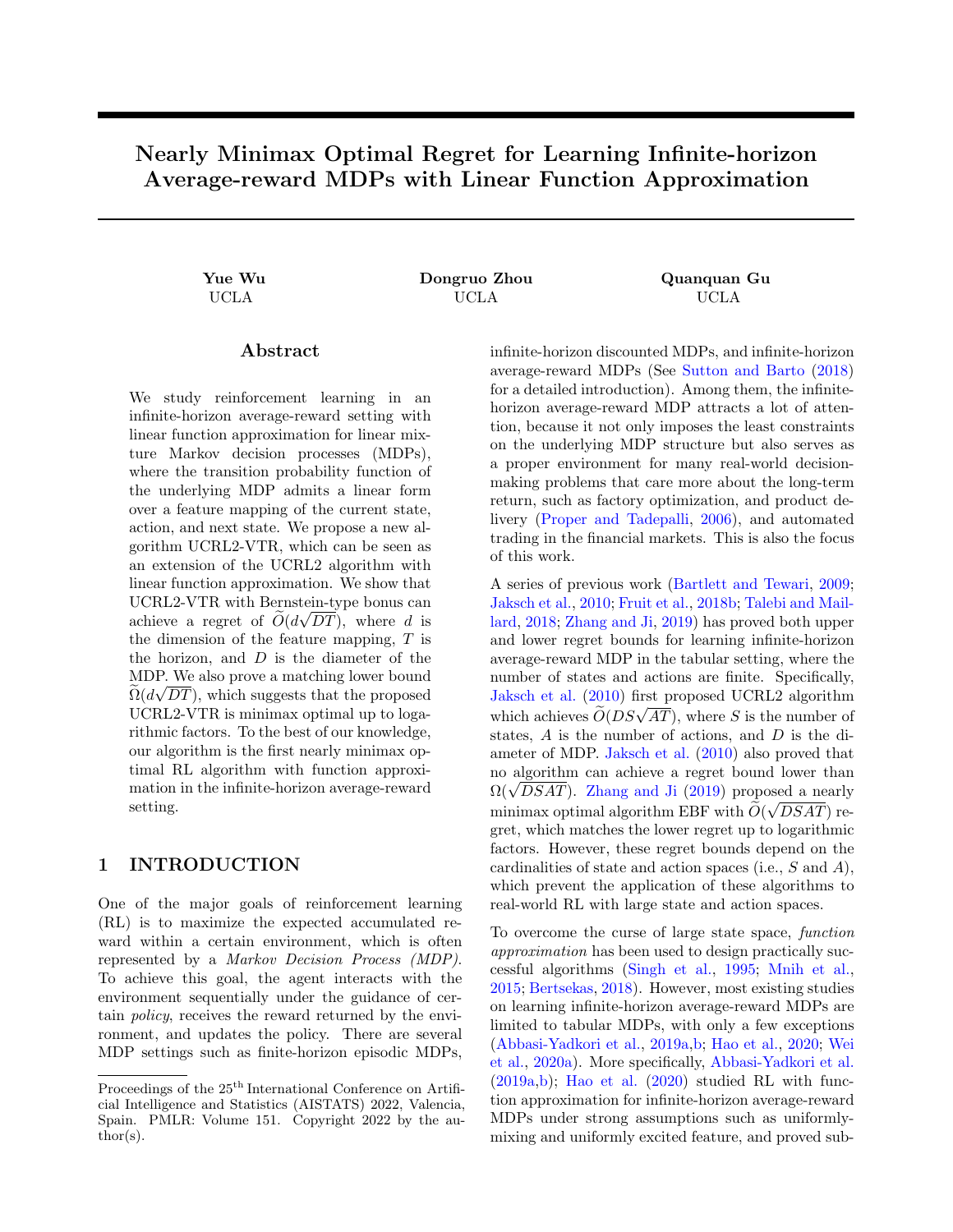linear regrets. More recently, [Wei et al.](#page--1-13) [\(2020a\)](#page--1-13) considered the linear MDP [\(Yang and Wang,](#page--1-14) [2019a;](#page--1-14) [Jin](#page--1-15) [et al.,](#page--1-15) [2019\)](#page--1-15) where the transition probability and reward function can be represented as linear functions over given feature mapping defined on the state and action pair, and proposed two algorithms, FOPO and OLSVI.FH. FOPO achieves  $O(\sqrt{d^3T})$  regret but relies on solving a fixed-point equation at each iteration, which is computationally inefficient. OLSVI.FH, on the other hand, is computationally efficient, but can only achieve  $\tilde{O}(T^{3/4})$  regret. [Wei et al.](#page--1-16) [\(2021\)](#page--1-16) also proposed another algorithm MDP-EXP2, which relies on very strong assumptions including the uniform-mixing and uniformly-excited-features assumptions to achieve  $O(\sqrt{T})$  regret. It remains an open question that if and how the minimax optimality of learning infinitehorizon average-reward MDPs can be achieved with linear function approximation.

Main contribution. In this paper, we resolve the above open question by proving nearly matching upper and lower regret bounds for a class of infinitehorizon MDPs called linear mixture/kernel MDP [\(Jia](#page--1-17) [et al.,](#page--1-17) [2020;](#page--1-17) [Ayoub et al.,](#page--1-18) [2020;](#page--1-18) [Zhou et al.,](#page--1-19) [2021b\)](#page--1-19) in the average-reward setting. Specifically, we propose a UCRL2-VTR algorithm based on the principle of "Optimism-in-Face-of-Uncertainty (OFU)". At the core of our algorithm is a variant of value-targeted regression [\(Jia et al.,](#page--1-17) [2020\)](#page--1-17) which estimates the unknown transition probability by least-squares over the expectations of bias functions, along with an optimistic exploration. We consider both Hoeffding-type bonus and Bernstein-type bonus for exploration. We show that UCRL2-VTR with Hoeffding-type bonus achieves a UCRL2-VTR with Hoeffding-type bonus achieves a<br>regret bound of  $\widetilde{O}(dD\sqrt{T})$ , and UCRL2-VTR with Bernstein-type bonus can improve the regret to be  $O(d\sqrt{DT})$ , where T is the time horizon, D is the diameter of the MDP, and d is the dimension of the feature mapping. We also prove a  $\Omega(d\sqrt{DT})$  lower bound on the regret of any algorithms under a given linear mixture MDP. The improved upper bound and the lower bound match each other up to the logarithmic factors. To the best of our knowledge, this is the first RL algorithm with linear function approximation that achieves a nearly-minimax optimal regret bound under the infinite-horizon average-reward MDP setting.

Technical novelty. Compared with many recent works on RL with linear function approximation [\(Abbasi-Yadkori et al.,](#page--1-20) [2011;](#page--1-20) [Azar et al.,](#page--1-21) [2017;](#page--1-21) [Jin](#page--1-15) [et al.,](#page--1-15) [2019;](#page--1-15) [Ayoub et al.,](#page--1-18) [2020;](#page--1-18) [Zhou et al.,](#page--1-22) [2021a\)](#page--1-22) which study either the episodic MDP or discounted MDP settings, our work focuses on a quite different setting called the average-reward setting. Therefore, most algorithms and analyses are not directly applicable or extendable to our setting. For example, the average-reward setting uses a different notion of regret compared with those in the episodic setting or discounted settings. Thus, to bound the regret, a new regret decomposition is required, which does not appear in the aforementioned works. Besides the new regret decomposition, we also develop some other novel techniques. To bound the regret of the Bernstein-type algorithm, we construct a different variance estimator based on the centered value function  $w_k$ , instead of the standard value function. Another technical contribution we make is that we prove a new, non-trivial total variance lemma for the average-reward setting with linear function approximation, which plays a pivotal role in achieving minimax optimality.

Notation. We use lower case letters to denote scalars, lower and upper case bold letters to denote vectors and matrices. We use  $\|\cdot\|$  to indicate Euclidean norm, and for a semi-positive definite matrix  $\Sigma$  and any vector  $\mathbf{x}, \| \mathbf{x} \|_{\mathbf{\Sigma}} := \| \mathbf{\Sigma}^{1/2} \mathbf{x} \| = \sqrt{\mathbf{x}^{\top} \mathbf{\Sigma} \mathbf{x}}.$  For a real value x and an interval [a, b], we use  $[x]_{[a,b]}$  to indicate the projected value from x onto  $[a, b]$ . We also use the standard O and  $\Omega$  notations. We say  $a_n = O(b_n)$ if and only if  $\exists C > 0, N > 0, \forall n > N, a_n \leq Cb_n;$  $a_n = \Omega(b_n)$  if  $a_n \geq Cb_n$ . The notation O is used to hide logarithmic factors. For a random variable  $X$ , we say X is R-sub-Gaussian if  $\mathbb{E}[X] = 0$  and for any  $s \in \mathbb{R}, \, \mathbb{E}[e^{sX}] \leq e^{R^2 s^2/2}.$ 

# 2 RELATED WORK

Infinite-horizon average-reward tabular MDPs. Learning infinite-horizon average-reward tabular MDPs has been thoroughly studied in the past decade. [Bartlett and Tewari](#page--1-2) [\(2009\)](#page--1-2); [Jaksch et al.](#page--1-3) [\(2010\)](#page--1-3) are among the first works providing  $\mathcal{O}(\sqrt{T})$ regret. Recently, many algorithms were proposed to provide tighter regret bounds under various assumptions. [Ouyang et al.](#page--1-23) [\(2017\)](#page--1-23) proposed a PSRL that achieves the same regret as [Jaksch et al.](#page--1-3) [\(2010\)](#page--1-3). [Agrawal and Jia](#page--1-24) [\(2017\)](#page--1-24) proposed an algorithm using Thompson-sampling with an  $\mathcal{O}(D\sqrt{SAT})$  regret. [Fruit et al.](#page--1-4)  $(2018b)$  proposed a SCAL algorithm with an  $\mathcal{O}(\text{sp}(h^*)\sqrt{\text{rSAT}})$  regret, where sp is the span operator,  $h^*$  is the optimal bias function for weakly-communicating MDP and  $\Gamma$  is the number of next states. [Fruit et al.](#page--1-25) [\(2018a\)](#page--1-25) proposed a TUCRL algorithm for weakly-communicating MDPs. [Talebi and Maillard](#page--1-5)  $(2018)$  proposed a KL-UCRL algorithm with an  $\widetilde{\mathcal{O}}(\sqrt{S\mathbb{V}T})$  regret where  $\mathbb {V}$  is the summation of variances of the bias function with respect to all state-action pairs. [Zhang and Ji](#page--1-6) [\(2019\)](#page--1-6) proposed an EBF algorithm with the near-optimal  $\widetilde{\mathcal{O}}(\sqrt{\text{sp}(h^*)SAT})$  regret. [Fruit et al.](#page--1-26)  $(2020)$  proposed  $\mathcal{O}(\sqrt{\text{sp}}(n))$  bar) regret. Fruit et al. (2020) proposed<br>a UCRL2B algorithm with an  $\mathcal{O}(\Gamma \sqrt{SDAT})$  regret.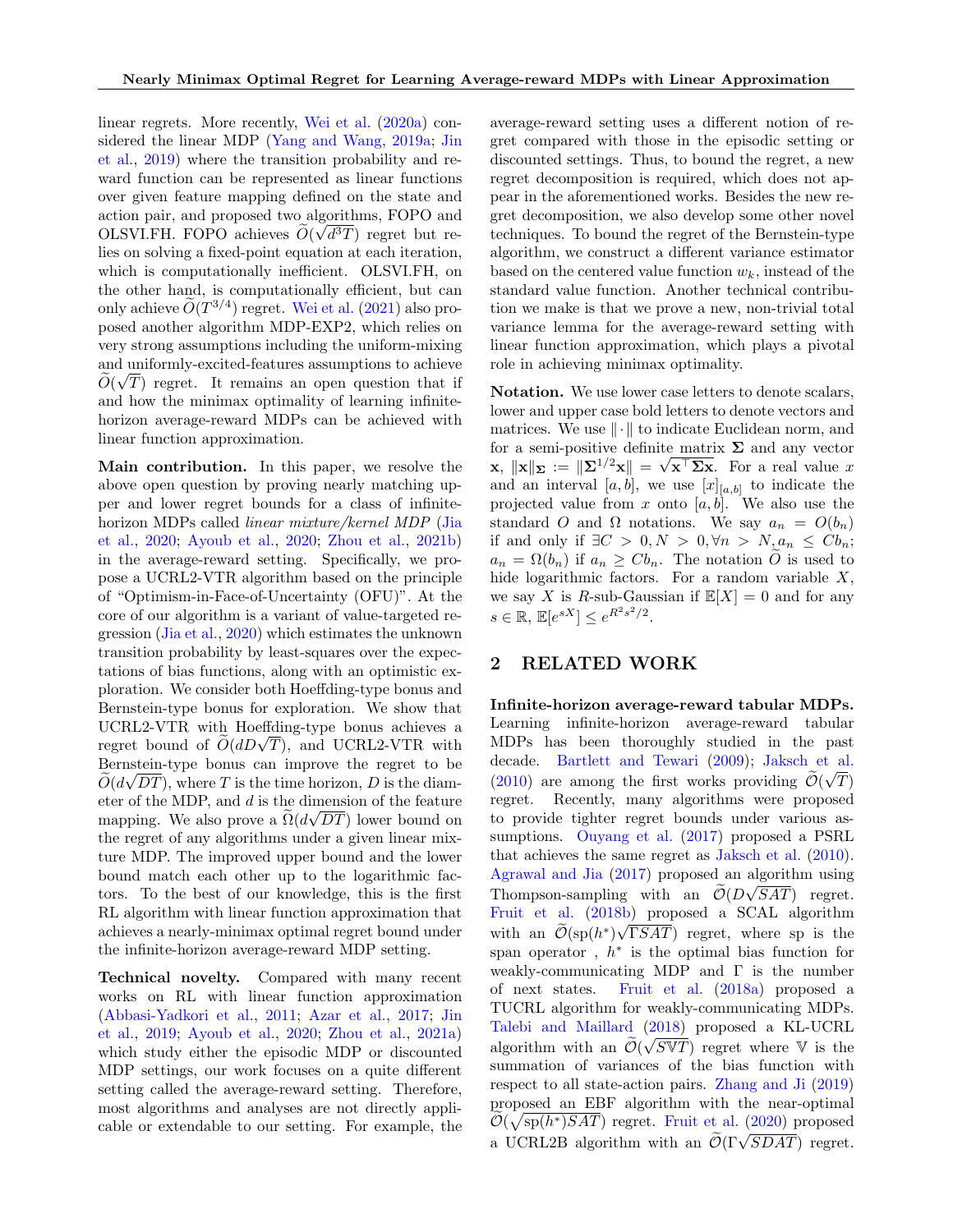[Ortner](#page--1-27) [\(2020\)](#page--1-27) proposed an OSP algorithm for ergodic MDPs with an  $\mathcal{O}(\sqrt{t_{\text{mix}}SAT})$  regret, where  $t_{\text{mix}}$ is the mixing time parameter. [Wei et al.](#page--1-13) [\(2020a\)](#page--1-13) proposed two model-free algorithms: optimistic Q-learning algorithm with an  $\widetilde{\mathcal{O}}(\mathrm{sp}(h^*)(SA)^{1/3}T^{2/3})$ regret, and MDP-OOMD for ergodic MDPs with an  $\tilde{\mathcal{O}}(\sqrt{t_{\text{mix}}^3 \rho A T})$  regret, where  $\rho$  is some distribution mismatch coefficient. Our algorithm is inspired by the algorithm UCRL2 proposed by [Jaksch et al.](#page--1-3) [\(2010\)](#page--1-3), which maintains a confidence set for the transition model and uses Extended Value Iteration (EVI) to obtain an optimistic model and a near-optimal policy under this model. Our work is also closely related to [Fruit et al.](#page--1-26) [\(2020\)](#page--1-26), which employs the empirical Bernstein inequality to provide tighter regret bound.

RL with linear function approximation. Provable RL with linear function approximation has received increasing interest in recent years. [Jiang et al.](#page--1-28) [\(2017\)](#page--1-28) proposed the low Bellman rank assumption and designed an OLIVE algorithm that achieves low sample complexity. As a special case of low Bellman rank MDPs, the *linear MDP* class [\(Yang and Wang,](#page--1-14) [2019a;](#page--1-14) [Jin et al.,](#page--1-15) [2019\)](#page--1-15) assumes the transition probability and the reward function are linear functions Another related class of MDPs is the linear mixture MDP [\(Jia et al.,](#page--1-17) [2020;](#page--1-17) [Ayoub et al.,](#page--1-18) [2020;](#page--1-18) [Zhou et al.,](#page--1-19) [2021b\)](#page--1-19), which assumes the transition probability is a linear combination of the feature mappings over the state-action-next-state triplet. Representative works include [Yang and Wang](#page--1-29) [\(2019b\)](#page--1-29); [Modi et al.](#page--1-30) [\(2019\)](#page--1-30); [Jia et al.](#page--1-17) [\(2020\)](#page--1-17); [Zhou et al.](#page--1-19) [\(2021b\)](#page--1-19); [Cai et al.](#page--1-31) [\(2020\)](#page--1-31); [He et al.](#page--1-32) [\(2022\)](#page--1-32). Note that while linear MDPs and linear mixture MDPs share some common subset, one cannot be covered by the other [\(Zhou et al.,](#page--1-19) [2021b\)](#page--1-19). Our algorithm and upper bound results are for linear mixture MDPs, while our lower bound holds for both MDPs. It is worth noting that for inhomogeneous episodic linear mixture MDPs, [Zhou et al.](#page--1-22) [\(2021a\)](#page--1-22) obtained matching upper and lower bounds of regret retained matching upper and lower bounds of regret re-<br>spectively, i.e.,  $\widetilde{O}(dH\sqrt{T})$  and  $\Omega(dH\sqrt{T})$ , where H is the length of the episode. In comparison, we provide the first matching upper and lower bounds of regret in the infinite-horizon average-reward setting for linear mixture MDPs.

### 3 PRELIMINARIES

We denote a Markov Decision Process (MDP) by a tuple  $M(S, \mathcal{A}, r, \mathbb{P})$ , where S is the state space, A is the action space,  $\mathbb{P}(s'|s, a)$  is the transition probability function, and  $r : S \times A \rightarrow [0, 1]$  is the reward function. A deterministic stationary policy  $\pi : \mathcal{S} \to \mathcal{A}$  maps a given state s to a certain action a. In this work, we assume that the numbers of states and actions are finite, i.e.,  $|\mathcal{S}|$ ,  $|\mathcal{A}| < \infty$  and the reward r is known and deterministic. An algorithm  $A$ , which starts from some initial state  $s \in \mathcal{S}$ , will (stochastically) decide at each round t what action  $a_t$  to take. Given the state space  $S$ , the action space  $A$ , the algorithm starting from  $s_0 = s$  actually induces a Markov process  $\{s_t, a_t\}_t$ , and it is natural to define the undiscounted reward as:

$$
R(M, A, s, T) := \sum_{t=1}^{T} r(s_t, a_t) = \sum_{t=1}^{T} r_t.
$$

We can define the expected average reward over time T as  $\mathbb{E}[R(M, A, s, T)]/T$ , and its limit

$$
\rho(M, A, s) = \lim_{T \to \infty} \mathbb{E}[R(M, A, s, T)]/T,
$$

is called the average reward.

In general, the learnability of an MDP depends on its transition structure. Following [Jaksch et al.](#page--1-3) [\(2010\)](#page--1-3), we define the diameter of an MDP as the expected steps taken from one state  $s$  to another state  $s'$  under the fastest stationary policy. Throughout the paper, the diameter is only used to provide an upper bound on the span of the value function.

**Definition 3.1.** Let  $T(s'|M, \pi, s)$  be the random variable for the number of steps after which the state  $s'$ is reached for the first time starting from s, under the MDP M and policy  $\pi$ . Then the diameter  $D(M)$  is defined as  $D(M) = \max_{s,s'} \min_{\pi: \mathcal{S} \to \mathcal{A}} \mathbb{E}[T(s'|M, \pi, s)].$ 

In this work, following [Jaksch et al.](#page--1-3) [\(2010\)](#page--1-3), we consider communicating MDPs [\(Puterman,](#page--1-33) [2014\)](#page--1-33) which has a finite diameter. We assume a known upper bound D on the diameters of all MDPs considered. One may question whether assuming a known upper bound is too restrictive. This will be further explained later in Remark [5.4.](#page--1-34)

For MDPs with finite diameter, the optimal average reward does not depend on the starting state. Therefore, we can define

$$
\rho^*(M) = \rho^*(M, s) := \max_{\pi} \rho(M, \pi, s),
$$

where  $\pi$  is any stationary policy. Naturally, the regret is defined as

$$
Regret(M, A, s, T) := T \rho^*(M) - R(M, A, s, T).
$$

Besides the finite diameter assumption, another widely used assumption for infinite-horizon average-reward MDPs is the finite span of optimal bias function (finite span) assumption [\(Bartlett and Tewari,](#page--1-2) [2009;](#page--1-2) [Zhang](#page--1-6) [and Ji,](#page--1-6) [2019;](#page--1-6) [Wei et al.,](#page--1-13) [2020a\)](#page--1-13), which assumes that there exists a  $\rho^* \in \mathbb{R}$ ,  $h^* : \mathcal{S} \times \mathcal{A} \to \mathbb{R}$  such that for any  $s \in \mathcal{S}, a \in \mathcal{A}$ , the following Bellman optimality equation holds:

$$
\rho^* + h^*(s, a) = r(s, a) + \mathbb{E}_{s' \sim \mathbb{P}(\cdot | s, a)}[\max_{a' \in \mathcal{A}} h^*(s', a')],
$$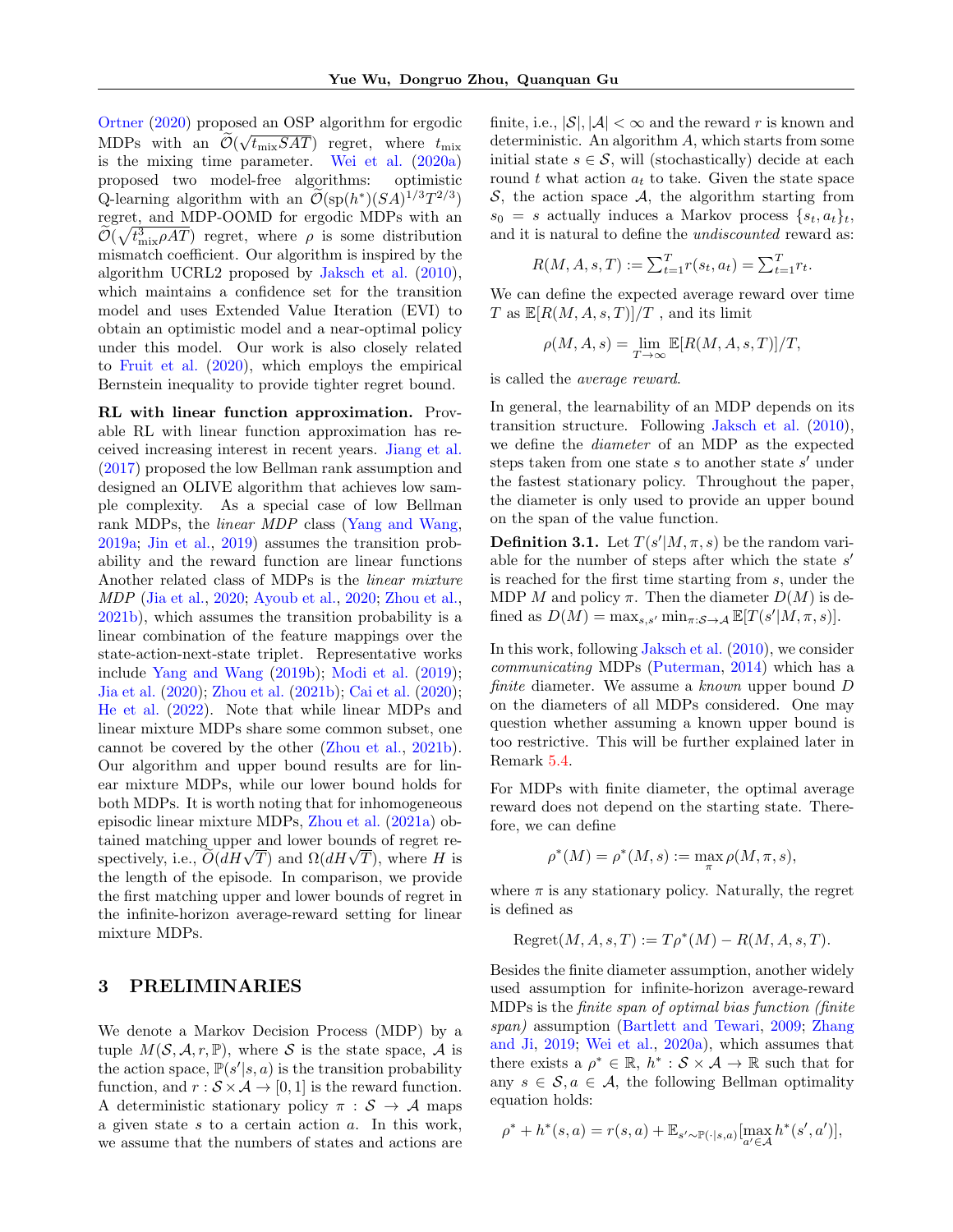where the span of  $\max_{a' \in \mathcal{A}} h^*(s, a')$  defined as  $\max_{s,s'\in\mathcal{S}}|\max_{a'\in\mathcal{A}}h^*(s,a') - \max_{a'\in\mathcal{A}}h^*(s',a')|$  is finite,  $h^*$  is the optimal state-action bias function. It can be verified that for any MDP with finite diameter, the span of the optimal bias function is also finite. We leave it as future work to extend our algorithm to deal with the finite span assumption.

Linear mixture MDPs. In many application scenarios where the state space  $S$  and action space  $A$  are intractably large, a certain structure of the transition kernel  $\mathbb{P}(\cdot|s, a)$  will still enable efficient learning. One of such structures is linear mixture MDP [\(Modi et al.,](#page--1-30) [2019;](#page--1-30) [Zhou et al.,](#page--1-19) [2021b;](#page--1-19) [Jia et al.,](#page--1-17) [2020;](#page--1-17) [Ayoub et al.,](#page--1-18) [2020\)](#page--1-18), where the transition kernel can be represented by a linear combination of feature mappings.

**Definition 3.2.**  $M(S, \mathcal{A}, r, \mathbb{P})$  is called a B-bounded linear mixture MDP if there exist a known feature mapping  $\phi(s'|s, a) : \mathcal{S} \times \mathcal{A} \times \mathcal{S} \rightarrow \mathbb{R}^d$  and an unknown vector  $\boldsymbol{\theta}^* \in \mathbb{R}^d$  with  $\|\boldsymbol{\theta}^*\|_2 \leq B$ , such that

- For any state-action-state triplet  $(s, a, s') \in \mathcal{S} \times \mathcal{A} \times$ S, we have  $\mathbb{P}(s'|s,a) = \langle \boldsymbol{\phi}(s'|s,a), \boldsymbol{\theta}^* \rangle;$
- For any bounded function  $F : \mathcal{S} \to [0, 1]$  and any tuple  $(s, a) \in \mathcal{S} \times \mathcal{A}$ , we have  $\|\boldsymbol{\phi}_F(s, a)\|_2 \leq 1$ , where  $\boldsymbol{\phi}_F (s,a) = \sum_{s'} \boldsymbol{\phi}(s'|s,a) F(s') \in \mathbb{R}^d.$

We denote the linear mixture MDP by  $M_{\theta^*}$  for simplicity.

The motivation behind defining  $\phi_F$  is as follows: for any state action pair  $s, a$ , the expectation of  $F(s')$  is

$$
[\mathbb{P}F](s,a) := \mathbb{E}_{s' \sim \mathbb{P}}[F(s')]
$$
  
=  $\sum_{s' \in \mathcal{S}} \mathbb{P}(s'|s,a)F(s') = \langle \boldsymbol{\theta}^*, \boldsymbol{\phi}_F(s,a) \rangle$ ,

which is a linear function of  $\phi_F(s, a)$ . We will use this fact in both algorithm design and analysis.

It is noteworthy that tabular MDPs can be covered by linear mixture MDPs via setting the feature mapping  $\phi(s'|s, a)$  to be a one-hot vector for s, a, s'.

A recent work [\(Wei et al.,](#page--1-13) [2020a\)](#page--1-13) studied RL with linear function approximation under the linear MDP assumption, which assumes that there exists a known feature mapping  $\mathbf{\Phi}(s, a)$  and an unknown mapping  $\mu(s')$  such that  $\mathbb{P}(s'|s,a) = \langle \Phi(s,a), \mu(s') \rangle$ . Both linear mixture MDPs and linear MDPs cover some common MDP, including tabular MDPs and bilinear MDPs [\(Yang and Wang,](#page--1-29) [2019b\)](#page--1-29). However, in general, they are two different classes of MDPs, because their feature mappings are defined over different domains [\(Zhou et al.,](#page--1-19) [2021b\)](#page--1-19), and neither can cover the other.

In the rest of this paper, we also use the following shorthand to indicate the variance of the random variable  $F(s')$  under distribution  $P(\cdot|s, a)$ :

$$
[\mathbb{V}_P F](s, a) := \mathbb{E}_{s' \sim P} [F^2(s')] - \mathbb{E}_{s' \sim P} [F(s')]^2,
$$

and  $[\nabla F]$  denotes the case when P is the true transition probability  $\mathbb P$  of the MDP.

# 4 ALGORITHMS

We are going to present two algorithms. The first algorithm is UCRL2-VTR (Algorithm [1\)](#page--1-35), which extends the UCRL2 algorithm by [Jaksch et al.](#page--1-3) [\(2010\)](#page--1-3) from tabular MDPs to linear mixture MDPs. UCRL2-VTR includes two types of exploration strategies: Hoeffding-type bonus (OPTION I), and Bernstein-type bonus (OPTION II). The main difference between UCRL2-VTR and UCRL2 is the construction of confidence sets, due to the difference between the tabular MDP and the linear mixture MDP. The second algorithm is extended value iteration (EVI) (Algorithm [2\)](#page--1-36), which serves as a subroutine of UCRL2-VTR to calculate the optimistic estimation of the value function.

### 4.1 UCRL2-VTR with Hoeffding-type bonus

We first present UCRL2-VTR with the **Hoeffding**type bonus (OPTION I). The learning process can be divided into several episodes indexed by  $k$  $(t_k \leq t < t_{k+1})$ . At the beginning of each episode, we call the subroutine Extended Value Iteration (EVI) [\(Jaksch et al.,](#page--1-3) [2010\)](#page--1-3) under a given confidence set  $\mathcal{C}_{t_k}$ , which contains the true parameter  $\theta^*$  with high probability. Within each episode, we follow the induced policy  $\pi_{t_k}$  and use the new observation to obtain a better confidence set.

How EVI works? In Line [4](#page--1-37) of Algorithm [2,](#page--1-36) it performs one step of extended value iteration, which takes maximum over both the action set  $A$  and the set of plausible transition models  $C \cap B$ . EVI terminates when the difference between two consecutive iterations is small enough (Line [5\)](#page--1-38).

Generally speaking, EVI outputs the optimal value function corresponding to a near-optimal MDP among all plausible MDPs contained in the confidence set  $\tilde{\mathcal{C}}_{t_k} \cap \mathcal{B}$ , which is similar to its counterpart for tabular MDPs in [Jaksch et al.](#page--1-3) [\(2010\)](#page--1-3). The main difference from the EVI for tabular MDPs is that we need to restrict the parameter in the set  $\beta$  as well, which admits all parameters  $\theta$  that can induce a transition probability, i.e.,  $\mathcal{B} = \cap_{s,a} \mathcal{B}_{s,a}$  with  $\mathcal{B}_{s,a} = \{\theta :$  $\langle \phi(\cdot|s, a), \theta \rangle$  is a probability function }. It is easy to show that  $\beta$  is a convex set. For some special feature mapping  $\phi$ ,  $\beta$  can be a very simple convex set. For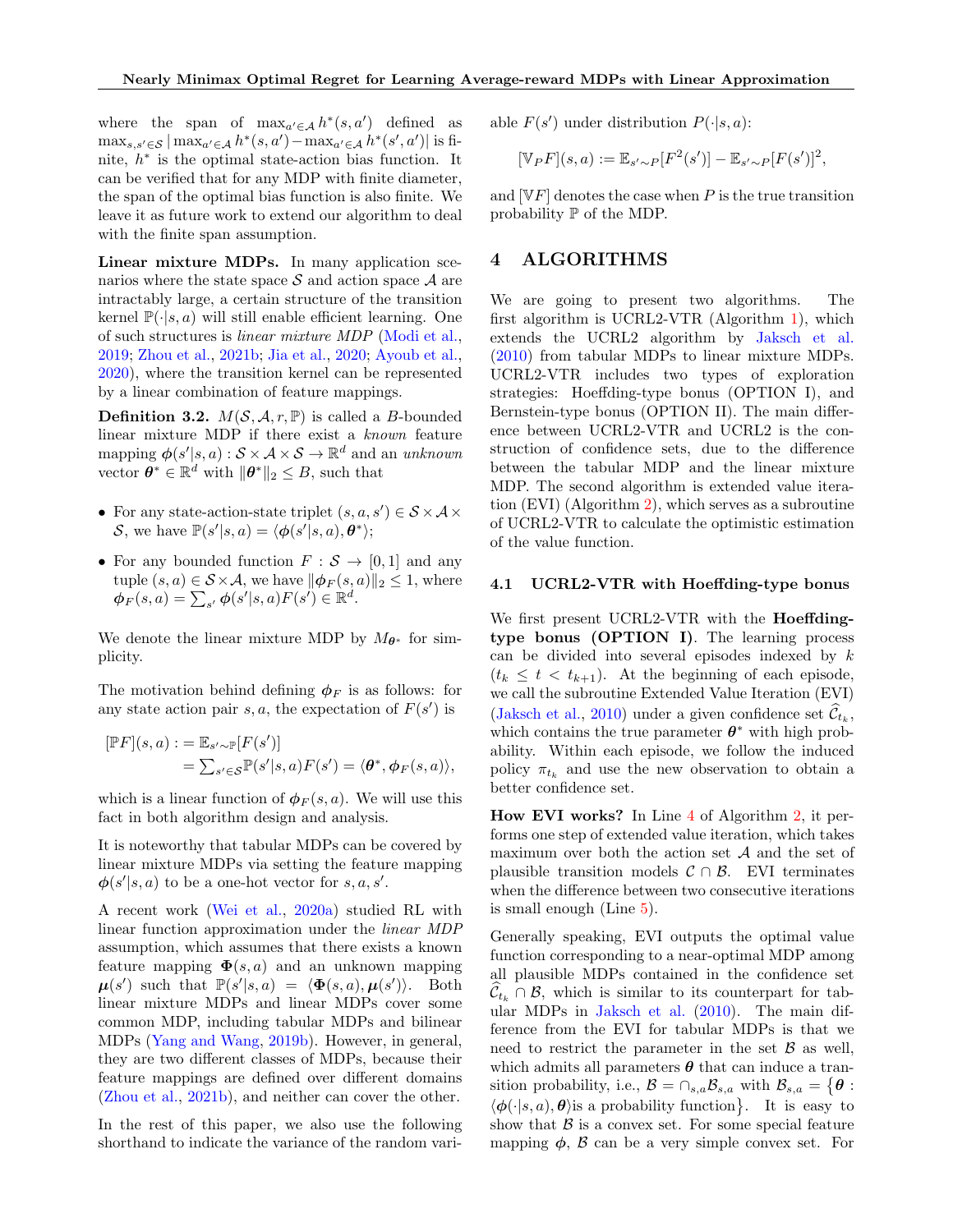Algorithm 1 Upper-Confidence Reinforcement Learning with Value Targeted Regression (UCRL2-VTR) **Require:** Regularization parameter  $\lambda$ , upper bound B of  $\|\theta^*\|_2$ , precision of extended value iteration rounds  $\epsilon$ 1: Receive  $s_1$ , Set  $k \leftarrow 0, t_0 \leftarrow 1$ 2: OPTION 1 (Hoeffding-type Bonus): Set  $\hat{\Sigma}_1 \leftarrow \lambda I$ ,  $\hat{b}_0 \leftarrow 0$ OPTION 2 (Bernstein-type Bonus): Set  $\widehat{\Sigma}_1, \widetilde{\Sigma}_1 \leftarrow \lambda I$ ,  $\widehat{b}_1, \widetilde{b}_1, \widehat{\theta}_1 \leftarrow 0$ 3: Set  $\pi_0(\cdot|s) \leftarrow \text{uniform}(\mathcal{A}), \forall s \in \mathcal{S}$ 4: for  $t = 1, 2, ...$  do 5: if  $\det(\mathbf{\Sigma}_t) \leq 2 \det(\mathbf{\Sigma}_{t_k})$  then 6:  $\pi_t \leftarrow \pi_{t-1}$  { Keep the policy unchanged} 7: else 8:  $k \leftarrow k + 1, t_k \leftarrow t \{$  Starting a new episode k} 9: Set  $\widehat{C}_t$  as [\(4.4\)](#page--1-39) (**OPTION 1**) or [\(4.5\)](#page--1-40) (**OPTION 2**)<br>10: Set  $u_k(s) \leftarrow \text{EVI}(\widehat{C}_t, \epsilon)$ 10: Set  $u_k(s) \leftarrow \text{EVI}(\widehat{C}_t, \epsilon)$ <br>11: Denote  $w_k(s) = u_k(s)$ 11: Denote  $w_k(s) = u_k(s) - \left(\max u_k(\cdot) - \min u_k(\cdot)\right)/2$ 12: Set  $\pi_t(s)$  as  $(4.2)$  { Compute new policy} 13: end if 14: Take action  $a_t = \pi_t(s_t)$ , receive  $s_{t+1} \sim \mathbb{P}(\cdot | s_t, a_t)$ 15: OPTION 1 (Hoeffding-type Bonus): 16: Set  $\hat{\Sigma}_{t+1} \leftarrow \hat{\Sigma}_t + \phi_{w_k}(s_t, a_t) \phi_{w_k}(s_t, a_t)^\top$ ,  $\hat{\mathbf{b}}_{t+1} \leftarrow \hat{\mathbf{b}}_t + \phi_{w_k}(s_t, a_t) w_k(s_{t+1})$ 17: OPTION 2 (Bernstein-type Bonus): 18: Set  $[\bar{\mathbb{V}}_t w_k]$  as in [\(4.7\)](#page--1-42) and  $E_t$  as in [\(4.8\)](#page--1-43) 19: Set  $\bar{\sigma}_t \leftarrow \sqrt{\max\{D^2/d, [\bar{\mathbb{V}}_t w_k](s_t, a_t) + E_t\}}$ 20: Set  $\widehat{\Sigma}_{t+1} \leftarrow \widehat{\Sigma}_t + \bar{\sigma}_t^{-2} \phi_{w_k}(s_t, a_t) \phi_{w_k}(s_t, a_t)^\top, \widehat{\mathbf{b}}_{t+1} \leftarrow \widehat{\mathbf{b}}_t + \bar{\sigma}_t^{-2} w_k(s_{t+1}) \phi_{w_k}(s_t, a_t)$ 21: Set  $\sum_{t+1}^{\infty} \leftarrow \sum_{t}^{\infty} + \phi_{w_k^2}(s_t, a_t) \phi_{w_k^2}(s_t, a_t)^\top$ ,  $\widetilde{\mathbf{b}}_{t+1} \leftarrow \widetilde{\mathbf{b}}_t + w_k^2(s_{t+1}) \phi_{w_k^2}(s_t, a_t)$ 22: Set  $\widetilde{\theta}_{t+1} \leftarrow \widetilde{\Sigma}_{t+1}^{-1} \widetilde{\mathbf{b}}_{t+1}$ 23: Set  $\widehat{\theta}_{t+1} \leftarrow \widehat{\mathbf{\Sigma}}_{t+1}^{-1} \widehat{\mathbf{b}}_{t+1}$ 24: end for

### Algorithm 2 Extended Value Iteration (EVI)

**Require:** A set  $\mathcal{C}$ , a desired accuracy level  $\epsilon$ 1: Set  $u^{(0)}(s) \leftarrow 0, \forall s \in \mathcal{S}$ 2: Set  $i \leftarrow 0$ 3: repeat 4:  $\forall s \in S$ , set  $u^{(i+1)}(s) \leftarrow \max_{a \in A} \{r(s,a) +$  $\max_{\boldsymbol{\theta} \in \mathcal{C} \cap \mathcal{B}} \{ \langle \boldsymbol{\theta}, \boldsymbol{\phi}_{u^{(i)}}(s, a) \rangle \} \}$ 5: **until**  $\max_{s \in S} \{u^{(i+1)}(s) - u^{(i)}(s)\}$  –  $\min_{s \in \mathcal{S}} \{u^{(i+1)}(s) - u^{(i)}(s)\} \leq \epsilon$ 6: Return  $u^{(i)}(s)$ 

instance, when  $\phi$  is a collection of d transition probability functions,  $\beta$  is the d-dimension simplex [\(Modi](#page--1-30) [et al.,](#page--1-30) [2019\)](#page--1-30). This will make the optimization in each step of EVI easy to solve. In detail, given the accuracy parameter  $\epsilon$ ,  $EVI(\hat{\mathcal{C}}_t, \epsilon)$  outputs a value function  $u^{(i)}$ satisfying

$$
|u^{(i+1)}(s) - u^{(i)}(s) - \rho_k| \le \epsilon,
$$
 (4.1)

where  $\rho_k$  is the average reward under  $\mathbb{P}_k$  and  $\pi_{t_k}$ , both

of which are defined as follows

$$
\mathbb{P}_{k}(\cdot|s, a) := \langle \theta_{k}(s, a), \phi(\cdot|s, a) \rangle, \tag{4.2}
$$
\n
$$
\theta_{k}(s, a) := \underset{\theta \in \hat{\mathcal{C}}_{t_{k}} \cap \mathcal{B}}{\operatorname{argmax}} \langle \theta, \phi_{u_{k}}(s, a) \rangle
$$
\n
$$
\pi_{t_{k}}(s) := \underset{a \in \mathcal{A}}{\operatorname{argmax}} \{ r(s, a) + \langle \theta_{k}(s, a), \phi_{u^{(i)}}(s, a) \rangle \}.
$$

When the context is clear, we will abuse the notation a little bit and use  $\theta_k$  to denote  $\theta_k(s_t, a_t)$  for different t. It is worth noting that  $u(\cdot)$  is quite different from the traditional value function  $V(\cdot)$  defined for episodic MDPs or discounted infinite-horizon MDPs. This requires a different analysis in the later proof.

Then the agent uses the greedy policy  $\pi_{t_k}$  with respect to  $u^{(i)}$  to select the actions in k-th episode. It is easy to see that centering  $u^{(i)}(s)$  to  $u^{(i)}(s) - (\max u^{(i)}(\cdot) \min u^{(i)}(\cdot))/2$  does not change  $\pi_{t_k}$ . Therefore, we consider  $w_k$  (in Line [11\)](#page--1-44) as the centered version of  $u_k$  in the later analysis.

An important observation for our later analysis, made by [Jaksch et al.](#page--1-3) [\(2010\)](#page--1-3), is that  $u^{(i)}(s)$  computed in EVI (Algorithm [2\)](#page--1-36) satisfies

$$
\max_{s \in \mathcal{S}} u^{(i)}(s) - \min_{s \in \mathcal{S}} u^{(i)}(s) \le D. \tag{4.3}
$$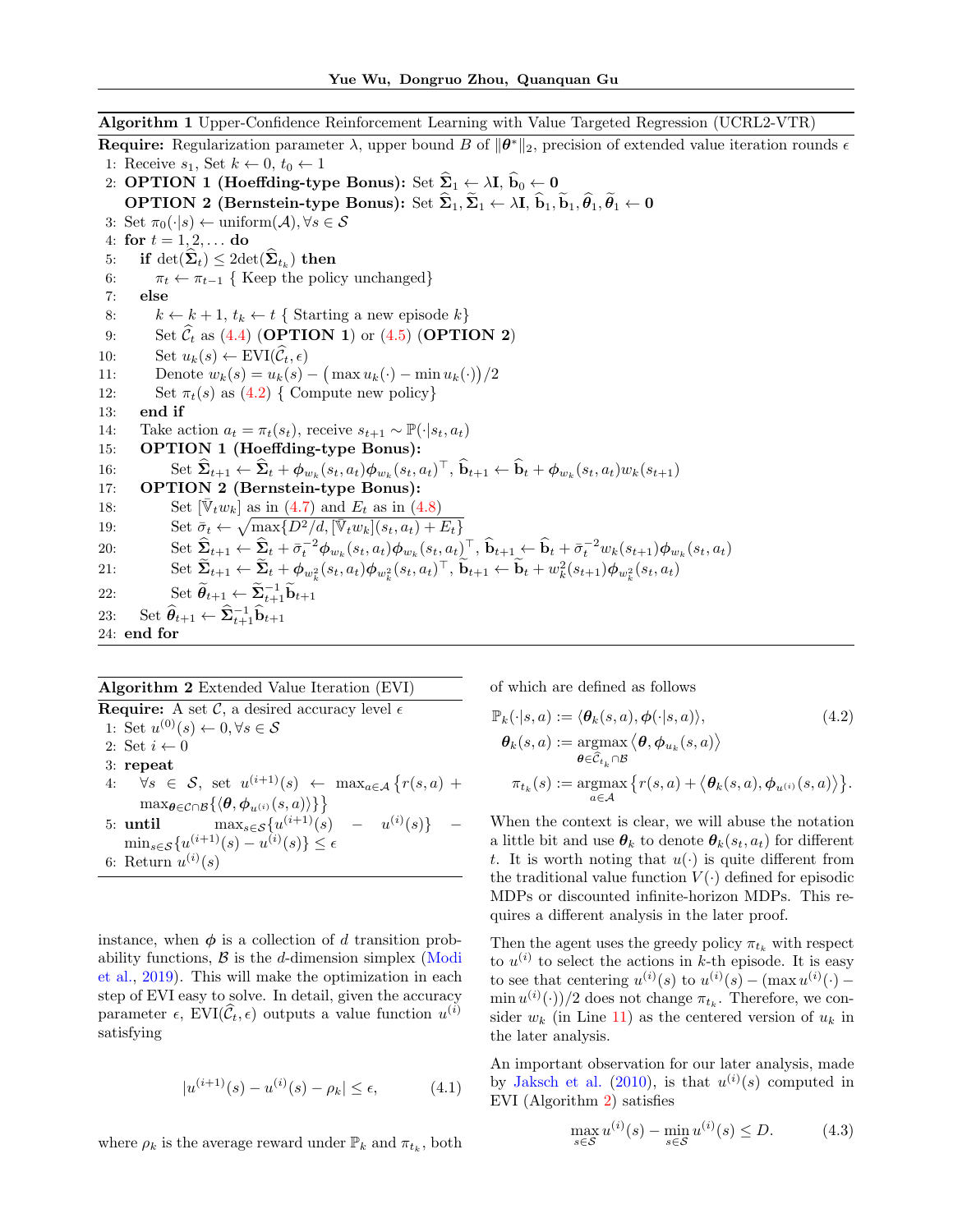This is because  $u^{(i)}(s)$  is the expected total *i*-step reward of an optimal non-stationary *i*-step policy starting from s. Suppose for s and s' we have  $u^{(i)}(s) - D >$  $u^{(i)}(s')$ , then we can obtain a better  $u^{(i)}(s')$  by adopting the following policy: first travel to s as fast as possible (which takes at most D steps in expectation), then following the optimal policy for s. Since the reward for each step belongs to  $[0, 1]$ , the new policy will gain at least  $u^{(i)}(s) - D$ , contradicting the optimality of  $u^{(i)}(s')$ . By [\(4.3\)](#page--1-45), we also have the centered version  $w_k$  satisfy  $|w_k(s)| \leq D/2$ . It is safe and reasonable to consider  $w_k$  instead of  $u_k$  since we only care  $\arg\max u^{(i+1)}(\cdot)$  as the greedy policy.

Convergence and efficiency of EVI. Here we briefly discuss the convergence and computational efficiency of EVI. For the convergence, as we will show in the next section, the set of plausible MDPs induced by  $\theta \in \mathcal{C} \cap \mathcal{B}$  includes the true MDP  $M_{\theta^*}$  with high probability. Since we assume  $M_{\theta^*}$  is communicating in this work, according to Theorem 7 in [Jaksch et al.](#page--1-3) [\(2010\)](#page--1-3), EVI is guaranteed to converge. Here we present a sufficient condition under which EVI converges within logarithmic number of iterations. Define the quantity  $\gamma(\mathcal{C})$  as follows:

$$
\max_{\boldsymbol{\theta}\in\mathcal{C}, s, s'\in\mathcal{S}, a, a'\in\mathcal{A}} \left[1 - \sum_{j\in\mathcal{S}} \min\left\{\mathbb{P}_{\boldsymbol{\theta}}(j|s, a), \mathbb{P}_{\boldsymbol{\theta}}(j|s', a')\right\}\right],
$$

and it is shown by [Puterman](#page--1-33) [\(2014\)](#page--1-33) (see Theorem 6.6.6.) that  $\gamma(\mathcal{C})$  serves as a contraction coefficient:

$$
\text{span}(u^{(i+1)} - u^{(i)}) \le \gamma(\mathcal{C}) \cdot \text{span}(u^{(i)} - u^{(i-1)}).
$$

Therefore, as long as  $\gamma(\mathcal{C}) < 1$ , EVI will converge within logarithmic steps.

For the computation, suppose additionally, the feature mapping admits the form  $[\phi(s'|s, a)]_j = [\psi(s')]_j$ .  $[\mu(s, a)]_j$  [\(Yang and Wang,](#page--1-29) [2019b\)](#page--1-29), then we can use Monte Carlo integration to avoid the summation over the whole state space. In fact, we only need a few evaluations on each  $[\psi(s')]_j$  to obtain an accurate enough estimator  $\widehat{\phi}(s'|s, a)$  and perform the maximization over the estimated integration. This kind of feature mapping gives rise to a special case of linear mixture MDPs, namely bilinear MDPs [\(Yang and](#page--1-29) [Wang,](#page--1-29) [2019b\)](#page--1-29). Note that bilinear MDPs belong to both linear mixture MDPs and linear MDPs [\(Jin et al.,](#page--1-15) [2019\)](#page--1-15). More detailed discussions on the computational complexity of EVI can be found in [Zhou et al.](#page--1-19) [\(2021b\)](#page--1-19).

**Construction of**  $\hat{C}_t$ **.** Now we discuss how to construct the confidence set  $\widehat{\mathcal{C}}_t$  at the end of each episode. We construct  $\widehat{\mathcal{C}}_t$  as an ellipsoid centering at  $\widehat{\boldsymbol{\theta}}_t$  with covariance matrix  $\hat{\Sigma}_t$  defined in Line [16](#page--1-46) of Algorithm [1.](#page--1-35) Moreover, we construct  $\hat{\theta}_t$  as the minimizer to the ridge regression problem over contexts  $\phi_{w_k}(s_t, a_t)$  and

targets  $w_k(s_{t+1})$  with regularizer  $\lambda ||\boldsymbol{\theta}||_2^2$ , whose closedform solution is given in Line [23.](#page--1-47) The reason why we construct such a  $\theta_t$  is due to the following observation: the form of  $\phi_{w_k}(s_t, a_t)$  and  $w_k(s_{t+1})$  fit in a linear bandits problem with stochastic reward. More specifically, by setting the action  $\mathbf{x}_t = \boldsymbol{\phi}_{w_k}(s_t, a_t)$ , the reward  $y_t = w_k(s_{t+1})$ , and the noise  $\eta_t = w_k(s_{t+1})$  –  $\langle \boldsymbol{\theta}^*, \boldsymbol{\phi}_{w_k}(s_t, a_t) \rangle$ , we have

$$
y_t = \langle \boldsymbol{\theta}^*, \mathbf{x}_t \rangle + \eta_t,
$$

and  $\mathbb{E}[\eta_t|\mathcal{F}_t] = 0, |\eta_t| \leq D, ||\boldsymbol{\theta}^*|| \leq B, ||\mathbf{x}_t|| \leq D/2.$ 

This setting has been thoroughly studied in [Abbasi-](#page--1-20)[Yadkori et al.](#page--1-20) [\(2011\)](#page--1-20). Define the confidence set as

$$
\widehat{\mathcal{C}}_t = \left\{ \boldsymbol{\theta} : \left\| \widehat{\boldsymbol{\Sigma}}_t^{1/2} (\boldsymbol{\theta} - \widehat{\boldsymbol{\theta}}_t) \right\| \leq \widehat{\beta}_t \right\},\qquad(4.4)
$$

where  $\widehat{\beta}_t$  is  $\widehat{\beta}_t = D\sqrt{d \log((\lambda + tD^2)/(\delta \lambda))} +$ √  $\lambda B$ .

In the later section, we show that the true parameter  $\boldsymbol{\theta}^*$  belongs to  $\hat{\mathcal{C}}_t$  with high probability. Therefore,  $\hat{\mathcal{C}}_t$ is a valid confidence set of  $\theta^*$ , thus can be fed into the EVI procedure.

In summary, at each time step, UCRL2-VTR always takes action  $a_t$  under the policy  $\pi_t$ , receives the next state  $s_{t+1}$  and refines its confidence set with the new observation (Lines [14-](#page--1-48)[23](#page--1-47) of Algorithm [1\)](#page--1-35). When it collects enough new observations for a better estimation than the previous one (Line [5\)](#page--1-49), UCRL2-VTR calls the subroutine EVI with the tighter confidence set and obtains a better policy  $\pi_t$  (Lines [8-](#page--1-50)[12\)](#page--1-51).

#### 4.2 UCRL2-VTR with Bernstein-type bonus

UCRL2-VTR with Bernstein-type bonus (OP-TION 2) is an improved variant of the basic version of UCRL2-VTR with Hoeffding-type bonus. The key difference is that here we are trying to utilize the variance information of the value functions to construct a tighter confidence set of  $\theta^*$ . Recall the construction of  $\mathcal{C}_t$  in Section [4.1,](#page--1-52) we set the center of the confidence set  $\hat{\theta}_t$  as the solution to a ridge regression problem. The motivation is that UCRL2-VTR relies on the fact that the noise  $\eta_t$  is D-bounded and therefore  $D^2$ -sub-Gaussian. However, the variance of  $\eta_t$  is not necessarily that large. In fact, by the law of total variance [\(Azar et al.,](#page--1-53) [2013\)](#page--1-53), we know that on average, the variance of the noise is roughly on the order of D rather than  $D^2$ . To enable the application of total variance, for  $t_k < t \leq t_{k+1}$ , we set  $\theta_t$  as the solution to the following weighted ridge regression problem:

$$
\underset{\boldsymbol{\theta}}{\operatorname{argmin}} \sum_{i=1}^{k} \sum_{j=t_k}^{t} \frac{[\langle \boldsymbol{\phi}_{w_i}(s_j, a_j), \boldsymbol{\theta} \rangle - w_i(s_{j+1})]^2}{\bar{\sigma}_j^2} + \lambda \|\boldsymbol{\theta}\|_2^2,
$$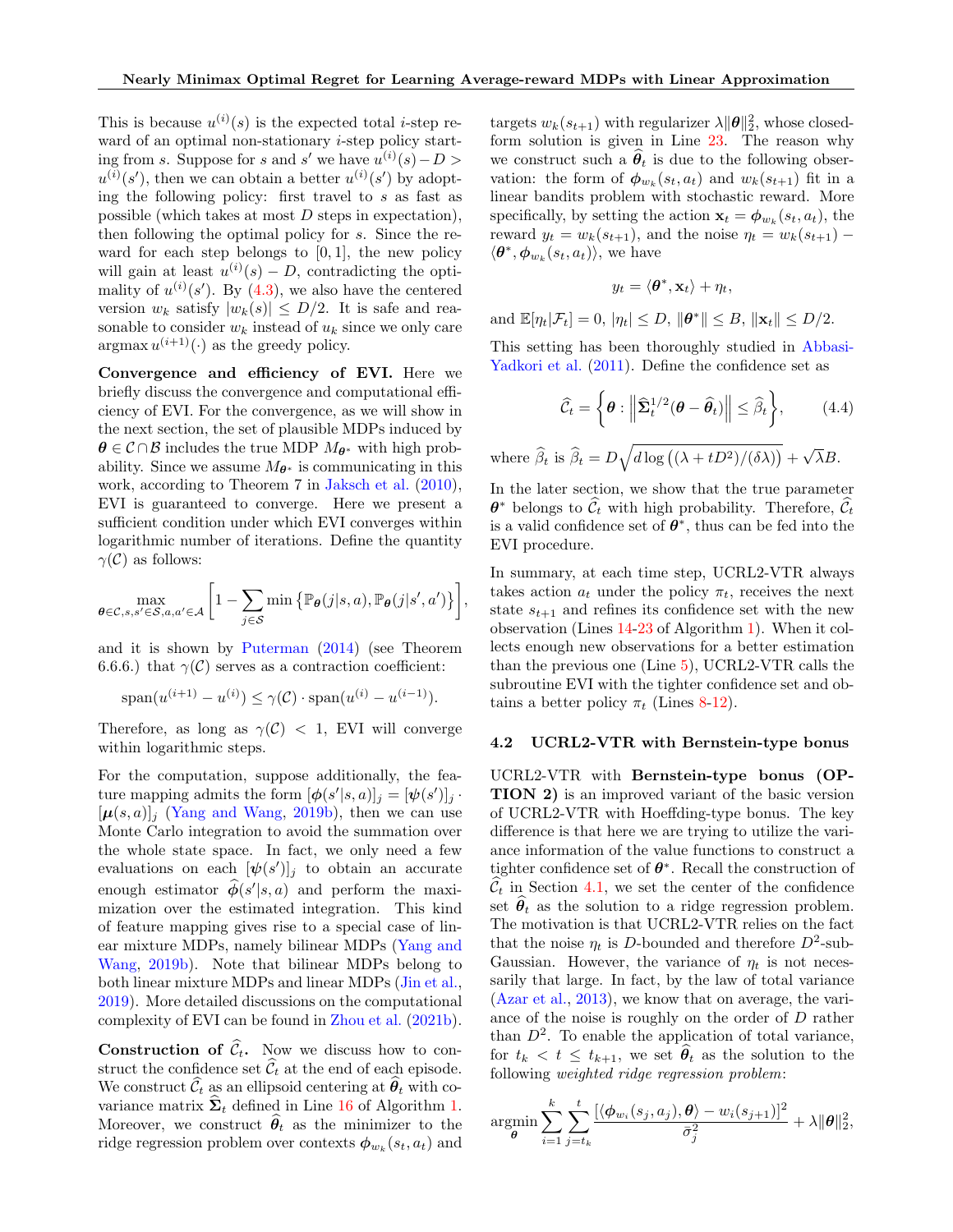where  $\bar{\sigma}_j^2$  (Line [19\)](#page--1-54) is an estimation of the *variance* of  $w_i(s_{i+1})$ . Choosing the weights as the inverse of the variances can guarantee that the estimator has the lowest variance, similar to the best linear unbiased estimator (BLUE) estimator [\(Henderson,](#page--1-55) [1975\)](#page--1-55) for linear regression with fixed design. After obtaining  $\hat{\theta}_t$ , similar to UCRL2-VTR with Hoeffding-type bonus, we construct the following confidence set which contains  $\boldsymbol{\theta}^*,$ 

$$
\widehat{\mathcal{C}}_t = \left\{ \boldsymbol{\theta} : \left\| \widehat{\mathbf{\Sigma}}_t^{1/2} (\boldsymbol{\theta} - \widehat{\boldsymbol{\theta}}_t) \right\| \leq \widehat{\beta}_t \right\},\qquad(4.5)
$$

where  $\hat{\Sigma}_t$  is the covariance matrix of contexts  $\phi_{w_i}(s_j, a_j)$  weighted by  $\bar{\sigma}_j^{-2}$ , recursively defined in Line [20](#page--1-56) of Algorithm [1;](#page--1-35)  $\widehat{\beta}_t$  is defined as follows:

$$
\hat{\beta}_t := 8\sqrt{d\log(1 + t/4\lambda)\log(4t^2/\delta)}
$$

$$
+ 4\sqrt{d}\log(4t^2/\delta) + \sqrt{\lambda}B,
$$

In our later analysis, we require  $\bar{\sigma}_t^2$  to satisfy: (1) it upper bounds the true variance  $[\mathbb{V}w_k](s_t, a_t)$  with high probability; and (2) it is strictly positive. To fulfil these two requirements, we first build a valid estimator  $[\bar{\mathbb{V}}_t w_k](s_t, a_t)$  for the true variance  $[\mathbb{V} w_k](s_t, a_t)$ , based on the following fact:

$$
[\mathbb{V}w_k](s_t, a_t) = [\mathbb{P}w_k^2](s_t, a_t) - [\mathbb{P}w_k(s_t, a_t)]^2
$$
  
=  $\langle \phi_{w_k^2}(s_t, a_t), \theta^* \rangle - \langle \phi_{w_k}(s_t, a_t), \theta^* \rangle^2,$   
(4.6)

 $(4.6)$  suggests that the variance of  $w_k$  can be regarded as the combination of two linear functions  $\langle \phi_{w_k^2}(s_t, a_t), \theta^* \rangle$  and  $\langle \phi_{w_k}(s_t, a_t), \theta^* \rangle$ , with respect to different feature mappings. Therefore, we define our variance estimator  $[\bar{\hat{\mathbb{V}}_t} w_k](s_t, a_t)$  as follows

$$
[\bar{\mathbb{V}}_t w_k](s_t, a_t) := \left[ \langle \boldsymbol{\phi}_{w_t^2}(s_t, a_t), \tilde{\boldsymbol{\theta}}_t \rangle \right]_{[0, D^2/4]} - \left[ \langle \boldsymbol{\phi}_{w_t}(s_t, a_t), \boldsymbol{\theta}_t \rangle \right]_{[0, D/2]}^2, (4.7)
$$

where  $\hat{\theta}_t$  is another estimator for  $\theta^*$ . Specifically, we choose  $\tilde{\theta}_t$  as the solution to the ridge regression problem with contexts  $\{\phi_{w_i^2}(s_j, a_j)\}\$ and targets  $\{w_i^2(s_{j+1})\}\$ , whose closed-form solution is in Line [22](#page--1-58) of Algorithm [1.](#page--1-35) Based on this initial variance estimator, we build our final variance estimator  $\bar{\sigma}_t^2$  as in Line [19,](#page--1-54) where the correction term  $E_t$  is defined as

$$
E_t := \min \left\{ D^2/4, \widetilde{\beta}_t \middle\| \widetilde{\mathbf{\Sigma}}_t^{-1/2} \boldsymbol{\phi}_{w_t^2}(s_t, a_t) \middle\| \right\} + \min \left\{ D^2/4, D \widetilde{\beta}_t \middle\| \widehat{\mathbf{\Sigma}}_t^{-1/2} \boldsymbol{\phi}_{w_t}(s_t, a_t) \middle\| \right\},\tag{4.8}
$$

where  $\Sigma_t$  is the covariance matrix of features  $\phi_{w_i^2}(s_j, a_j)$  recursively defined in Line [20,](#page--1-56)  $\check{\beta}_t$  and  $\widetilde{\beta}_t$ 

are defined respectively as follows

$$
\tilde{\beta}_t := 8d\sqrt{\log(1 + t/4\lambda)\log(4t^2/\delta)}
$$
  
+  $4\sqrt{d}\log(4t^2/\delta) + \sqrt{\lambda}B$ ,  

$$
\tilde{\beta}_t := 2D^2\sqrt{d\log(1 + tD^2/4d\lambda)\log(4t^2/\delta)}
$$
  
+  $D^2\log(4t^2/\delta) + \sqrt{\lambda}B$ .

It can be verified that such a  $\bar{\sigma}_t^2$  satisfies both conditions discussed above (i.e., larger than the true variance, strictly positive) simultaneously.

# 5 MAIN RESULTS

In this section, we present the regret analysis for Algorithm [1](#page--1-35) with both Hoeffding-type exploration bonus (OPTION 1) and Bernstein-type bonus (OPTION 2).

**Theorem 5.1.** Setting  $\lambda = 1/B^2, \epsilon = 1/$ √ T, then for any initial state  $s_1$ , with probability at least  $1-2\delta$ , the regret of Algorithm [1](#page--1-35) with Hoeffding-type is bounded as follows:

$$
Regret(T) = \widetilde{O}(dD\sqrt{T}),
$$

where the  $\widetilde{O}(\cdot)$  hides logarithmic terms of d, D, T, and  $\delta^{-1}.$ 

Theorem [5.1](#page--1-59) shows that the regret of Algorithm [1](#page--1-35) only depends on the number of rounds  $T$ , the feature dimension d, and the diameter of the communicating MDP D. Therefore, Algorithm [1](#page--1-35) is statistically efficient for linear mixture MDPs with a finite diameter but large state and action spaces.

Remark 5.2. The UCRL2 algorithm proposed in [Jaksch et al.](#page--1-3) [\(2010\)](#page--1-3) has an  $\tilde{O}(|\mathcal{S}|D\sqrt{|\mathcal{A}|T})$  regret bound for tabular MDPs with finite state and action spaces and diameter. As a comparison, our tion spaces and diameter. As a comparison, our<br>UCRL2-VTR enjoys a better upper bound  $\widetilde{O}(dD\sqrt{T})$ when  $d \leq |\mathcal{S}|\sqrt{|\mathcal{A}|}$ , which suggests that RL with linear function approximation can be more advantageous than vanilla RL algorithms when the underlying MDP has certain nice structures [\(Modi et al.,](#page--1-30) [2019;](#page--1-30) [Yang](#page--1-29) [and Wang,](#page--1-29) [2019b\)](#page--1-29).

**Theorem 5.3.** Set  $\lambda = 1/B^2, \epsilon = 1/2$ √ T, then for any initial state  $s_1$ , with probability at least  $1-5\delta$ , the regret of Algorithm [1](#page--1-35) with Bernstein bonus is bounded as follows:

$$
Regret(T) = \widetilde{O}(D\sqrt{dT} + d\sqrt{DT} + Dd^{7/4}T^{1/4}),
$$

where the  $\widetilde{O}(\cdot)$  hides logarithmic terms of  $d, D, T, \delta^{-1}$ .

Suppose  $d \ge D$  and  $T \ge D^2 d^3$ , then Theorem [5.3](#page--1-60) suggests that by using the Bernstein-type exploration strategy, the regret bound of Algorithm [1](#page--1-35) can be furstrategy, the regret bound of Algorithm 1 can be if<br>ther improved by a factor of  $\sqrt{D}$  to be  $\widetilde{O}(d\sqrt{DT})$ .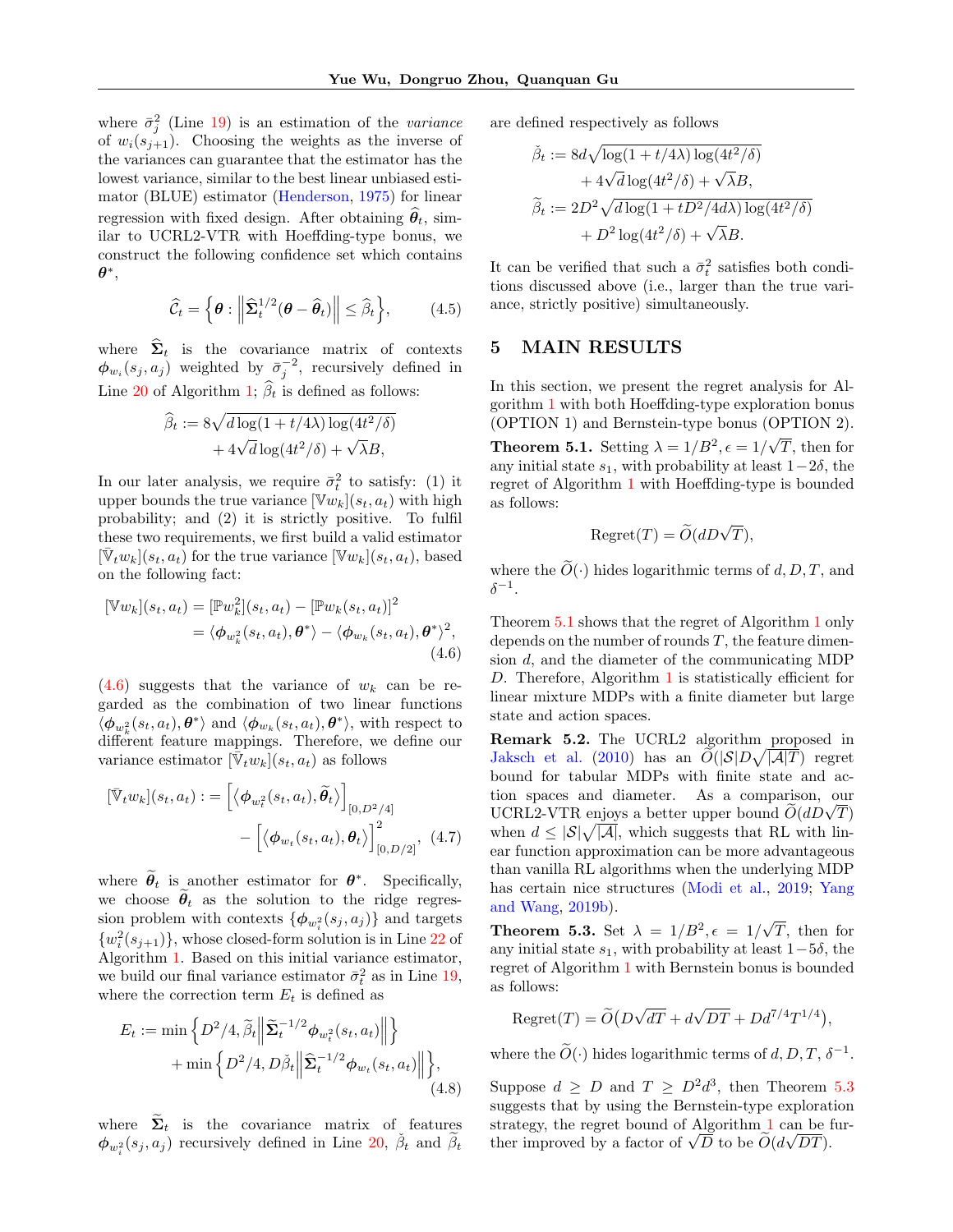

Figure 1: Illustration of the hard-to-learn linear mixture MDP considered in Theorem [5.5.](#page--1-61) The left figure demonstrates the state transition probability starting from  $x_0$  with some specific action  $a_i$ . The right figure demonstrates the state transition probability starting from  $x_1$  with any action. For the detailed construction, see Supplementary Section C.1.

Remark 5.4. It can be shown that the algorithm and analysis can be easily modified to deal with an unknown bounded diameter  $D$ . More specifically, we can start from a small guess  $D'$  and run the algorithm as if it is a valid upper bound. The guess  $D'$  will be rejected once EVI returns a value function  $u_k(s)$  with a span larger than  $D'$ . Then we retry Line  $9-11$  $9-11$  with a doubled guess  $2D'$ . Meanwhile, if no violation happens and the algorithm ends, the proof will go through for  $D'$ . In the worst case, a guess of at most  $2D$  will ensure that EVI obtains a valid estimation, thus introducing a constant factor of up to 2.

Comparison with FOPO We would like to do a comparison between UCRL2-VTR in Algorithm [1](#page--1-35) and the recently proposed FOPO by [Wei et al.](#page--1-13) [\(2020a\)](#page--1-13). While FOPO is originally proposed for linear MDPs and our algorithm is designed for linear mixture MDPs, since bilinear MDPs [\(Yang and Wang,](#page--1-29) [2019b\)](#page--1-29) is a special class of both MDP classes, we can choose the bilinear MDPs as a common ground for comparison. More specifically, both UCRL2-VTR and FOPO focus on using linear function approximation to learn an infinite-horizon average-reward MDP, and both of them use the optimism-in-the-face-ofuncertainty (OFU) principle to learn the optimal value function among a class of plausible MDPs. However, FOPO adapts the Bellman optimality equation assumption and learns the optimal value function by solving a constrained nonconvex optimization problem, which is hard to solve even in the tabular MDP case. In sharp contrast, similar to [Jaksch et al.](#page--1-3) [\(2010\)](#page--1-3), UCRL2-VTR adapts the finite-diameter assumption and uses the EVI procedure to find the optimal value function, which is computationally efficient for bilinear MDPs (See [Zhou et al.](#page--1-19) [\(2021b,](#page--1-19)[a\)](#page--1-22) for a detailed discussion). In the setting of bilinear MDPs, we have  $\mathbb{P}(s'|s,a) = \sum_{j=1}^{d} \theta_j \psi_j(s') \mu_j(s,a)$ . We can rewrite the transition probability as a linear mixture MDP ( $\odot$  denotes the Hadamard product):

$$
\mathbb{P}(s'|s,a) = \langle \boldsymbol{\theta}, \boldsymbol{\psi}(s) \odot \boldsymbol{\mu}(s,a) \rangle,
$$

and as a linear MDP:

$$
\mathbb{P}(s'|s,a) = \langle \boldsymbol{\theta} \odot \boldsymbol{\psi}(s), \boldsymbol{\mu}(s,a) \rangle.
$$

Therefore, the regret bound of UCRL2-VTR and FOPO are  $O(d\sqrt{DT})$  and  $O(d^{3/2}\sqrt{\text{span}(h^*)T})$ , respectively. The diameter  $D$  and the span span $(h^*)$ are closely related and are often of the same scale. This immediately shows that UCRL2-VTR achieves a smaller regret and is statistically more efficient than FOPO for bilinear MDPs.

The following theorem presents a matching lower bound of regret for infinite-horizon average-reward linear mixture MDPs.

**Theorem 5.5.** Suppose  $d \geq 2$ ,  $T \geq 16d^2D/2025$  and  $B > 1$ . Then for any algorithm A, there exists a Bbounded MDP  $M_{\theta}$  such that

$$
\mathbb{E}[\text{Regret}(M_{\theta}, A, s, T)] \ge d\sqrt{DT}/2025.
$$

If we set  $\delta = T^{-1}$  in Theorem [5.3,](#page--1-60) we can see the expected regret upper bound is of the order  $O(d\sqrt{DT})$ , which differs from the lower bound only by logarithmic factors. The dependence on  $d, D, T$  matches with each other and thus implies the upper bound cannot be improved.

Remark 5.6. An interesting observation is, [Jaksch](#page--1-3) [et al.](#page--1-3) [\(2010\)](#page--1-3) proved in the tabular setting that for any algorithm, the regret is lower bounded by  $\Omega(\sqrt{|\mathcal{S}||\mathcal{A}|DT})$ . Since tabular MDPs can be regarded as a special case of linear mixture MDP with a  $d =$  $|S|^2$ |A| dimensional feature mapping, [Jaksch et al.](#page--1-3) [\(2010\)](#page--1-3)'s construction actually yields a slightly worse (2010)'s construction actually yields a slightly worse<br>lower bound  $\Omega(\sqrt{|\mathcal{S}|^2 |\mathcal{A}| D T}) = \Omega(\sqrt{d D T})$ , for the general linear mixture MDPs. And while our con-struction gains inspiration from [Jaksch et al.](#page--1-3)  $(2010)$ ,  $\Omega(d\sqrt{DT})$  is tighter than the induced lower bound by a factor of  $d^{1/2}$ . This also indicates that our MDP construction is nontrivial.

Remark 5.7. Our lower bound can also imply a lower bound for the linear MDP setting studied by [Wei et al.](#page--1-13)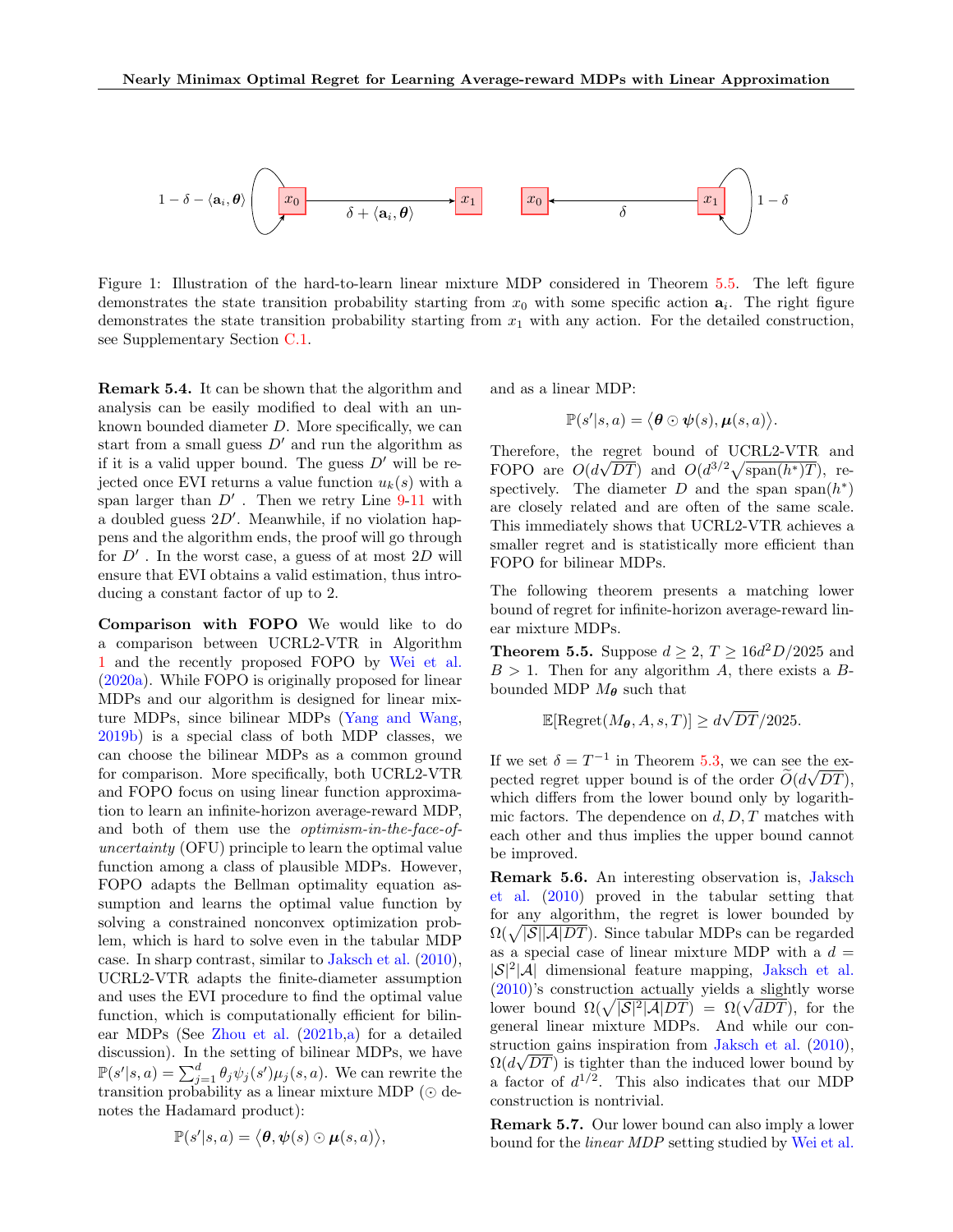[\(2020a\)](#page--1-13). By a similar construction of the hard-to-learn MDP instance, we can prove an  $\Omega(d\sqrt{\text{sp}(h^*)T})$  lower bound for learning linear MDPs. The detailed reasoning is deferred to the appendix. This suggests that there still exists a gap to be removed under the linear MDP setting considered by [Wei et al.](#page--1-13) [\(2020a\)](#page--1-13).

# 6 CONCLUSION AND FUTURE WORK

In this paper, we push the frontier of learning infinitehorizon average-reward Markov Decision Process with linear function approximation. We propose the first algorithm that achieves nearly minimax optimal regret. Our lower bound can also imply a lower bound for linear MDPs, which is of independent interest. Our current algorithms and results are limited to MDPs with finite diameter. In the future work, it is possible to relax this constraint, and extend our algorithms to deal with a milder assumption called finite span assumption [\(Bartlett and Tewari,](#page--1-2) [2009;](#page--1-2) [Zhang and Ji,](#page--1-6) [2019;](#page--1-6) [Wei et al.,](#page--1-13) [2020a\)](#page--1-13), while still achieving the minimax optimality.

### Acknowledgements

We thank the anonymous reviewers for their helpful comments. Part of this work was done when DZ and QG participated the Theory of Reinforcement Learning program at the Simons Institute for the Theory of Computing in Fall 2020. YW, DZ and QG are partially supported by the National Science Foundation CIF-1911168, CAREER Award 1906169, IIS-1904183 and AWS Machine Learning Research Award. The views and conclusions contained in this paper are those of the authors and should not be interpreted as representing any funding agencies.

### References

- Abbasi-Yadkori, Y., Bartlett, P., Bhatia, K., Lazic, N., Szepesvari, C., and Weisz, G. (2019a). Politex: Regret bounds for policy iteration using expert prediction. In International Conference on Machine Learning, pages 3692–3702. PMLR.
- Abbasi-Yadkori, Y., Lazic, N., Szepesvari, C., and Weisz, G. (2019b). Exploration-enhanced politex. arXiv preprint arXiv:1908.10479.
- Abbasi-Yadkori, Y., Pál, D., and Szepesvári, C. (2011). Improved algorithms for linear stochastic bandits. In Advances in Neural Information Processing Systems, pages 2312–2320.
- Agrawal, S. and Jia, R. (2017). Optimistic posterior sampling for reinforcement learning: worst-case re-

gret bounds. In Advances in Neural Information Processing Systems, pages 1184–1194.

- Auer, P., Cesa-Bianchi, N., Freund, Y., and Schapire, R. E. (2002). The nonstochastic multiarmed bandit problem. SIAM journal on computing, 32(1):48–77.
- Ayoub, A., Jia, Z., Szepesvari, C., Wang, M., and Yang, L. F. (2020). Model-based reinforcement learning with value-targeted regression. arXiv preprint arXiv:2006.01107.
- Azar, M. G., Munos, R., and Kappen, H. J. (2013). Minimax pac bounds on the sample complexity of reinforcement learning with a generative model. Machine learning, 91(3):325–349.
- Azar, M. G., Osband, I., and Munos, R. (2017). Minimax regret bounds for reinforcement learning. In Proceedings of the 34th International Conference on Machine Learning-Volume 70, pages 263–272. JMLR. org.
- Bartlett, P. and Tewari, A. (2009). Regal: a regularization based algorithm for reinforcement learning in weakly communicating mdps. In Uncertainty in Artificial Intelligence: Proceedings of the 25th Conference, pages 35–42. AUAI Press.
- Bertsekas, D. P. (2018). Feature-based aggregation and deep reinforcement learning: A survey and some new implementations. IEEE/CAA Journal of Automatica Sinica,  $6(1):1-31$ .
- Cai, Q., Yang, Z., Jin, C., and Wang, Z. (2020). Provably efficient exploration in policy optimization. In International Conference on Machine Learning, pages 1283–1294. PMLR.
- Fruit, R., Pirotta, M., and Lazaric, A. (2018a). Near optimal exploration-exploitation in noncommunicating markov decision processes. arXiv preprint arXiv:1807.02373.
- Fruit, R., Pirotta, M., and Lazaric, A. (2020). Improved analysis of ucrl2 with empirical bernstein inequality. arXiv preprint arXiv:2007.05456.
- Fruit, R., Pirotta, M., Lazaric, A., and Ortner, R. (2018b). Efficient bias-span-constrained exploration-exploitation in reinforcement learning. In International Conference on Machine Learning, pages 1578–1586. PMLR.
- Hao, B., Lazic, N., Abbasi-Yadkori, Y., Joulani, P., and Szepesvari, C. (2020). Provably efficient adaptive approximate policy iteration. arXiv preprint arXiv:2002.03069.
- He, J., Zhou, D., and Gu, Q. (2022). Near-optimal policy optimization algorithms for learning adversarial linear mixture mdps. In International Conference on Artificial Intelligence and Statistics.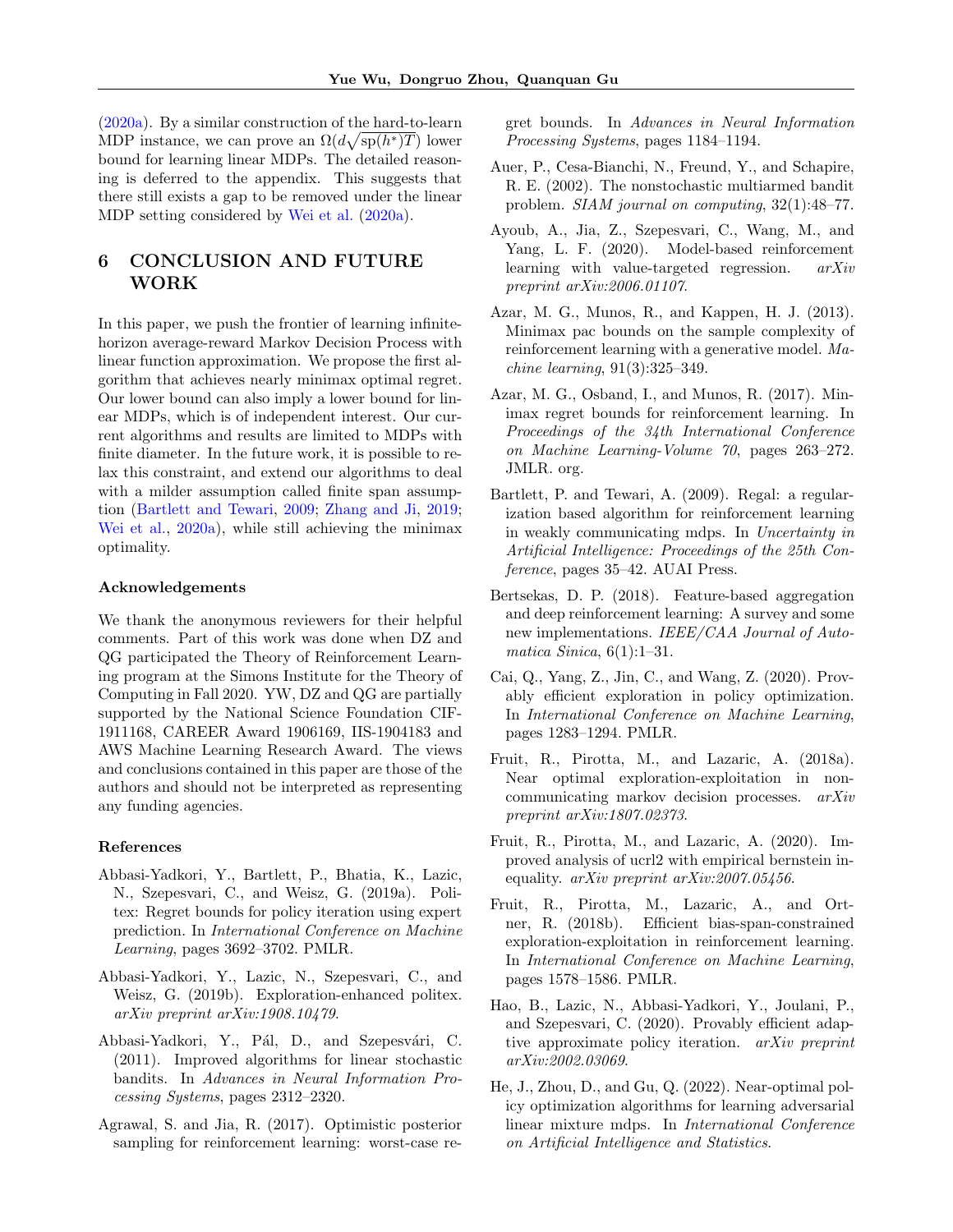- Henderson, C. R. (1975). Best linear unbiased estimation and prediction under a selection model. Biometrics, pages 423–447.
- Jafarnia-Jahromi, M., Wei, C.-Y., Jain, R., and Luo, H. (2020). A model-free learning algorithm for infinite-horizon average-reward mdps with nearoptimal regret. arXiv preprint arXiv:2006.04354.
- Jaksch, T., Ortner, R., and Auer, P. (2010). Nearoptimal regret bounds for reinforcement learning. Journal of Machine Learning Research, 11(Apr):1563–1600.
- Jia, Z., Yang, L., Szepesvari, C., and Wang, M. (2020). Model-based reinforcement learning with value-targeted regression.
- Jiang, N., Krishnamurthy, A., Agarwal, A., Langford, J., and Schapire, R. E. (2017). Contextual decision processes with low bellman rank are pac-learnable. In Proceedings of the 34th International Conference on Machine Learning-Volume 70, pages 1704–1713. JMLR. org.
- Jin, C., Yang, Z., Wang, Z., and Jordan, M. I. (2019). Provably efficient reinforcement learning with linear function approximation. *arXiv preprint* arXiv:1907.05388.
- Mnih, V., Kavukcuoglu, K., Silver, D., Rusu, A. A., Veness, J., Bellemare, M. G., Graves, A., Riedmiller, M., Fidjeland, A. K., Ostrovski, G., et al. (2015). Human-level control through deep reinforcement learning. Nature, 518(7540):529–533.
- Modi, A., Jiang, N., Tewari, A., and Singh, S. (2019). Sample complexity of reinforcement learning using linearly combined model ensembles. arXiv preprint arXiv:1910.10597.
- Ortner, R. (2020). Regret bounds for reinforcement learning via markov chain concentration. Journal of Artificial Intelligence Research, 67:115–128.
- Ouyang, Y., Gagrani, M., Nayyar, A., and Jain, R. (2017). Learning unknown markov decision processes: A thompson sampling approach. arXiv preprint arXiv:1709.04570.
- Proper, S. and Tadepalli, P. (2006). Scaling modelbased average-reward reinforcement learning for product delivery. In European Conference on Machine Learning, pages 735–742. Springer.
- Puterman, M. L. (2014). Markov decision processes: discrete stochastic dynamic programming. John Wiley & Sons.
- Singh, S. P., Jaakkola, T., and Jordan, M. I. (1995). Reinforcement learning with soft state aggregation. In Advances in neural information processing systems, pages 361–368.
- Sutton, R. S. and Barto, A. G. (2018). Reinforcement learning: An introduction. MIT press.
- Talebi, M. S. and Maillard, O.-A. (2018). Varianceaware regret bounds for undiscounted reinforcement learning in mdps. In Algorithmic Learning Theory, pages 770–805. PMLR.
- Wei, C.-Y., Jafarnia-Jahromi, M., Luo, H., and Jain, R. (2020a). Learning infinite-horizon averagereward mdps with linear function approximation. arXiv preprint arXiv:2007.11849.
- Wei, C.-Y., Jahromi, M. J., Luo, H., and Jain, R. (2021). Learning infinite-horizon average-reward mdps with linear function approximation. In International Conference on Artificial Intelligence and Statistics, pages 3007–3015. PMLR.
- Wei, C.-Y., Jahromi, M. J., Luo, H., Sharma, H., and Jain, R. (2020b). Model-free reinforcement learning in infinite-horizon average-reward markov decision processes. In International Conference on Machine Learning, pages 10170–10180. PMLR.
- Yang, L. and Wang, M. (2019a). Sample-optimal parametric q-learning using linearly additive features. In International Conference on Machine Learning, pages 6995–7004.
- Yang, L. F. and Wang, M. (2019b). Reinforcement leaning in feature space: Matrix bandit, kernels, and regret bound. arXiv preprint arXiv:1905.10389.
- Zhang, Z. and Ji, X. (2019). Regret minimization for reinforcement learning by evaluating the optimal bias function. arXiv preprint arXiv:1906.05110.
- Zhou, D., Gu, Q., and Szepesvari, C. (2021a). Nearly minimax optimal reinforcement learning for linear mixture markov decision processes. In Conference on Learning Theory. PMLR.
- Zhou, D., He, J., and Gu, Q. (2021b). Provably efficient reinforcement learning for discounted mdps with feature mapping. In *International Conference* on Machine Learning, pages 12793–12802. PMLR.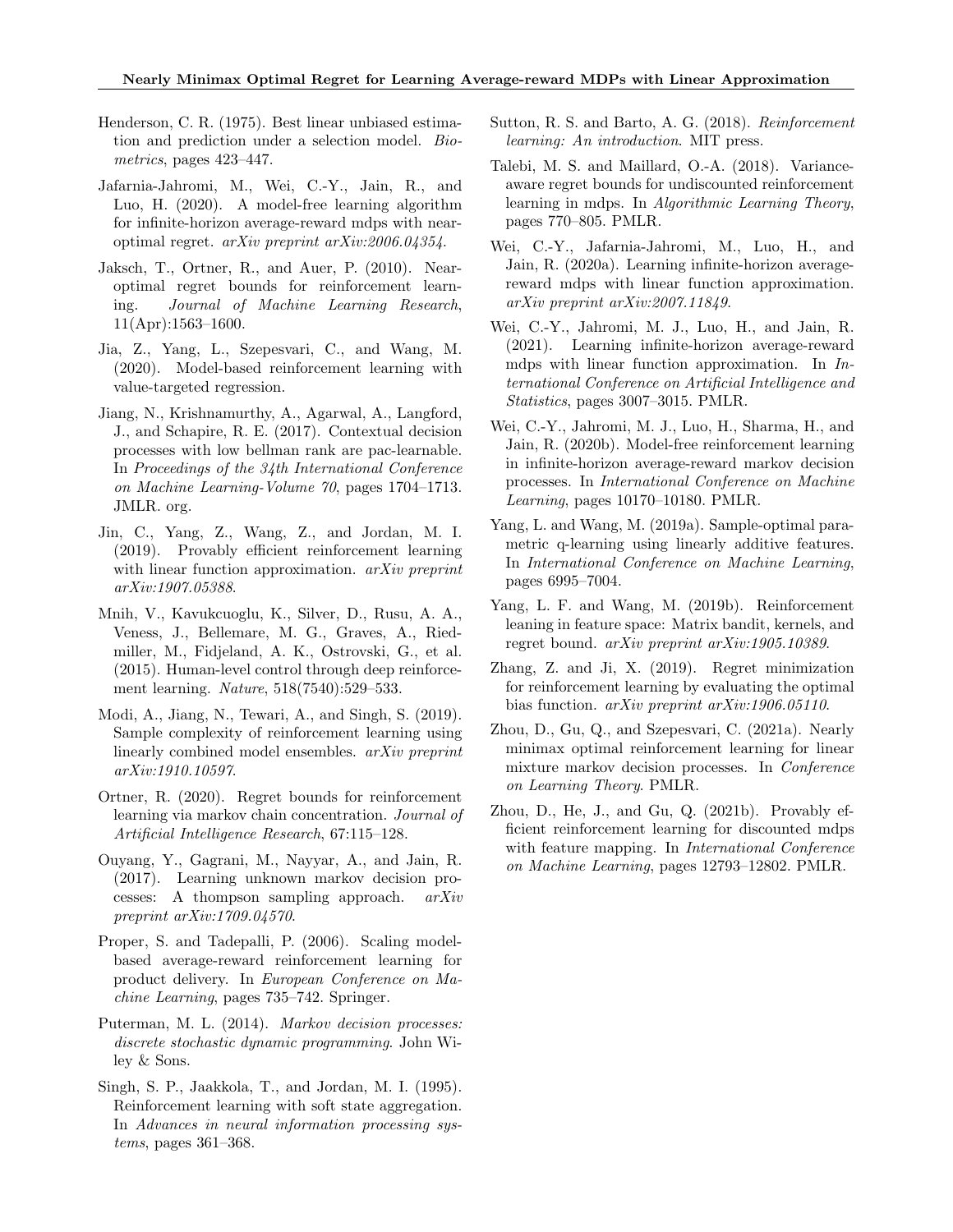# A Proof of Theorem [5.1](#page--1-59)

We use  $K(T) - 1$  $K(T) - 1$  to denote the value of the counter k when Algorithm 1 finishes, and  $t_{K(T)} = T + 1$  for convenience. By these notation, the learning process from  $t = 1$  to  $t = T$  can be divided into  $K(T)$  episodes.

The following lemma, proved by [Jaksch et al.](#page--1-3) [\(2010\)](#page--1-3), states that EVI (Algorithm [2\)](#page--1-36) always outputs a near-optimal policy and an optimistic model.

Lemma A.1 (Theorem 7 and Equation (12) in [Jaksch et al.](#page--1-3) [2010\)](#page--1-3). Stopping the extended value iteration when

$$
\max_{s\in\mathcal{S}}\left\{u^{(i+1)}(s)-u^{(i)}(s)\right\}-\min_{s\in\mathcal{S}}\left\{u^{(i+1)}(s)-u^{(i)}(s)\right\}<\epsilon,
$$

the greedy policy  $\tilde{\pi}$  with respect to  $u^{(i)}$  is  $\epsilon$ -optimal, namely

$$
\widetilde{\rho} := \rho(\widetilde{M}, \widetilde{\pi}) \ge \max_{\pi, M \in \mathcal{M}} \rho(M, \pi) - \epsilon.
$$
\n(A.1)

Here,  $\widetilde{M}$  means the Markov Decision Process (MDP) determined by the parameterized transition probability, e.g.  $\mathbb{P}_k(\cdot|s, a) = \langle \phi(\cdot|s, a), \theta_k(s, a)\rangle$ . For each  $M \in \mathcal{M}$ , M is an MDP with parameter from the confidence set. M is assumed to contain the true transition model.

Moreover, we have  $\forall s \in \mathcal{S}$ ,

$$
|u^{(i+1)}(s) - u^{(i)}(s) - \widetilde{\rho}| \le \epsilon. \tag{A.2}
$$

The next lemma describes that indeed, the confidence sets we constructed contain the true parameter with high probability.

**Lemma A.2.** With probability at least  $1 - \delta$ , for all  $0 \le k \le K(T) - 1$ , we have  $\boldsymbol{\theta}^* \in \widehat{\mathcal{C}}_{t_k}$ .

Proof. See Section D.1.

The number of episodes in our algorithm turns out can be bounded as follows:

**Lemma A.3.** We have  $K(T) \leq d \log[(2\lambda + 2TD^2)/\lambda]$ .

Proof. See Section D.2.

The rest lemmas either is standard concentration inequalities or is from the works regarding linear bandit problems.

**Lemma A.4** (Azuma–Hoeffding inequality). Let  $\{X_k\}_{k=0}^{\infty}$  be a discrete-parameter real-valued martingale sequence such that for every  $k \in \mathbb{N}$ , the condition  $|X_k - X_{k-1}| \leq \mu$  holds for some non-negative constant  $\mu$ . Then with probability at least  $1 - \delta$ , we have

$$
X_n - X_0 \le \mu \sqrt{2n \log 1/\delta}.
$$

**Lemma A.5** (Lemma 11 in [Abbasi-Yadkori et al.](#page--1-20) [2011\)](#page--1-20). For any  $\{\mathbf{x}_t\}_{t=1}^T \subset \mathbb{R}^d$  satisfying that  $\|\mathbf{x}_t\|_2 \leq L$ , let  $\mathbf{A}_0 = \lambda \mathbf{I}$  and  $\mathbf{A}_t = \mathbf{A}_0 + \sum_{i=1}^{t-1} \mathbf{x}_i \mathbf{x}_i^{\top}$ , then we have

$$
\sum_{t=1}^{T} \min\{1, \|\mathbf{x}_t\|_{\mathbf{A}_{t-1}^{-1}}\}^2 \le 2d \log \frac{d\lambda + TL^2}{d\lambda}.
$$

**Lemma A.6** (Lemma 12 in [Abbasi-Yadkori et al.](#page--1-20) [2011\)](#page--1-20). Suppose  $\mathbf{A}, \mathbf{B} \in \mathbb{R}^{d \times d}$  are two positive definite matrices satisfying that  $\mathbf{A} \succeq \mathbf{B}$ , then for any  $\mathbf{x} \in \mathbb{R}^d$ ,  $\|\mathbf{x}\|_{\mathbf{A}} \le \|\mathbf{x}\|_{\mathbf{B}} \cdot \sqrt{\det(\mathbf{A})/\det(\mathbf{B})}$ .

 $\Box$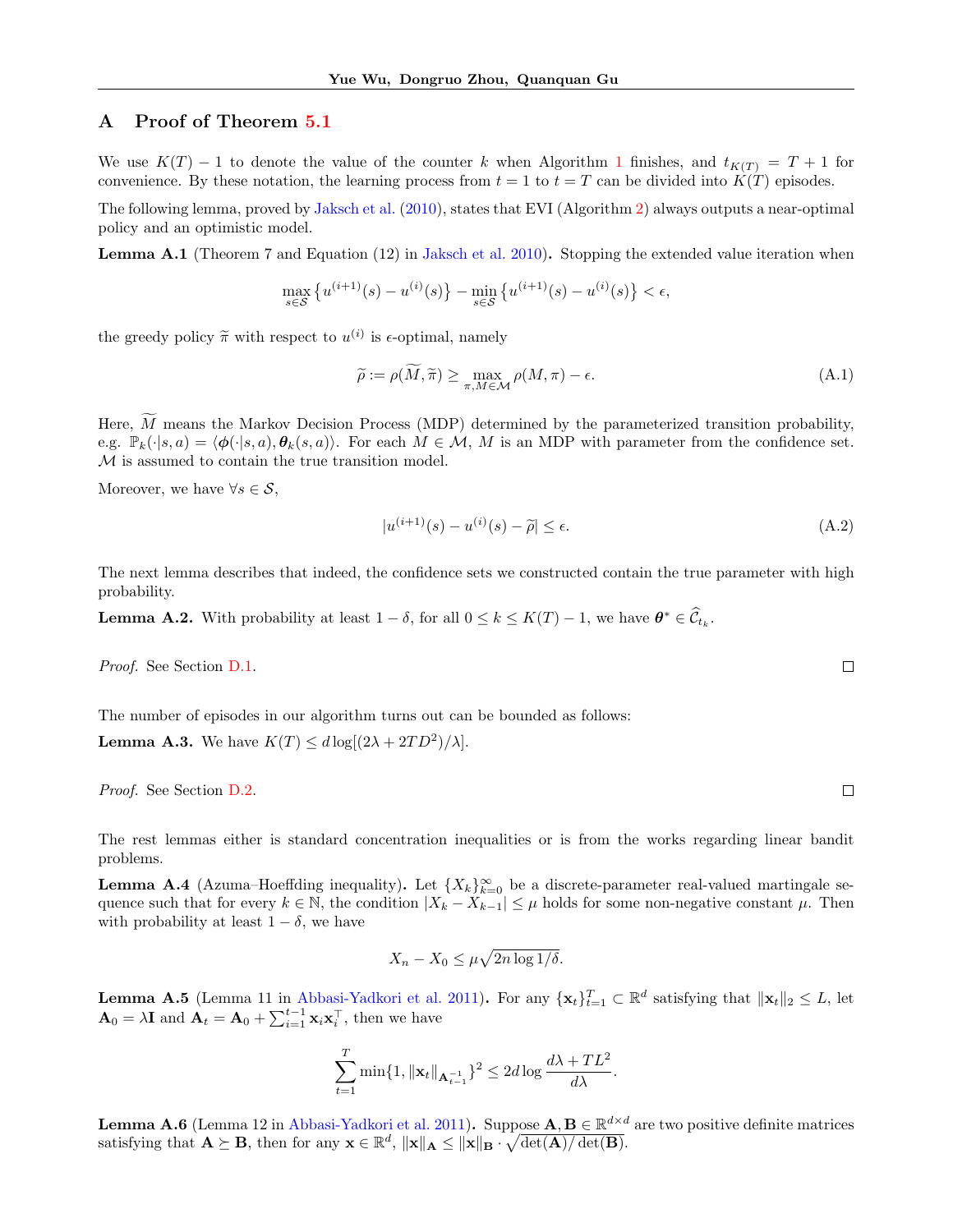*Proof of Theorem [5.1.](#page--1-59)* We first split the regret into each episode. Denote the regret in episode k as  $\Delta_k$ , and we have

$$
\Delta_k := \sum_{t=t_k}^{t_{k+1}-1} [\rho^* - r(s_t, a_t)]
$$
  
\n
$$
\leq (t_{k+1} - t_k)\epsilon + \sum_{t=t_k}^{t_{k+1}-1} [\rho_k - r(s_t, a_t)]
$$
  
\n
$$
\leq 2(t_{k+1} - t_k)\epsilon + \sum_{t=t_k}^{t_{k+1}-1} \left[ \sum_{s' \in S} \mathbb{P}_k(s'|s_t, a_t) u_k(s') - u_k(s_t) \right]
$$
  
\n
$$
= 2(t_{k+1} - t_k)\epsilon + \sum_{t=t_k}^{t_{k+1}-1} \left[ \sum_{s' \in S} \mathbb{P}_k(s'|s_t, a_t) w_k(s') - w_k(s_t) \right]
$$
  
\n
$$
= 2(t_{k+1} - t_k)\epsilon + \sum_{t=t_k}^{t_{k+1}-1} \left[ [\mathbb{P}_k w_k](s_t, a_t) - w_k(s_t) \right].
$$

The first inequality is due to the  $\epsilon$ -optimality of the EVI algorithm (Lemma A.1). The second inequality is due to (A.2) and substitute the iteration rule  $u^{(i+1)}(s) \leftarrow \max_{a \in \mathcal{A}} \left\{ r(s, a) + \max_{\theta \in \mathcal{C} \cap \mathcal{B}} \left\{ \langle \theta, \phi_{u^{(i)}}(s, a) \rangle \right\} \right\}$ . Here, notice that we denote  $\mathbb{P}_k(s'|s_t, a_t) = \langle \theta_k(s_t, a_t), \phi(s'|s_t, a_t) \rangle$  and  $\theta_k(s_t, a_t) = \operatorname{argmax}_{\theta \in \mathcal{C} \cap \mathcal{B}} \left\{ \langle \theta, \phi_{u^{(i)}}(s, a) \rangle \right\}$ . By the definition of  $\pi_k$ ,  $a_t$  achieves the outer maximum in the iteration rule of  $u^{(i+1)}$ . The second last equality is due to the fact that adding a bias to  $u_k$  won't change the difference, as what has been done in Algorithm [1.](#page--1-35) So we subtract  $(\max_s u_k(s) + \min_s u_k(s))/2$  from  $u_k(s)$ . The last equality is a shorthand. Notice that since the span of  $u_k(s)$  is D, we have  $|w_k(s)| \leq D/2$ .

Summing over all episodes, we further have

$$
\sum_{k=0}^{K(T)-1} \Delta_k = 2T\epsilon + \underbrace{\sum_{k=0}^{K(T)-1} \sum_{t=t_k}^{t_{k+1}-1} \left[ [\mathbb{P}_k w_k](s_t, a_t) - [\mathbb{P}w_k](s_t, a_t) \right]}_{I_1} + \underbrace{\sum_{k=0}^{K(T)-1} \sum_{t=t_k}^{t_{k+1}-1} \left[ [\mathbb{P}w_k](s_t, a_t) - w_k(s_t) \right]}_{I_2}.
$$

The first term can be controlled following the idea of bounding the regret of linear bandit. We have that with probability  $1 - \delta$ ,

$$
I_{1} = \sum_{k=0}^{K(T)-1} \sum_{t=t_{k}}^{t_{k+1}-1} \langle \theta_{k} - \theta^{*}, \phi_{w_{k}}(s_{t}, a_{t}) \rangle
$$
  
\n
$$
\leq \sum_{k=0}^{K(T)-1} \sum_{t=t_{k}}^{t_{k+1}-1} (\|\theta_{k} - \hat{\theta}_{k}\|_{\widehat{\Sigma}_{t}} + \|\theta^{*} - \hat{\theta}_{k}\|_{\widehat{\Sigma}_{t}}) \|\phi_{w_{k}}(s_{t}, a_{t})\|_{\widehat{\Sigma}_{t}^{-1}}
$$
  
\n
$$
\leq \sum_{k=0}^{K(T)-1} \sum_{t=t_{k}}^{t_{k+1}-1} 2(\|\theta_{k} - \hat{\theta}_{k}\|_{\widehat{\Sigma}_{t_{k}}} + \|\theta^{*} - \hat{\theta}_{k}\|_{\widehat{\Sigma}_{t_{k}}}) \|\phi_{w_{k}}(s_{t}, a_{t})\|_{\widehat{\Sigma}_{t}^{-1}}
$$
  
\n
$$
\leq \sum_{k=0}^{K(T)-1} \sum_{t=t_{k}}^{t_{k+1}-1} 4 \widehat{\beta}_{T} \|\phi_{w_{k}}(s_{t}, a_{t})\|_{\widehat{\Sigma}_{t}^{-1}}.
$$

The first inequality is due to first applying Cauchy-Schwartz inequality and then the triangle inequality. The second inequality is due to Lemma A.6 and the fact that for  $t_k \leq t < t_{k+1}$   $\det(\mathbf{\Sigma}_t) \leq \det(\mathbf{\Sigma}_{t_{k+1}}) \leq 2 \det(\mathbf{\Sigma}_{t_k})$ . The third inequality is due to Lemma A.2 and the fact that  $\{\widehat{\beta}_t\}_t$  is increasing.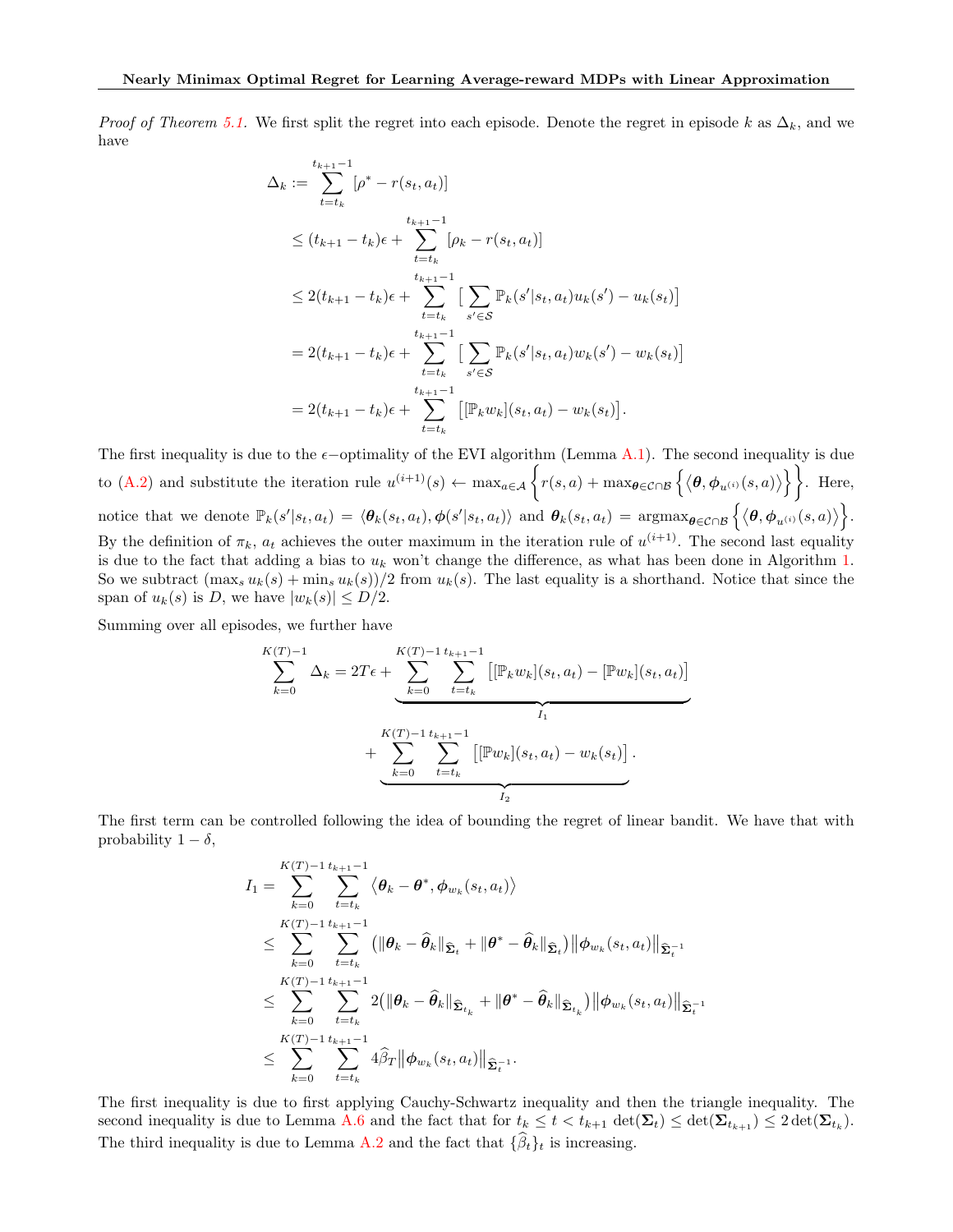Meanwhile, for each term in  $I_1$ , we also have that due to the fact  $|w_k(s)| \le D/2$ ,

$$
[\mathbb{P}_k w_k](s_t, a_t) - [\mathbb{P} w_k](s_t, a_t) \le D.
$$

Therefore, we have

$$
I_{1} \leq \sum_{k=0}^{K(T)-1} \sum_{t=t_{k}}^{t_{k+1}-1} \min\left\{D, 4\hat{\beta}_{T} \|\phi_{w_{k}}(s_{t}, a_{t})\|_{\widehat{\Sigma}_{t}^{-1}}\right\}
$$
  

$$
\leq 4\hat{\beta}_{T} \sum_{k=0}^{K(T)-1} \sum_{t=t_{k}}^{t_{k+1}-1} \min\left\{1, \|\phi_{w_{k}}(s_{t}, a_{t})\|_{\widehat{\Sigma}_{t}^{-1}}\right\}
$$
  

$$
\leq 4\hat{\beta}_{T} \sqrt{T} \sum_{k=0}^{K(T)-1} \sum_{t=t_{k}}^{t_{k+1}-1} \min\left\{1, \|\phi_{w_{k}}(s_{t}, a_{t})\|_{\widehat{\Sigma}_{t}^{-1}}^{2}\right\}
$$
  

$$
\leq 4\hat{\beta}_{T} \sqrt{T \cdot 2d \log\left(\frac{d\lambda + TD^{2}}{d\lambda}\right)}
$$
  

$$
\leq 6\hat{\beta}_{T} \sqrt{dT \log\left(\frac{d\lambda + TD^{2}}{d\lambda}\right)}.
$$

The second inequality is due to the fact  $D \leq 4\hat{\beta}_T$ . The third is due to Cauchy-Schwartz inequality. The fourth is due to Lemma A.5.

The second term, can be controlled by the concentration of martingale. With probability  $1 - \delta$ ,

$$
I_2 = \sum_{k=0}^{K(T)-1} \sum_{t=t_k}^{t_{k+1}-1} \left[ [\mathbb{P}w_k](s_t, a_t) - w_k(s_t) \right]
$$
  
\n
$$
= \sum_{k=0}^{K(T)-1} \left[ \sum_{t=t_k}^{t_{k+1}-1} \left( [\mathbb{P}w_k](s_t, a_t) - w_k(s_{t+1}) \right) - w_k(s_{t_k}) + w_k(s_{t_{k+1}}) \right]
$$
  
\n
$$
\leq \sum_{k=0}^{K(T)-1} \left[ \sum_{t=t_k}^{t_{k+1}-1} \left( [\mathbb{P}w_k](s_t, a_t) - w_k(s_{t+1}) \right) \right] + D \cdot K(T)
$$
  
\n
$$
\leq D\sqrt{2T \log(1/\delta)} + D \cdot K(T),
$$

where the first inequality holds because  $|w_k(s)| \le D/2$ ; the second inequality is due to Lemma A.4. Therefore, the total regret is bounded by

$$
\text{Regret}(T) = \sum_{k=0}^{K(T)-1} \Delta_k \le 2T\epsilon + 6\widehat{\beta}_T \sqrt{dT \log\left(\frac{\lambda + TD^2}{\lambda}\right)} + D\sqrt{2T \log(1/\delta)} + D \cdot K(T).
$$

If we set

$$
\widehat{\beta}_t = D \sqrt{d \log \left( \frac{\lambda + tD^2}{\delta \lambda} \right)} + \sqrt{\lambda} B,
$$

and

$$
\epsilon = \frac{1}{\sqrt{T}},
$$

then by taking union bound we have with probability  $1 - 2\delta$ ,

$$
\begin{aligned} \text{Regret}(T) &\leq 2\sqrt{T} + D d \sqrt{T}\cdot \widetilde{O}(1) + B \sqrt{\lambda d T}\cdot \widetilde{O}(1) + D \sqrt{2T \log(1/\delta)} + D d \log\left(\frac{2\lambda + 2dT D^2}{\lambda}\right) \\ &\leq \widetilde{O}(D d \sqrt{T}), \end{aligned}
$$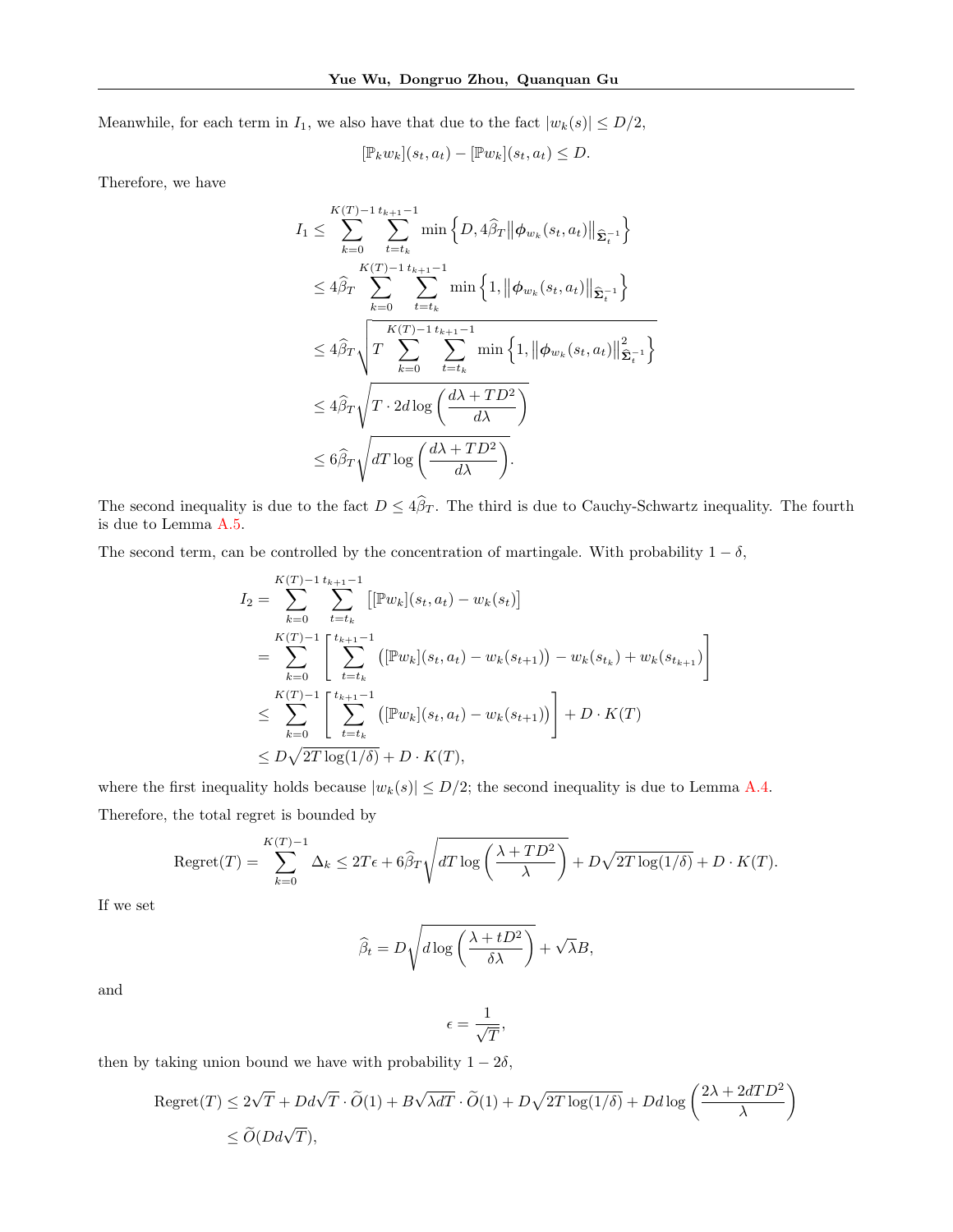where  $\tilde{O}(1)$  hides the log factor, the last inequality holds since we set  $\lambda = 1/B^2$ .

# B Proof of Theorem [5.3](#page--1-60)

Most part of the proof resembles that of Theorem [5.1.](#page--1-59) The additional part is essentially about the new concentration results from variance-aware linear bandit problem. As previously defined, we use  $K(T) - 1$  to denote the value of the counter k when Algorithm [1](#page--1-35) finishes, and  $t_{K(T)} = T + 1$  for convenience. By these notations, the learning process from  $t = 1$  to  $t = T$  can be divided into  $K(T)$  episodes.

The first lemma provides a better confidence set given the information of the noise's variance.

**Lemma B.1** (Bernstein inequality for vector-valued martingales [\(Zhou et al.,](#page--1-22) [2021a\)](#page--1-22)). Let  $\{\mathcal{G}_t\}_{t=1}^{\infty}$  be a filtration,  $\{\mathbf x_t, \eta_t\}_{t\geq 1}$  a stochastic process so that  $\mathbf x_t \in \mathbb{R}^d$  is  $\mathcal{G}_t$ -measurable and  $\eta_t \in \mathbb{R}$  is  $\mathcal{G}_{t+1}$ -measurable. Fix  $R, L, \sigma, \lambda > 0$ ,  $\mu^* \in \mathbb{R}^d$ . For  $t \geq 1$  let  $y_t = \langle \mu^*, \mathbf{x}_t \rangle + \eta_t$  and suppose that  $\eta_t, \mathbf{x}_t$  also satisfy

$$
|\eta_t| \le R, \mathbb{E}[\eta_t|\mathcal{G}_t] = 0, \mathbb{E}[\eta_t^2|\mathcal{G}_t] \le \sigma^2, \ \|\mathbf{x}_t\|_2 \le L.
$$

Then, for any  $0 < \delta < 1$ , with probability at least  $1 - \delta$  we have

$$
\forall t > 0, \left\| \sum_{i=1}^{t} \mathbf{x}_{i} \eta_{i} \right\|_{\mathbf{Z}_{t}^{-1}} \leq \beta_{t}, \ \|\boldsymbol{\mu}_{t} - \boldsymbol{\mu}^{*}\|_{\mathbf{Z}_{t}} \leq \beta_{t} + \sqrt{\lambda} \|\boldsymbol{\mu}^{*}\|_{2}, \tag{B.1}
$$

where for  $t \geq 1$ ,  $\boldsymbol{\mu}_t = \mathbf{Z}_t^{-1} \mathbf{b}_t$ ,  $\mathbf{Z}_t = \lambda \mathbf{I} + \sum_{i=1}^t \mathbf{x}_i \mathbf{x}_i^{\top}$ ,  $\mathbf{b}_t = \sum_{i=1}^t y_i \mathbf{x}_i$  and

$$
\beta_t = 8\sigma \sqrt{d \log(1 + tL^2/(d\lambda)) \log(4t^2/\delta)} + 4R \log(4t^2/\delta).
$$

The number of episodes is bounded almost in the same way as in Lemma A.3: **Lemma B.2.** Let  $K(T)$  be as defined above. Then,  $K(T) \leq 2d \log(1 + T d/\lambda)$ .

Proof. See Section D.3.

The variance term is defined as

$$
[\mathbb{V}w_k](s_t, a_t) := \mathbb{E}_{s' \sim \mathbb{P}(\cdot | s_t, a_t)}[w_k^2(s')] - \mathbb{E}_{s' \sim \mathbb{P}(\cdot | s_t, a_t)}[w_k(s')]^2.
$$

The following lemma states that with high probability the estimated variance is close the the true variance. **Lemma B.3.** With probability  $1 - 3\delta$ , we have for all  $1 \le t \le T$ ,

$$
\boldsymbol{\theta}^* \in \widehat{\mathcal{C}}_t \cap \mathcal{B}, \left| [\bar{\mathbb{V}}_t w_k](s_t, a_t) - [\mathbb{V} w_k](s_t, a_t) \right| \leq E_t.
$$

We denote the event above by  $\mathcal{E}_0$ , and  $\mathbb{P}(\mathcal{E}_0) \geq 1 - 3\delta$ .

Proof. See Section D.4.

Now, we define other events:

$$
\mathcal{E}_1 := \Big\{ \sum_{k=0}^{K(T)-1} \sum_{t=t_k}^{t_{k+1}-1} \left[ \mathbb{E}_{s' \sim \mathbb{P}(\cdot | s_t, a_t)} [w_k(s')^2] - w_k^2(s_{t+1}) \right] \le (D^2/4) \sqrt{2T \log(1/\delta)} \Big\}
$$
  

$$
\mathcal{E}_2 := \Big\{ \sum_{k=0}^{K(T)-1} \sum_{t=t_k}^{t_{k+1}-1} \left[ \mathbb{E}_{s' \sim \mathbb{P}(\cdot | s_t, a_t)} [w_k(s')] - w_k(s_{t+1}) \right] \le (D/2) \sqrt{2T \log(1/\delta)} \Big\}
$$

By the Azuma-Hoeffding inequality(Lemma A.4), we have  $\mathbb{P}(\mathcal{E}_1) \geq 1 - \delta$  and  $\mathbb{P}(\mathcal{E}_2) \geq 1 - \delta$ . The next lemma characterizes the total variance.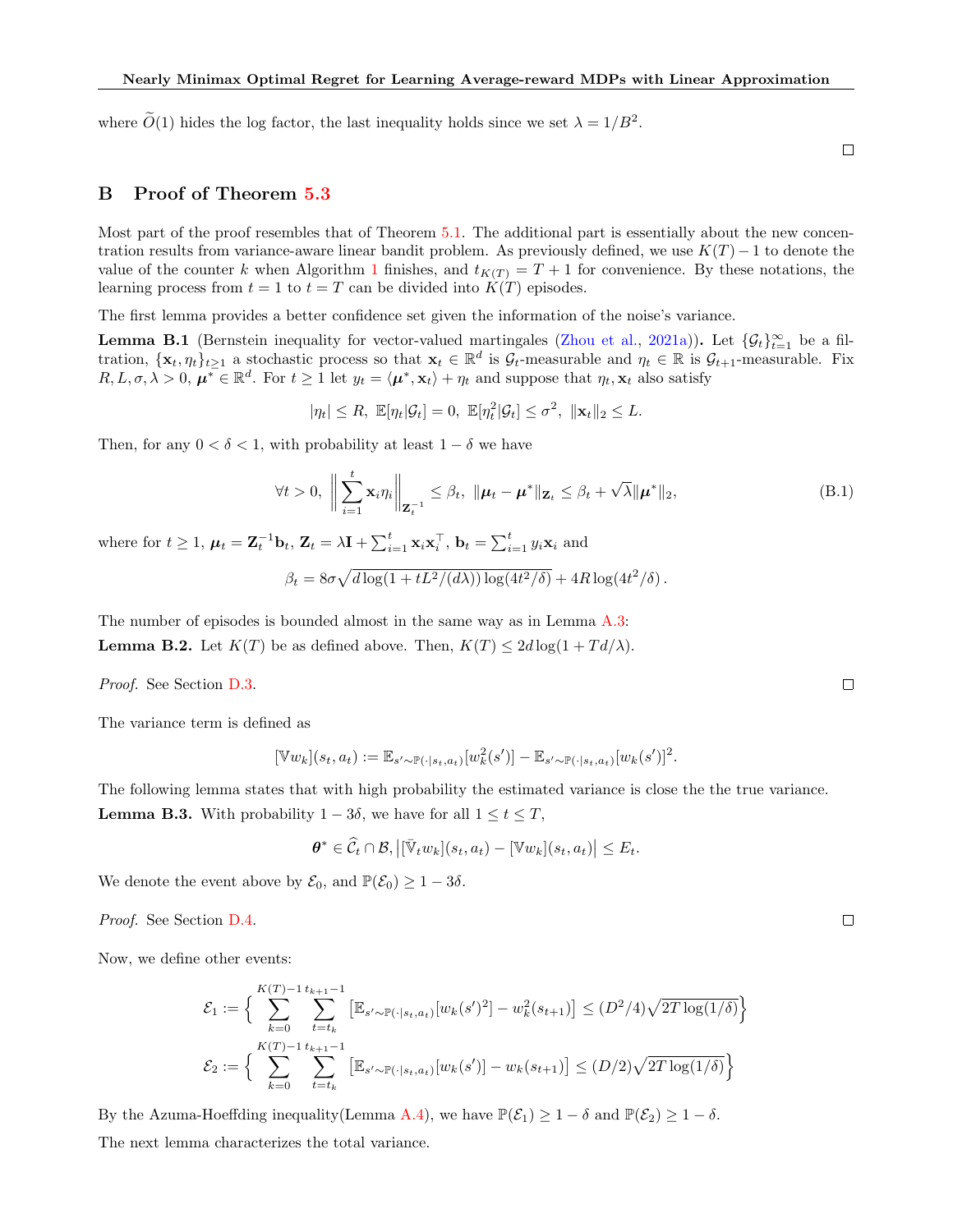**Lemma B.4.** Under the events  $\mathcal{E}_0$  and  $\mathcal{E}_1$ , we have

$$
\sum_{k=0}^{K(T)-1} \sum_{t=t_k}^{t_{k+1}-1} [\mathbb{V}w_k](s_t, a_t) \le (D^2/4)\sqrt{2T \log(1/\delta)} + (K(T)+1)(D^2/4) + 2DT + D^2 \widehat{\beta}_T \sqrt{T2d \log(1+T/\lambda)}.
$$

Proof. See Section D.5.

The following lemma serves as a wrapper of calculating the total estimation error.

**Lemma B.5.** Under the event  $\mathcal{E}_0$ , we have

$$
\sum_{t=1}^{T} E_t \le \tilde{\beta}_T \sqrt{2Td \log(1 + TD^2/4d\lambda)} + D^2 \tilde{\beta}_T \sqrt{2Td \log(1 + T/\lambda)}.
$$

 $\Box$ 

 $\Box$ 

Proof. See Section D.6.

Now we are ready to show the regret upper bound.

Proof. We first follow the same procedure as [Jaksch et al.](#page--1-3) [\(2010\)](#page--1-3) did to decompose the regret and tackle each term respectively.

We have

$$
\begin{split} \text{Regret}(T) &:= \sum_{k=0}^{K(T)-1} \sum_{t=t_k}^{t_{k+1}-1} [\rho^* - r(s_t, a_t)] \\ &\le T\epsilon + \sum_{k=0}^{K(T)-1} \sum_{t=t_k}^{t_{k+1}-1} [\rho_k - r(s_t, a_t)] \\ &\le 2T\epsilon + \sum_{k=0}^{K(T)-1} \sum_{t=t_k}^{t_{k+1}-1} \left[ \mathbb{E}_{s' \sim \mathbb{P}_k(\cdot | s_t, a_t)}[u_k(s')] - u_k(s_t) \right] \\ &= 2T\epsilon + \sum_{k=0}^{K(T)-1} \sum_{t=t_k}^{t_{k+1}-1} \left[ \mathbb{E}_{s' \sim \mathbb{P}_k(\cdot | s_t, a_t)}[w_k(s')] - w_k(s_t) \right] \\ &= 2T\epsilon + \sum_{k=0}^{K(T)-1} \sum_{t=t_k}^{t_{k+1}-1} \left[ [\mathbb{P}_k w_k](s_t, a_t) - w_k(s_t) \right]. \end{split}
$$

The first inequality is due to the  $\epsilon$ -optimality of the EVI algorithm. The second inequality is due to (12) in [Jaksch et al.](#page--1-3) [\(2010\)](#page--1-3). The third inequality is due to the fact that add a bias to  $u_t$  won't change the difference, as done in Algorithm [1.](#page--1-35) So we subtract  $(\max_s u_t(s) + \min_s u_t(s))/2$  from  $u_t(s)$ . The last equality is a shorthand. It can be further decomposed into:

$$
\sum_{k=0}^{K(T)-1} \sum_{t=t_k}^{t_{k+1}-1} \left[ [\mathbb{P}_k w_k](s_t, a_t) - w_k(s_t) \right] = \underbrace{\sum_{k=0}^{K(T)-1} \sum_{t=t_k}^{t_{k+1}-1} \left[ [\mathbb{P}_k w_k](s_t, a_t) - [\mathbb{P}w_k](s_t, a_t) \right]}_{I_1} + \underbrace{\sum_{k=0}^{K(T)-1} \sum_{t=t_k}^{t_{k+1}-1} \left[ [\mathbb{P}w_k](s_t, a_t) - w_k(s_t) \right]}_{I_2}.
$$

We deal with the second term  $I_2$  first: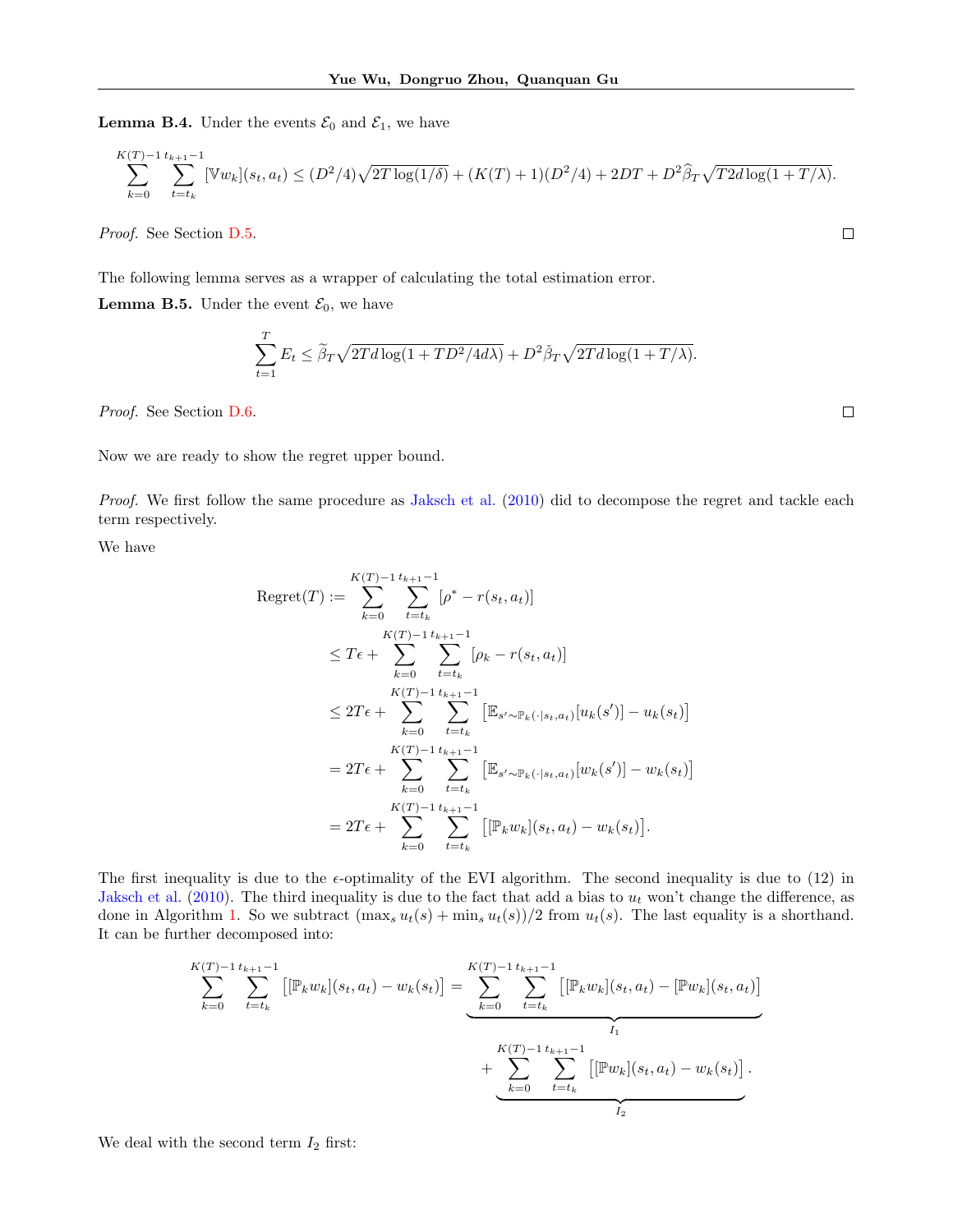The second term, can be controlled by the concentration of martingale. In fact,  $\mathcal{E}_2$  defined above exactly characterizes the concentration. Under event  $\mathcal{E}_2$ , we have

$$
I_2 = \sum_{k=0}^{K(T)-1} \sum_{t=t_k}^{t_{k+1}-1} \left[ [\mathbb{P}w_k](s_t, a_t) - w_k(s_t) \right]
$$
  
\n
$$
= \sum_{k=0}^{K(T)-1} \left[ \sum_{t=t_k}^{t_{k+1}-1} \left[ [\mathbb{P}w_k](s_t, a_t) - w_k(s_{t+1}) \right] - w_k(s_{t_k}) + w_k(s_{t_{k+1}}) \right]
$$
  
\n
$$
\leq \sum_{k=0}^{K(T)-1} \sum_{t=t_k}^{t_{k+1}-1} \left[ [\mathbb{P}w_k](s_t, a_t) - w_k(s_{t+1}) \right] + K(T) \cdot D
$$
  
\n
$$
\leq D\sqrt{2T \log(1/\delta)} + K(T) \cdot D
$$
  
\n
$$
= \widetilde{O}(D\sqrt{T}) + \widetilde{O}(Dd),
$$

where the first inequality holds since  $|w_k(\cdot)| \le D/2$ , the second one holds due to the definition of  $\mathcal{E}_2$ . For term  $I_1$ ,

$$
I_{1} = \sum_{k=0}^{K(T)-1} \sum_{t=t_{k}}^{t_{k+1}-1} \left[ \left[ \mathbb{P}_{k} w_{k} \right] (s_{t}, a_{t}) - \left[ \mathbb{P} w_{k} \right] (s_{t}, a_{t}) \right]
$$
  
\n
$$
= \sum_{k=0}^{K(T)-1} \sum_{t=t_{k}}^{t_{k+1}-1} \left\langle \theta_{k} - \theta^{*}, \phi_{w_{k}} (s_{t}, a_{t}) \right\rangle
$$
  
\n
$$
\leq \sum_{k=0}^{K(T)-1} \sum_{t=t_{k}}^{t_{k+1}-1} \left( \| \theta_{k} - \hat{\theta}_{k} \|_{\hat{\Sigma}_{t}} + \| \theta^{*} - \hat{\theta}_{k} \|_{\hat{\Sigma}_{t}} \right) \| \phi_{w_{k}} (s_{t}, a_{t}) \|_{\hat{\Sigma}_{t}^{-1}} \right.
$$
  
\n
$$
\leq 2 \sum_{k=0}^{K(T)-1} \sum_{t=t_{k}}^{t_{k+1}-1} \left( \| \theta_{k} - \hat{\theta}_{k} \|_{\hat{\Sigma}_{t_{k}}} + \| \theta^{*} - \hat{\theta}_{k} \|_{\hat{\Sigma}_{t_{k}}} \right) \| \phi_{w_{k}} (s_{t}, a_{t}) \|_{\hat{\Sigma}_{t}^{-1}} \right.
$$
  
\n
$$
\leq 4 \sum_{k=0}^{K(T)-1} \sum_{t=t_{k}}^{t_{k+1}-1} \hat{\beta}_{t_{k}} \| \phi_{w_{k}} (s_{t}, a_{t}) \|_{\hat{\Sigma}_{t}^{-1}} \leq 4 \sum_{k=0}^{K(T)-1} \sum_{t=t_{k}}^{t_{k+1}-1} \hat{\beta}_{t} \bar{\sigma}_{t} \| \phi_{w_{k}} (s_{t}, a_{t}) / \bar{\sigma}_{t} \|_{\hat{\Sigma}_{t}^{-1}}.
$$

The first inequality is due to first applying Cauchy-Schwartz inequality and then the triangle inequality. The second is due to  $\det(\Sigma_t) \leq 2 \det(\Sigma_{t_k})$  and Lemma A.6. The third is due to event  $\mathcal{E}_0$ . The last is due to the fact that  $\{\widehat{\beta}_t\}_{t\geq 0}$  is increasing.

Meanwhile, for each term in  $I_1$ , we also have that due to  $|w_k(s)| \le D/2$ ,

$$
[\mathbb{P}_k w_k](s_t, a_t) - [\mathbb{P} w_k](s_t, a_t) \leq D.
$$

Therefore, we have

$$
I_{1} \leq \sum_{k=0}^{K(T)-1} \sum_{t=t_{k}}^{t_{k+1}-1} \min\left\{D, 4\hat{\beta}_{t}\bar{\sigma}_{t} \|\phi_{w_{k}}(s_{t}, a_{t})/\bar{\sigma}_{t}\|_{\widehat{\Sigma}_{t}^{-1}}\right\}
$$
  

$$
\leq \sum_{k=0}^{K(T)-1} \sum_{t=t_{k}}^{t_{k+1}-1} 4\hat{\beta}_{t}\bar{\sigma}_{t} \min\left\{1, \|\phi_{w_{k}}(s_{t}, a_{t})/\bar{\sigma}_{t}\|_{\widehat{\Sigma}_{t}^{-1}}\right\}
$$
  

$$
\leq 4\hat{\beta}_{T} \sqrt{\sum_{t=1}^{T} (\bar{\sigma}_{t})^{2}} \sqrt{\sum_{k=0}^{K(T)-1} \sum_{t=t_{k}}^{t_{k+1}-1} \left\{1, \|\phi_{w_{k}}(s_{t}, a_{t})/\bar{\sigma}_{t}\|_{\widehat{\Sigma}_{t}^{-1}}\right\}}.
$$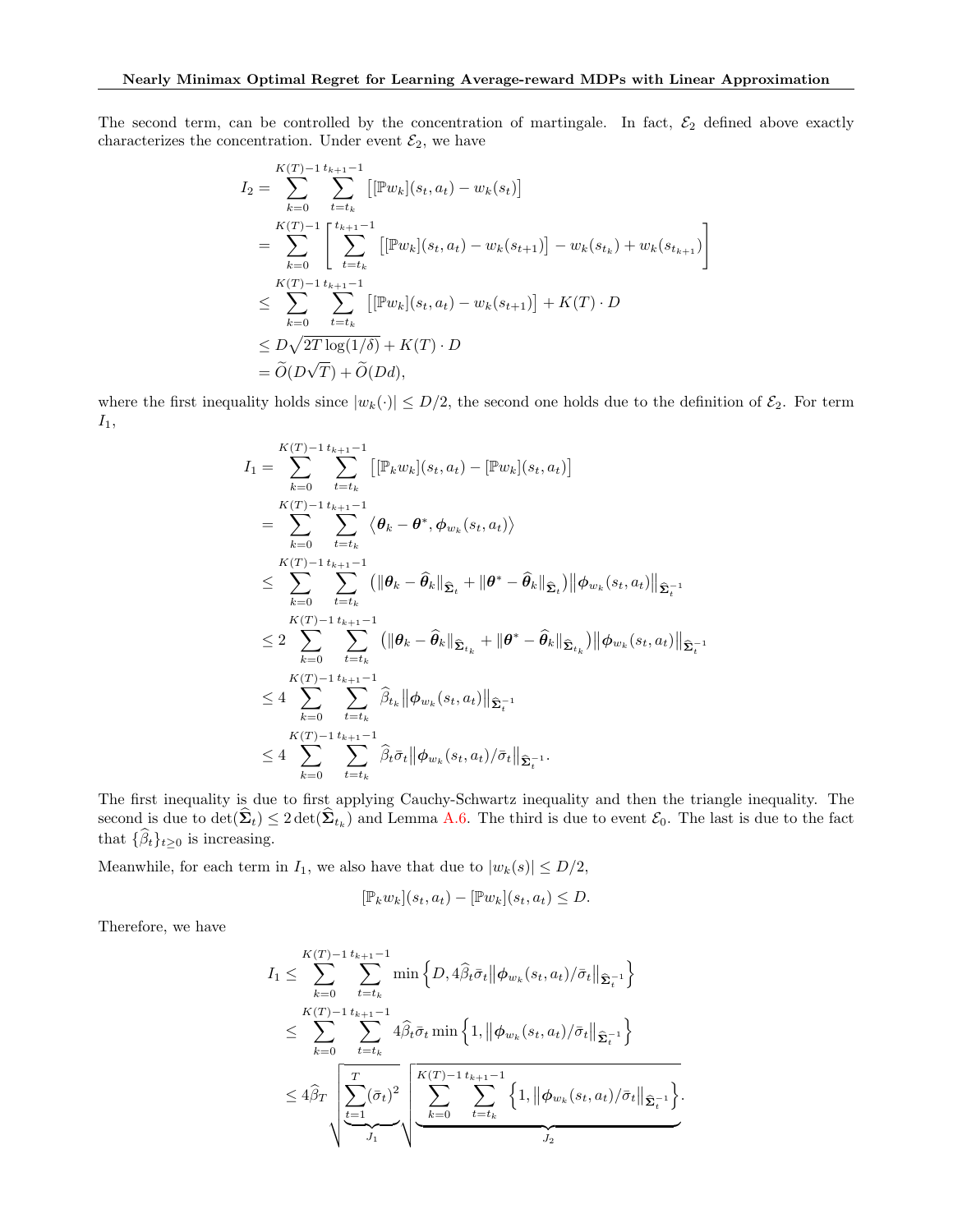The second inequality is due to the fact  $D \leq 4\hat{\beta}_t\bar{\sigma}_t$ . The third is due to Cauchy-Schwartz inequality. Note that by Lemma A.5, it is clear that

$$
J_2 \le 2d \log(1 + T/\lambda).
$$

For term  $J_1$ ,

$$
J_{1} = \sum_{k=0}^{K(T)-1} \sum_{t=t_{k}}^{t_{k+1}-1} \max\{D^{2}/d, [\bar{\mathbb{V}}_{t}w_{k}](s_{t}, a_{t}) + E_{t}\}
$$
  
\n
$$
\leq TD^{2}/d + \sum_{k=0}^{K(T)-1} \sum_{t=t_{k}}^{t_{k+1}-1} [\bar{\mathbb{V}}_{t}w_{k}](s_{t}, a_{t}) + \sum_{t=1}^{T} E_{t}
$$
  
\n
$$
\leq TD^{2}/d + \sum_{k=0}^{K(T)-1} \sum_{t=t_{k}}^{t_{k+1}-1} [\mathbb{V}w_{k}](s_{t}, a_{t}) + 2 \sum_{t=1}^{T} E_{t}
$$
  
\n
$$
\leq TD^{2}/d + (D^{2}/4)\sqrt{2T \log(1/\delta)} + (K(T) + 1)(D^{2}/4) + 2DT + D^{2}\widehat{\beta}_{T}\sqrt{T2d \log(1+T/\lambda)}
$$
  
\n
$$
+ \widetilde{\beta}_{T}\sqrt{2Td \log(1+TD^{2}/4d\lambda)} + D^{2}\widetilde{\beta}_{T}\sqrt{2Td \log(1+T/\lambda)}.
$$

The second inequality uses Lemma B.1. The third uses Lemma B.4 and Lemma B.5.

Now, based on Lemma B.2 we have  $K(T) = \widetilde{O}(d)$ . By definition, we have

$$
\widehat{\beta}_T = \widetilde{O}(\sqrt{d}) \n\widetilde{\beta}_T = \widetilde{O}(d) \n\widetilde{\beta}_T = \widetilde{O}(D^2\sqrt{d}),
$$

if we set  $\lambda = B^{-2}$ .

This means we can express  $I_1$  in Big-O notation term by term as:

$$
J_1 = \tilde{O}(TD^2/d) + \tilde{O}(D^2\sqrt{T}) + \tilde{O}(D^2d) + \tilde{O}(DT) + \tilde{O}(D^2d\sqrt{T}) + \tilde{O}(D^2d\sqrt{T}) + \tilde{O}(D^2d^{3/2}\sqrt{T})
$$
  
=  $\tilde{O}(TD^2/d) + \tilde{O}(DT) + \tilde{O}(D^2d^{3/2}\sqrt{T}).$ 

We have

$$
I_1 = \widetilde{O}(\sqrt{d}) \cdot \sqrt{\widetilde{O}(TD^2/d) + \widetilde{O}(DT) + \widetilde{O}(D^2 d^{3/2} \sqrt{T})} \cdot \sqrt{\widetilde{O}(d)}
$$
  
=  $\widetilde{O}(D\sqrt{dT}) + \widetilde{O}(d\sqrt{DT}) + \widetilde{O}(D d^{7/4} T^{1/4}).$ 

Finally, by setting  $\epsilon = 1/$ √ T, the regret is upper bounded as

$$
Regret(T) = \mathcal{O}(\sqrt{T}) + \widetilde{O}(D\sqrt{dT}) + \widetilde{O}(d\sqrt{DT}) + \widetilde{O}(Dd^{7/4}T^{1/4}) + \widetilde{O}(D\sqrt{T}) + \widetilde{O}(Dd)
$$
  
=  $\widetilde{O}(D\sqrt{dT}) + \widetilde{O}(d\sqrt{DT}) + \widetilde{O}(Dd^{7/4}T^{1/4}).$ 

As long as  $d \ge D$  and  $T \ge D^2 d^3$ , we have

$$
Regret(T) = \widetilde{O}(d\sqrt{DT}).
$$

 $\Box$ 

# C Proof of Theorem [5.5](#page--1-61)

### C.1 Construction of Hard-to-learn MDPs

Here we describe the construction of the hard-to-learn MDPs  $M(S, \mathcal{A}, r, \mathbb{P}_{\theta})$  for our lower bound proof (illustrated in Figure 2). The state space S consists of two states  $x_0, x_1$ . The action space A consists of  $2^{d-1}$  vectors  $\mathbf{a} \in \mathbb{R}^{d-1}$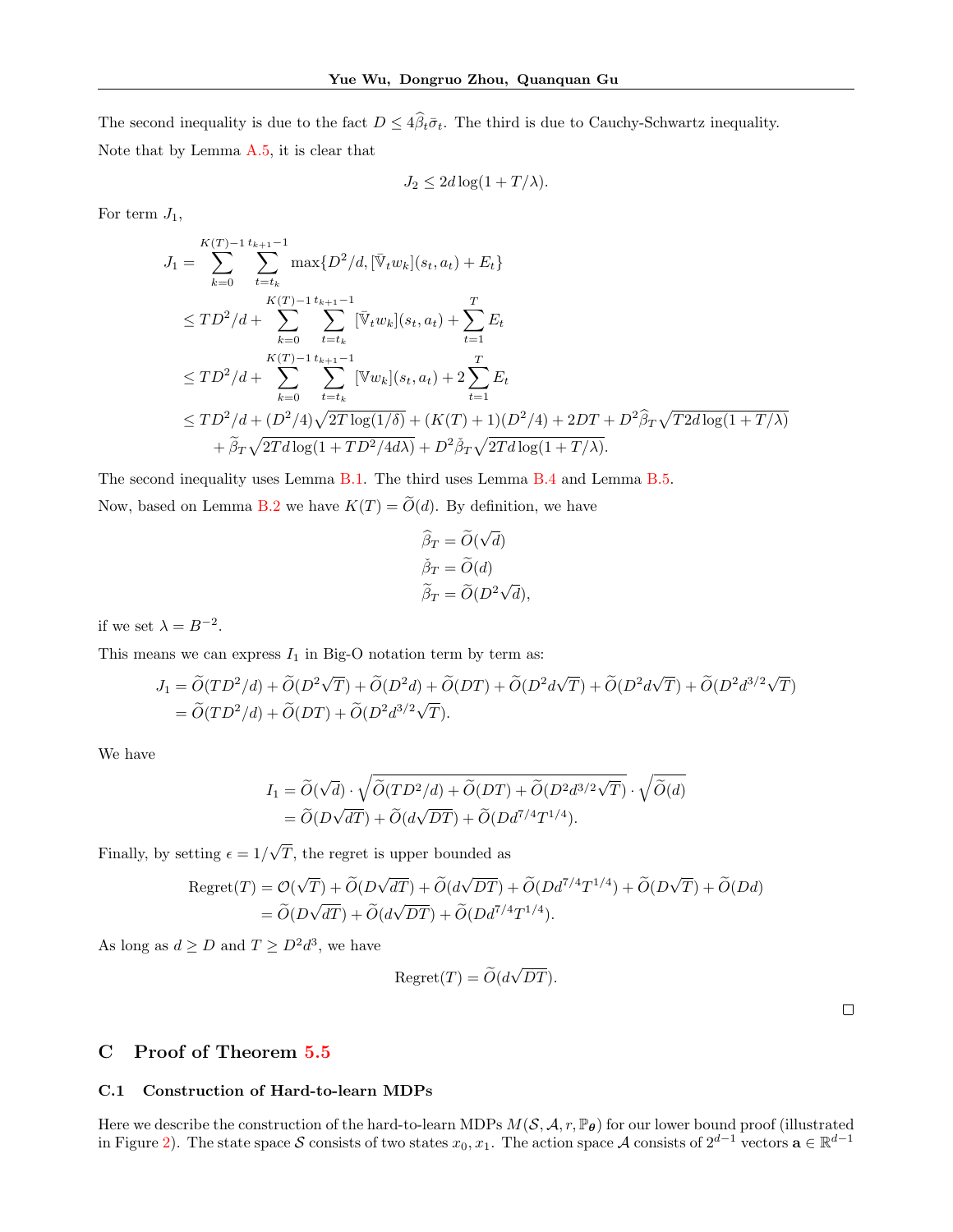

Figure 2: Illustration of the hard-to-learn linear mixture MDP considered in Theorem [5.5.](#page--1-61) The left figure demonstrates the state transition probability starting from  $x_0$  with some specific action  $a_i$ . The right figure demonstrates the state transition probability starting from  $x_1$  with any action.

whose coordinates are 1 or −1. The reward function r satisfies that  $r(x_0, \mathbf{a}) = 0$  and  $r(x_1, \mathbf{a}) = 1$  for any  $\mathbf{a} \in \mathcal{A}$ . The probability transition function  $\mathbb{P}_{\theta}$  is parameterized by a  $(d-1)$ -dimensional vector  $\theta \in \Theta$ , which is defined as

$$
\mathbb{P}_{\theta}(x_0|x_0, \mathbf{a}) = 1 - \delta - \langle \mathbf{a}, \theta \rangle, \n\mathbb{P}_{\theta}(x_0|x_1, \mathbf{a}) = \delta, \n\Theta = \{-\Delta/(d-1), \Delta/(d-1)\}^{d-1}, \n\Theta = \{-\Delta/(d-1), \Delta/(d-1)\}^{d-1},
$$

where  $\delta$  and  $\Delta$  are positive parameters that need to be determined in later proof. We set  $\delta = 1/D$ , and  $\Delta$  as where *o* and  $\Delta$  are positive parameters that need to be determined in later proof. We set  $o = 1/D$ , and  $\Delta$  as  $\Delta = (1/45\sqrt{2 \log 2/5})d/\sqrt{DT}$ . It can be verified that *M* is indeed a linear kernel MDP with the feature map  $\phi(s'|s, a)$  defined as follows:

$$
\boldsymbol{\phi}(x_0|x_0,\mathbf{a}) = \begin{pmatrix} -\alpha \mathbf{a} \\ \beta(1-\delta) \end{pmatrix}, \boldsymbol{\phi}(x_1|x_0,\mathbf{a}) = \begin{pmatrix} \alpha \mathbf{a} \\ \beta \delta \end{pmatrix}, \boldsymbol{\phi}(x_0|x_1,\mathbf{a}) = \begin{pmatrix} \mathbf{0} \\ \beta \delta \end{pmatrix}, \boldsymbol{\phi}(x_1|x_1,\mathbf{a}) = \begin{pmatrix} \mathbf{0} \\ \beta(1-\delta) \end{pmatrix},
$$

where  $\alpha = \sqrt{\Delta/[(d-1)(1+\Delta)]}$ ,  $\beta = \sqrt{1/(1+\Delta)}$ , and the vector  $\widetilde{\theta} = (\theta^{\top}/\alpha, 1/\beta)^{\top} \in \mathbb{R}^d$ . We can verify that  $\phi$  and  $\widetilde{\theta}$  satisfy the requirements of B-bounded linear mixture MDP. In detail, we have

$$
\|\widetilde{\theta}\|_2^2 = \frac{\|\theta\|_2^2}{\alpha^2} + \frac{1}{\beta^2} = (1 + \Delta)^2 \le B^2,
$$

as long as  $\Delta \leq$ √  $B-1$ . In addition, for any function  $F: \mathcal{S} \to [0,1]$ , we have

$$
\|\phi_F(x_0, \mathbf{a})\|_2^2 = \alpha^2 \|\mathbf{a}\|_2^2 (F(x_1) - F(x_0))^2 + (\beta(1-\delta)F(x_0) + \beta\delta F(x_1))^2 \le (d-1)\alpha^2 + \beta^2 = 1.
$$

Therefore, our defined MDP is indeed a B-bounded linear mixture MDP.

Remark C.1. Similar to [Zhou et al.](#page--1-22) [\(2021a\)](#page--1-22), our lower bound can also imply a lower bound for a related MDP class called *linear MDPs* [\(Yang and Wang,](#page--1-14) [2019a;](#page--1-14) [Jin et al.,](#page--1-15) [2019\)](#page--1-15), which assumes that  $\mathbb{P}(s'|s, a) = \langle \psi(s, a), \mu(s') \rangle$ and  $r(s, a) = \langle \psi(s, a), \xi \rangle$ . We construct  $\psi$ ,  $\mu$  and  $\xi$  as follows:

$$
\psi(s,a) = \begin{cases}\n(\alpha \mathbf{a}^\top, \beta, 0)^\top & s = x_0 \\
(0,0,1) & s = x_1\n\end{cases}, \mu(s') = \begin{cases}\n(-\theta^\top/\alpha, (1-\delta)/\beta), \delta)^\top & s' = x_0 \\
(\theta^\top/\alpha, \delta/\beta, 1-\delta)^\top & s' = x_1\n\end{cases}, \xi = (\mathbf{0}^\top, 1)^\top.
$$

It can be verified that such a feature mapping  $\phi$ ,  $\mu$  and parameters  $\xi$  satisfy the requirements of a linear MDP with  $(d+1)$ -dimension feature mapping. Meanwhile, the MDP  $\langle \psi(s, a), \mu(s') \rangle$  has exactly the same form as the linear mixture MDPs proposed in Theorem [5.5.](#page--1-61) Therefore, the lower bound in Theorem [5.5](#page--1-61) can also be applied to infinite-horizon average-reward linear MDPs, which are studied by [Wei et al.](#page--1-13) [\(2020a\)](#page--1-13). This also suggests that there still exists a gap between the best upper bound [\(Wei et al.,](#page--1-13) [2020a\)](#page--1-13) and lower bound in the linear MDP setting.

#### C.2 Proof of the Lower Bound in Theorem [5.5](#page--1-61)

Given the example we constructed above (shown in Figure 2), it is easy to see that the optimal policy is to choose the action a satisfying  $\langle \mathbf{a}, \theta \rangle = \Delta$ , namely each coordinate of a has the same sign as  $\theta$ 's.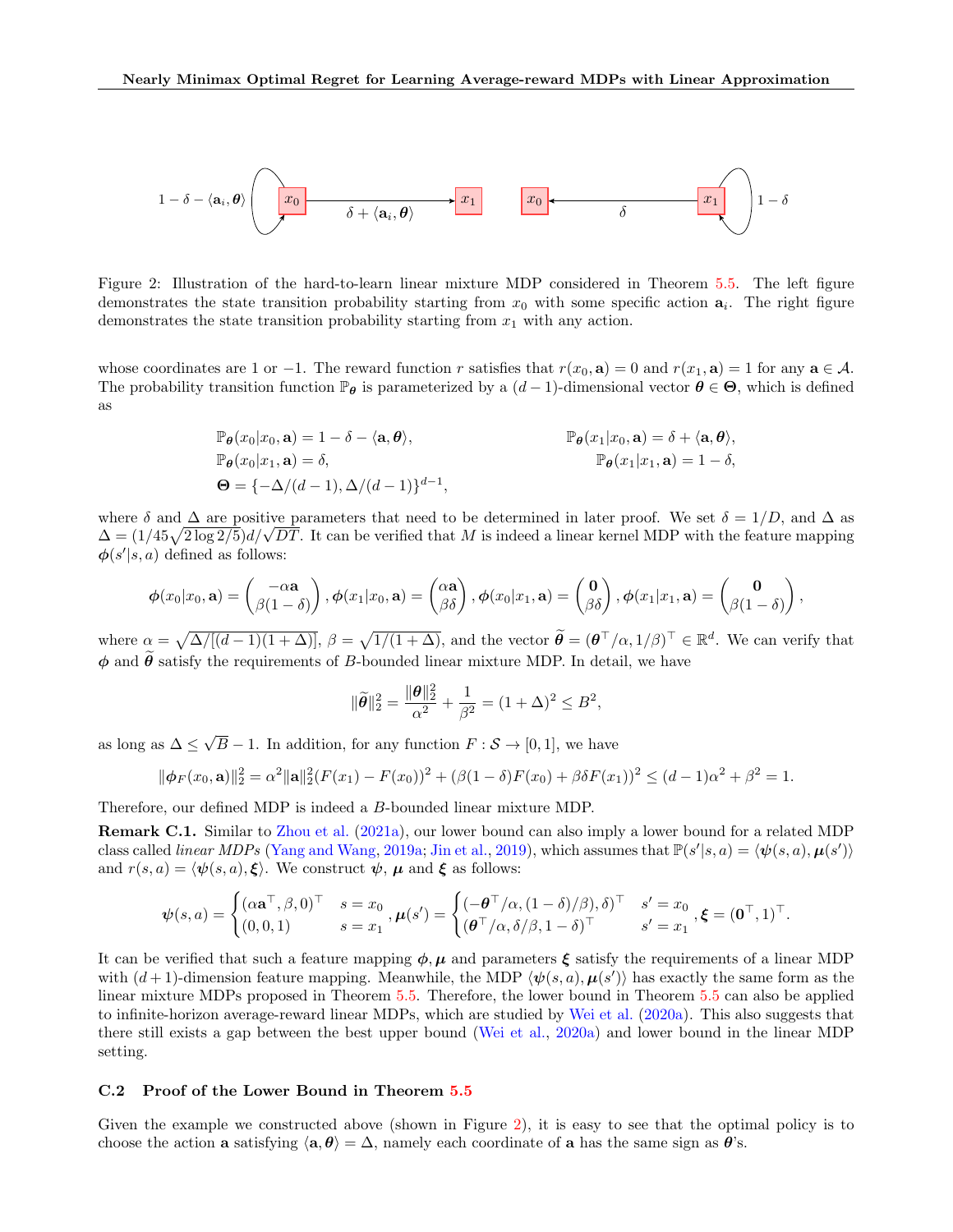Given the optimal policy, it is clear that the stationary distribution is

$$
\mu = \left[\begin{array}{cc} \delta & \delta + \Delta \\ \hline 2\delta + \Delta & 2\delta + \Delta \end{array}\right],
$$

and the optimal average reward is  $\rho^* = (\delta + \Delta)/(2\delta + \Delta)$ .

In the construction, we leave the two parameters  $\delta$  and  $\Delta$  unspecified. Now we set  $\delta = 1/D$ . From state  $x_1$  to  $x_0$ , it is clear that any policy has only one action and the expected travel time is  $1/\delta = D$ . From state  $x_0$  to  $x_1$ , there always exists an policy that chooses the action a that has the same sign coordinate-wise, and in that case the transition probability from  $x_0$  to  $x_1$  is  $\delta + \Delta$ , which indicates the expected travel time is smaller then D. From the argument above, we know the MDP has a diameter of D.

The choice of  $\Delta$  is  $\Delta = (1/45\sqrt{2 \log 2/5})d/\sqrt{DT}$ ; the motivation will be revealed later in the proof.

In the following, we use  $\text{Regret}_{\theta}(T)$  to denote the regret  $\text{Regret}(M_{\theta}, A, s, T)$ , where A is a deterministic algorithm. As argued in [Auer et al.](#page--1-63) [\(2002\)](#page--1-63), it is sufficient to only consider deterministic policies. Let  $\mathcal{P}_{\theta}(\cdot)$  denote the distribution over  $S^T$ , where  $s_1 = x_0$ ,  $s_{t+1} \sim \mathbb{P}_{\theta}(\cdot | s_t, a_t)$ ,  $a_t$  is decided by A. Let  $\mathbb{E}_{\theta}$  denote the expectation w.r.t. distribution  $\mathcal{P}_{\theta}$ . Denote  $N_1, N_0, N_0^{\mathbf{a}}$  as the random variables of the times state  $x_1$  is visited, the times state  $x_0$ is visited and the times state  $x_0$  is visited and **a** is chosen. We further define  $N_0^{\mathcal{V}}$  for some subset  $\mathcal{V} \subset \mathcal{A}$  as the random variable of the times state  $x_0$  is visited, and the action a belongs to  $\mathcal V$ .

**Lemma C.2.** Suppose  $2\Delta < \delta$  and  $(1 - \delta)/\delta < T/5$ , then for  $\mathbb{E}_{\theta}N_1$  and  $\mathbb{E}_{\theta}N_0$ , we have

$$
\mathbb{E}_{\boldsymbol{\theta}}N_1 \leq \frac{T}{2} + \frac{1}{2\delta} \sum_{\mathbf{a}} \langle \mathbf{a}, \boldsymbol{\theta} \rangle \mathbb{E}_{\boldsymbol{\theta}}N_0^{\mathbf{a}}, \ \mathbb{E}_{\boldsymbol{\theta}}N_0 \leq 4T/5.
$$

Proof. See Section D.7.

**Lemma C.3** (Pinsker's inequality, in [Jaksch et al.](#page--1-3) [\(2010\)](#page--1-3)). Denote  $\mathbf{s} = \{s_1, \ldots, s_T\} \in \mathcal{S}^T$  as the observed states from step 1 to T. Then for any two distributions  $P_1$  and  $P_2$  over  $S^T$  and any bounded function  $f: S^T \to [0, B],$ we have

$$
\mathbb{E}_1 f(\mathbf{s}) - \mathbb{E}_2 f(\mathbf{s}) \le \sqrt{\log 2/2} B \sqrt{\mathrm{KL}(\mathcal{P}_2 \| \mathcal{P}_1)},
$$

where  $\mathbb{E}_1$  and  $\mathbb{E}_2$  are expectations with respect to  $\mathcal{P}_1$  and  $\mathcal{P}_2$ .

**Lemma C.4.** Suppose that  $\theta$  and  $\theta'$  only differs from j-th coordinate,  $2\Delta < \delta \leq 1/3$ . Then we have the following bound for the KL divergence between  $\mathcal{P}_{\theta}$  and  $\mathcal{P}_{\theta'}$ :

$$
\mathrm{KL}(\mathcal{P}_{\theta'} \| \mathcal{P}_{\theta}) \leq \frac{16\Delta^2}{(d-1)^2 \delta} \mathbb{E}_{\theta} N_0.
$$

Proof. See Section D.8.

Proof of Theorem [5.5.](#page--1-61) We have

$$
\mathbb{E}_{\theta}[\text{Regret}_{\theta}(T)] := T\rho^* - \mathbb{E}_{\theta} \left[ \sum_{t=1}^T r(s_t, a_t) \right]
$$

$$
= T\rho^* - \mathbb{E}_{\theta}[N_1].
$$

Averaging over all possible choice of  $\theta \in \Theta$ , we have

$$
\frac{1}{|\Theta|} \sum_{\theta} \mathbb{E}_{\theta}[\text{Regret}_{\theta}(T)] = T\rho^* - \frac{1}{|\Theta|} \sum_{\theta} \mathbb{E}_{\theta}[N_1].
$$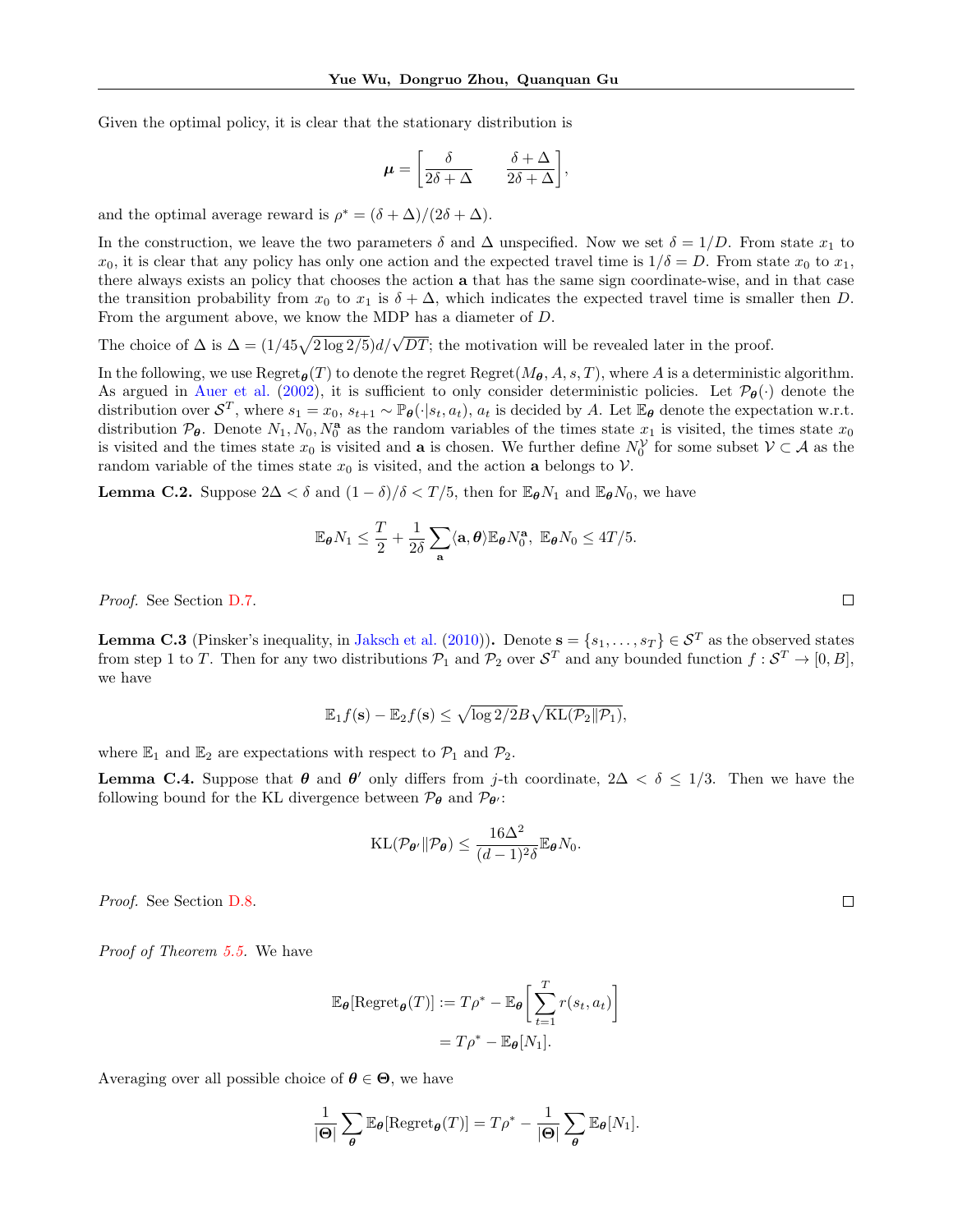Following Lemma C.2, we first have

$$
\frac{1}{|\Theta|} \sum_{\theta} \mathbb{E}_{\theta}[N_1] \leq \frac{T}{2} + \frac{1}{2\delta|\Theta|} \sum_{\theta} \sum_{\mathbf{a}} \langle \mathbf{a}, \theta \rangle \mathbb{E}_{\theta} N_0^{\mathbf{a}} \n= \frac{T}{2} + \frac{1}{2\delta|\Theta|} \sum_{\theta} \sum_{\mathbf{a}} \frac{\Delta}{d-1} \sum_{j=1}^{d-1} \mathbb{1} \{ \text{sign}(\mathbf{a}_j) = \text{sign}(\theta_j) \} \mathbb{E}_{\theta} N_0^{\mathbf{a}} \n= \frac{T}{2} + \frac{1}{2\delta|\Theta|} \frac{\Delta}{d-1} \sum_{j=1}^{d-1} \sum_{\theta} \sum_{\mathbf{a}} \mathbb{E}_{\theta} [\mathbb{1} \{ \text{sign}(\mathbf{a}_j) = \text{sign}(\theta_j) \} N_0^{\mathbf{a}}].
$$
\n(C.1)

For a fixed coordinate j, consider  $\theta'$  that only differs with  $\theta$  at its j-th coordinate. We have

$$
\mathbb{E}_{\theta} \left[ \mathbb{1} \{ \text{sign}(\mathbf{a}_j) = \text{sign}(\theta_j) \} N_0^{\mathbf{a}} \right] + \mathbb{E}_{\theta'} \left[ \mathbb{1} \{ \text{sign}(\mathbf{a}_j) = \text{sign}(\theta'_j) \} N_0^{\mathbf{a}} \right] \n= \mathbb{E}_{\theta'} \left[ N_0^{\mathbf{a}} \right] + \mathbb{E}_{\theta} \left[ \mathbb{1} \{ \text{sign}(\mathbf{a}_j) = \text{sign}(\theta_j) \} N_0^{\mathbf{a}} \right] - \mathbb{E}_{\theta'} \left[ \mathbb{1} \{ \text{sign}(\mathbf{a}_j) = \text{sign}(\theta_j) \} N_0^{\mathbf{a}} \right],
$$

since  $\mathbb{1}\{\text{sign}(\mathbf{a}_j) = \text{sign}(\mathbf{\theta}'_j)\} = 1 - \mathbb{1}\{\text{sign}(\mathbf{a}_j) \neq \text{sign}(\mathbf{\theta}_j)\}.$ Summing the equation above over  $\Theta$  and  $\mathcal{A}$ , we have

$$
2\sum_{\theta} \sum_{\mathbf{a}} \mathbb{E}_{\theta} \left[ \mathbb{1} \{ \text{sign}(\mathbf{a}_{j}) = \text{sign}(\theta_{j}) \} N_{0}^{\mathbf{a}} \right]
$$
  
\n
$$
= \sum_{\theta} \sum_{\mathbf{a}} \mathbb{E}_{\theta'} \left[ N_{0}^{\mathbf{a}} \right] + \sum_{\theta} \left[ \mathbb{E}_{\theta} \left[ \sum_{\mathbf{a}} \mathbb{1} \{ \text{sign}(\mathbf{a}_{j}) = \text{sign}(\theta_{j}) \} N_{0}^{\mathbf{a}} \right] - \mathbb{E}_{\theta'} \left[ \sum_{\mathbf{a}} \mathbb{1} \{ \text{sign}(\mathbf{a}_{j}) = \text{sign}(\theta_{j}) \} N_{0}^{\mathbf{a}} \right] \right]
$$
  
\n
$$
= \sum_{\theta} \mathbb{E}_{\theta'} \left[ N_{0} \right] + \sum_{\theta} \left[ \mathbb{E}_{\theta} \left[ N_{0}^{A_{j}} \right] - \mathbb{E}_{\theta'} \left[ N_{0}^{A_{j}} \right] \right]
$$
  
\n
$$
\leq \sum_{\theta} \mathbb{E}_{\theta'} \left[ N_{0} \right] + \sum_{\theta} \sqrt{\log 2/2} T \sqrt{\text{KL}(\mathcal{P}_{\theta'} || \mathcal{P}_{\theta})}
$$
  
\n
$$
\leq \sum_{\theta} \mathbb{E}_{\theta'} \left[ N_{0} \right] + \sum_{\theta} 2 \sqrt{2 \log 2} \frac{T \Delta}{d \sqrt{\delta}} \sqrt{\mathbb{E}_{\theta}[N_{0}]}, \tag{C.2}
$$

where  $\mathcal{A}_j$  is the set of all a which satisfy  $1\{\text{sign}(\mathbf{a}_j) = \text{sign}(\theta_j)\}\.$  The first equality is by matching each  $\theta$  with  $\theta'$  that differs from  $\theta$  in its j-th coordinate, and moving  $\sum_{a}$  inside. The second equality applies the shorthand  $\mathcal{A}_j$ . The first inequality is due to Lemma C.3. The last is due to Lemma C.4.

Substituting  $(C.2)$  into  $(C.1)$ , we have

$$
\frac{1}{|\Theta|} \sum_{\theta} \mathbb{E}_{\theta}[N_1] \leq \frac{T}{2} + \frac{1}{4\delta|\Theta|} \frac{\Delta}{d-1} \sum_{j=1}^{d-1} \sum_{\theta} \left[ \mathbb{E}_{\theta'}[N_0] + 2\sqrt{2\log 2} \frac{T\Delta}{d\sqrt{\delta}} \sqrt{\mathbb{E}_{\theta}[N_0]} \right]
$$

$$
= \frac{T}{2} + \frac{\Delta}{4\delta|\Theta|} \sum_{\theta} \left[ \mathbb{E}_{\theta'}[N_0] + 2\sqrt{2\log 2} \frac{T\Delta}{d\sqrt{\delta}} \sqrt{\mathbb{E}_{\theta}[N_0]} \right]
$$

$$
\leq \frac{T}{2} + \frac{\Delta}{4\delta} \left[ \frac{4T}{5} + 2\sqrt{2\log 2} \frac{T\Delta}{d\sqrt{\delta}} \frac{2\sqrt{T}}{\sqrt{5}} \right]
$$

$$
= \frac{T}{2} + \frac{\Delta T}{5\delta} + \sqrt{2\log 2/5} \frac{\Delta^2 T^{3/2}}{d\delta^{3/2}},
$$

where the second inequality is due to Lemma C.2.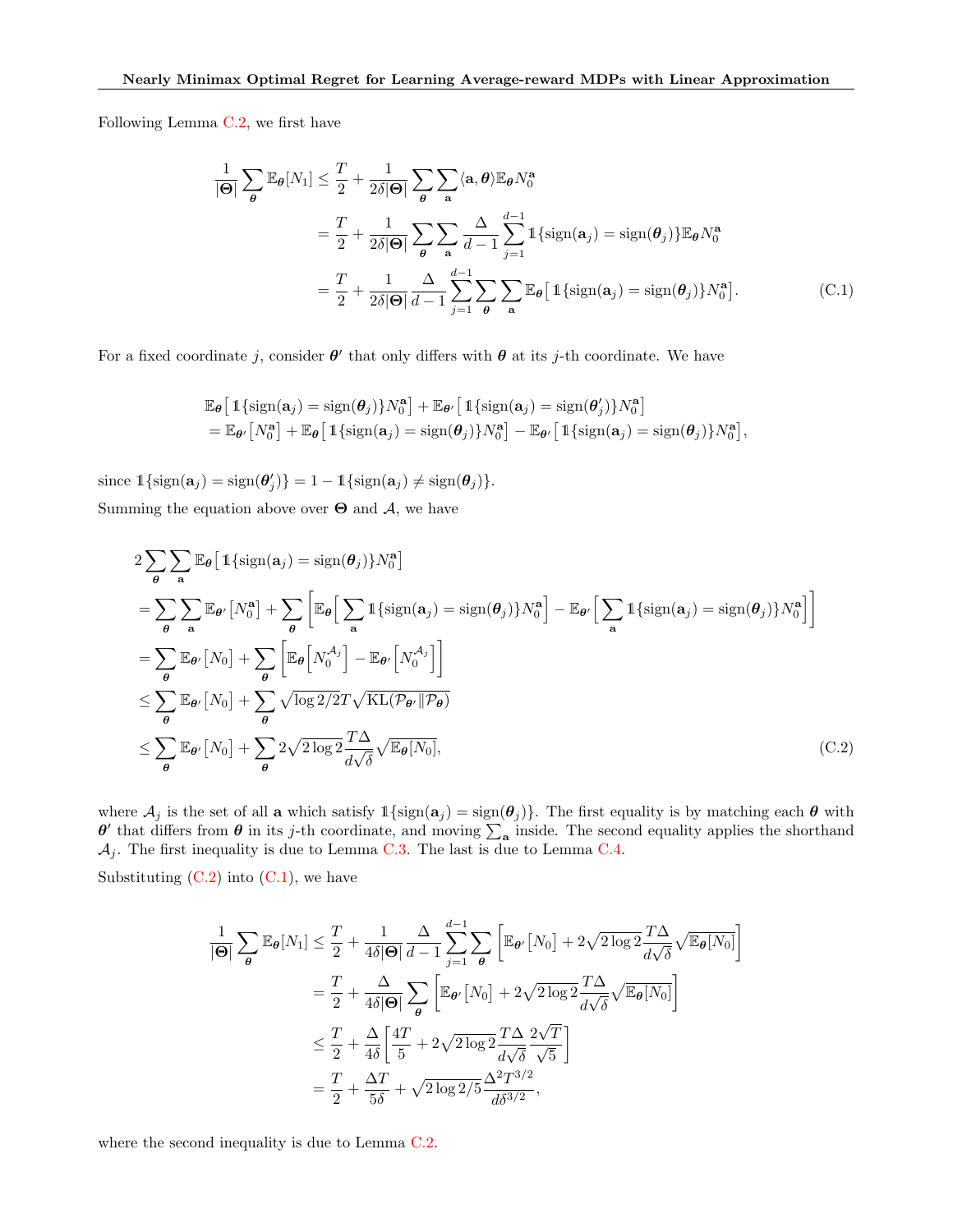This further leads to

$$
\frac{1}{|\Theta|} \sum_{\theta} \mathbb{E}_{\theta}[\text{Regret}_{\theta}(T)] = T\rho^* - \frac{1}{|\Theta|} \sum_{\theta} \mathbb{E}_{\theta}[N_1]
$$
\n
$$
\geq T \cdot \frac{\delta + \Delta}{2\delta + \Delta} - \frac{T}{2} - \frac{\Delta T}{5\delta} - \sqrt{2\log 2/5} \frac{\Delta^2 T^{3/2}}{d\delta^{3/2}}
$$
\n
$$
= \frac{\Delta(\delta - 2\Delta)}{5\delta(4\delta + 2\Delta)} \cdot T - \sqrt{2\log 2/5} \frac{\Delta^2 T^{3/2}}{d\delta^{3/2}}
$$
\n
$$
\geq \frac{2}{45\delta} \cdot \Delta T - \sqrt{2\log 2/5} \cdot \frac{\Delta^2 T^{3/2}}{d\delta^{3/2}}
$$
\n
$$
= \frac{1}{2025\sqrt{2\log 2/5}} \cdot d\sqrt{DT}
$$
\n
$$
> \frac{1}{2025} \cdot d\sqrt{DT},
$$

where the second inequality requires  $0 < 4\Delta \leq \delta$ ; the last equality is due to the setting  $\delta = D^{-1}$  and  $\Delta =$ where the second mequality requires  $0 < 4\Delta \leq \delta$ ; the last equality  $(1/45\sqrt{2\log 2/5})d/\sqrt{DT}$ . This further requires that  $T \geq 16d^2D/2025$ .  $\Box$ 

### D Proof of Supporting Lemmas

# D.1 Proof of Lemma A.2

*Proof of Lemma A.2.* Recall the definition of  $\theta_k$  in Algorithm [1,](#page--1-35) we have

$$
\theta_k = \left(\lambda \mathbf{I} + \sum_{j=0}^{k-1} \sum_{i=t_j}^{t_{j+1}-1} \phi_{w_j}(s_i, a_i) \phi_{w_j}(s_i, a_i)^{\top}\right)^{-1} \left(\sum_{j=0}^{k-1} \sum_{i=t_j}^{t_{j+1}-1} \phi_{w_j}(s_i, a_i) w(s_{i+1})\right).
$$

It is worth noting that for any  $0 \leq j \leq k-1$  and  $t_j \leq i \leq t_{j+1}-1$ ,

$$
[\mathbb{P}w_j](s_i, a_i) = \int_{s'} \mathbb{P}(s'|s_i, a_i) w_j(s_i, a_i) ds'
$$
  
= 
$$
\int_{s'} \langle \phi(s'|s_i, a_i), \theta^* \rangle w_j(s') ds'
$$
  
= 
$$
\langle \int_{s'} \phi(s'|s_i, a_i) w_j(s'), \theta^* \rangle
$$
  
= 
$$
\langle \phi_{w_j}(s_i, a_i), \theta^* \rangle,
$$
 (D.1)

thus  $\{w_j(s_{i+1}) - \langle \phi_{w_j}(s_i, a_i), \theta^* \rangle\}$  forms a martingale difference sequence. Besides, since  $|w(s)| \le D/2$  for any s, then  $w_j(s_{i+1}) - \langle \phi_{w_j}(s_i, a_i), \theta^* \rangle$  is a sequence of D-subgaussian random variables with zero means. Meanwhile, we have  $\|\phi_{w_j}(s_i, a_i)\|_2 \leq D$  and  $\|\theta^*\|_2 \leq B$  by Definition [3.2.](#page--1-64) By Theorem 2 in [Abbasi-Yadkori et al.](#page--1-20) [\(2011\)](#page--1-20), we have that with probability at least  $1 - \delta$ ,  $\theta^*$  belongs to the following set for all  $1 \leq k \leq K$ :

$$
\left\{\boldsymbol{\theta}: \left\|\boldsymbol{\Sigma}_{t_k}^{1/2}(\boldsymbol{\theta}-\widehat{\boldsymbol{\theta}}_k)\right\|_2 \le D\sqrt{\log\left(\frac{\lambda+t_kD^2}{\delta\lambda}\right)} + \sqrt{\lambda}B\right\}.
$$
\n(D.2)

Finally, by the definition of  $\hat{\beta}_t$  and the fact that  $\langle \theta^*, \phi(s'|s, a) \rangle = \mathbb{P}(s'|s, a)$  for all  $(s, a)$ , we draw the conclusion that  $\boldsymbol{\theta}^* \in \widehat{\mathcal{C}}_{t_k}$  for  $1 \leq k \leq K$ .  $\Box$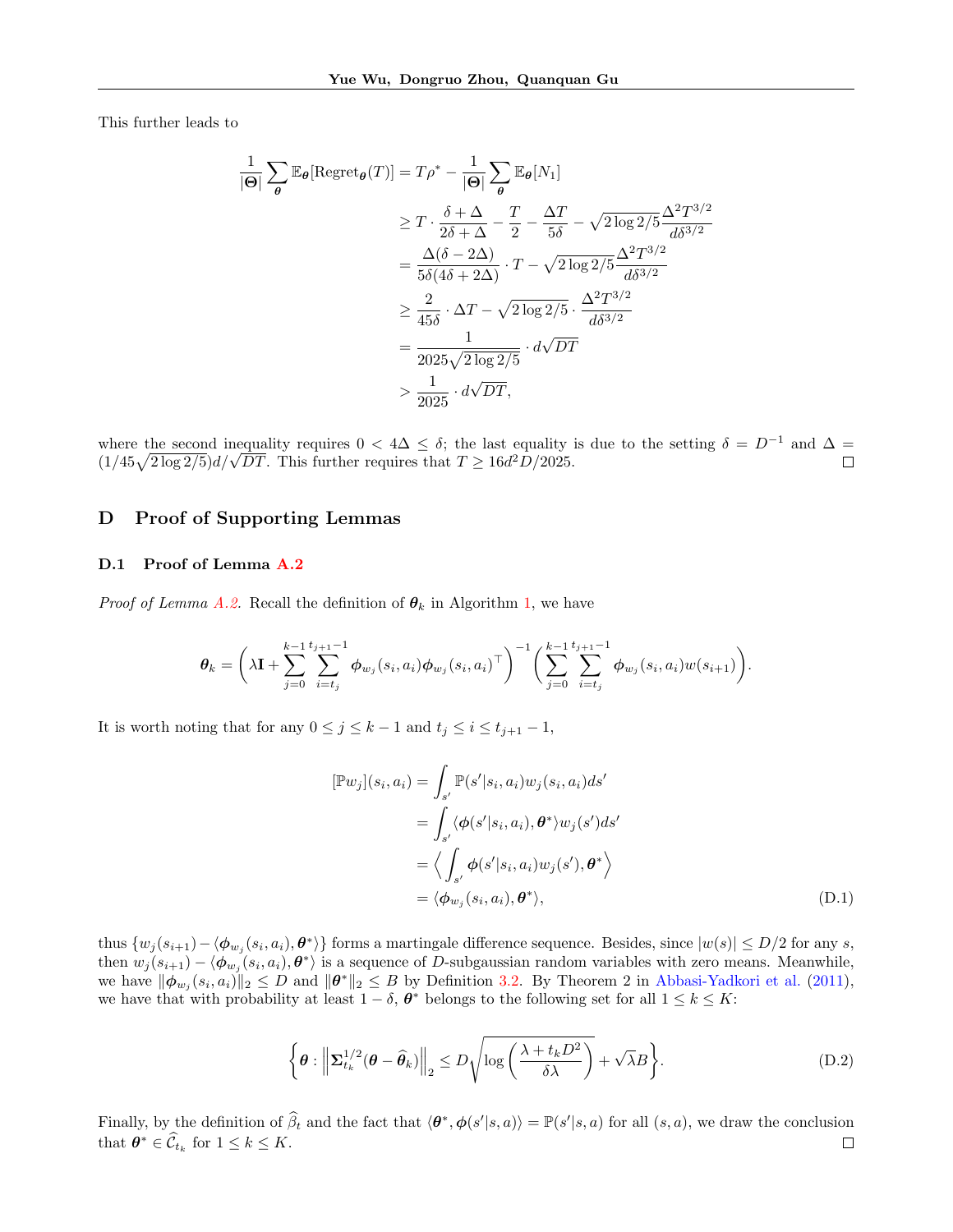### D.2 Proof of Lemma A.3

*Proof of Lemma A.3.* For simplicity, we denote  $K = K(T)$ . Note that  $\det(\Sigma_0) = \lambda^d$ . We further have

$$
\|\Sigma_T\|_2 = \left\|\lambda \mathbf{I} + \sum_{k=0}^{K-1} \sum_{t=t_k}^{t_{k+1}-1} \phi_{w_k}(s_t, a_t) \phi_{w_k}(s_t, a_t)^{\top} \right\|_2
$$
  

$$
\leq \lambda + \sum_{k=0}^{K-1} \sum_{t=t_k}^{t_{k+1}-1} \left\|\phi_{w_k}(s_t, a_t)\right\|_2^2
$$
  

$$
\leq \lambda + TD^2,
$$
 (D.3)

where the first inequality holds due to the triangle inequality, the second inequality holds due to the fact  $w_k(s) \le D/2$  and Definition [3.2.](#page--1-64) (D.3) suggests that  $\det(\Sigma_T) \le (\lambda + T dD^2)^d$ . Therefore, we have

$$
(\lambda + TD^2)^d \ge \det(\Sigma_T) \ge \det(\Sigma_{t_{K-1}-1}) \ge 2^{K-1} \det(\Sigma_{t_0-1}) = 2^{K-1} \lambda^d,
$$
\n(D.4)

where the second inequality holds since  $\Sigma_T \succeq \Sigma_{t_{K-1}-1}$ , the third inequality holds due to the fact that  $\det(\mathbf{\Sigma}_{t_{k}-1}) \geq 2 \det(\mathbf{\Sigma}_{t_{k-1}-1})$  by the update rule in Algorithm [1.](#page--1-35) (D.4) suggests

$$
K \le d \log \frac{2\lambda + 2TD^2}{\lambda}.
$$

### D.3 Proof of Lemma B.2

*Proof of Lemma B.2.* For simplicity, we denote  $K = K(T)$ . Note that  $\det(\hat{\Sigma}_1) = \lambda^d$ . We further have

$$
\|\hat{\Sigma}_{t_K}\|_{2} = \left\|\lambda \mathbf{I} + \sum_{t=1}^{T} \phi_{w_k}(s_t, a_t) \phi_{w_k}(s_t, a_t)^{\top}/\bar{\sigma}_t^2\right\|_{2} \leq \lambda + \sum_{t=1}^{T} \left\|\phi_{w_k}(s_t, a_t)/\bar{\sigma}_t\right\|_{2}^{2} \leq \lambda + Td,
$$

where the first inequality holds due to the triangle inequality, the second inequality holds because  $w_k(s) \leq D$ where the first mequanty holds due to the triangle mequanty, the second meq<br>and  $\bar{\sigma}_t \geq D/\sqrt{d}$ . This suggests that  $\det(\hat{\Sigma}_{t_K}) \leq (\lambda + Td)^d$ . Therefore, we have

$$
(\lambda + T d)^d \ge \det(\Sigma_{t_K}) \ge \det(\Sigma_{t_{K-1}}) \ge 2^{K-1} \det(\Sigma_{t_0}) = 2^{K-1} \lambda^d,
$$

where the second inequality holds since  $\Sigma_T \succeq \Sigma_{t_{K-1}-1}$ , the third inequality holds due to the fact that  $\det(\Sigma_{t_{k-1}}) \geq 2 \det(\Sigma_{t_{k-1}-1})$  $\det(\Sigma_{t_{k-1}}) \geq 2 \det(\Sigma_{t_{k-1}-1})$  $\det(\Sigma_{t_{k-1}}) \geq 2 \det(\Sigma_{t_{k-1}-1})$  by the update rule in Algorithm 1 with OPTION 2. This suggests

$$
K \le 2d \log(1 + dT/\lambda).
$$

 $\Box$ 

### D.4 Proof of Lemma B.3

Proof of Lemma B.3. In fact we are able to prove a stronger result:

$$
\boldsymbol{\theta}^* \in \widehat{\mathcal{C}}_t \cap \check{\mathcal{C}}_t \cap \widetilde{\mathcal{C}}_t \cap \mathcal{B},
$$

where the two additional sets are defined as

$$
\tilde{\mathcal{C}}_t := \left\{ \boldsymbol{\theta} : \left\| \tilde{\boldsymbol{\Sigma}}_t^{1/2} (\boldsymbol{\theta} - \check{\boldsymbol{\theta}}_t) \right\| \leq \check{\beta}_t \right\} \n\tilde{\mathcal{C}}_t := \left\{ \boldsymbol{\theta} : \left\| \tilde{\boldsymbol{\Sigma}}_t^{1/2} (\boldsymbol{\theta} - \widetilde{\boldsymbol{\theta}}_t) \right\| \leq \widetilde{\beta}_t \right\}.
$$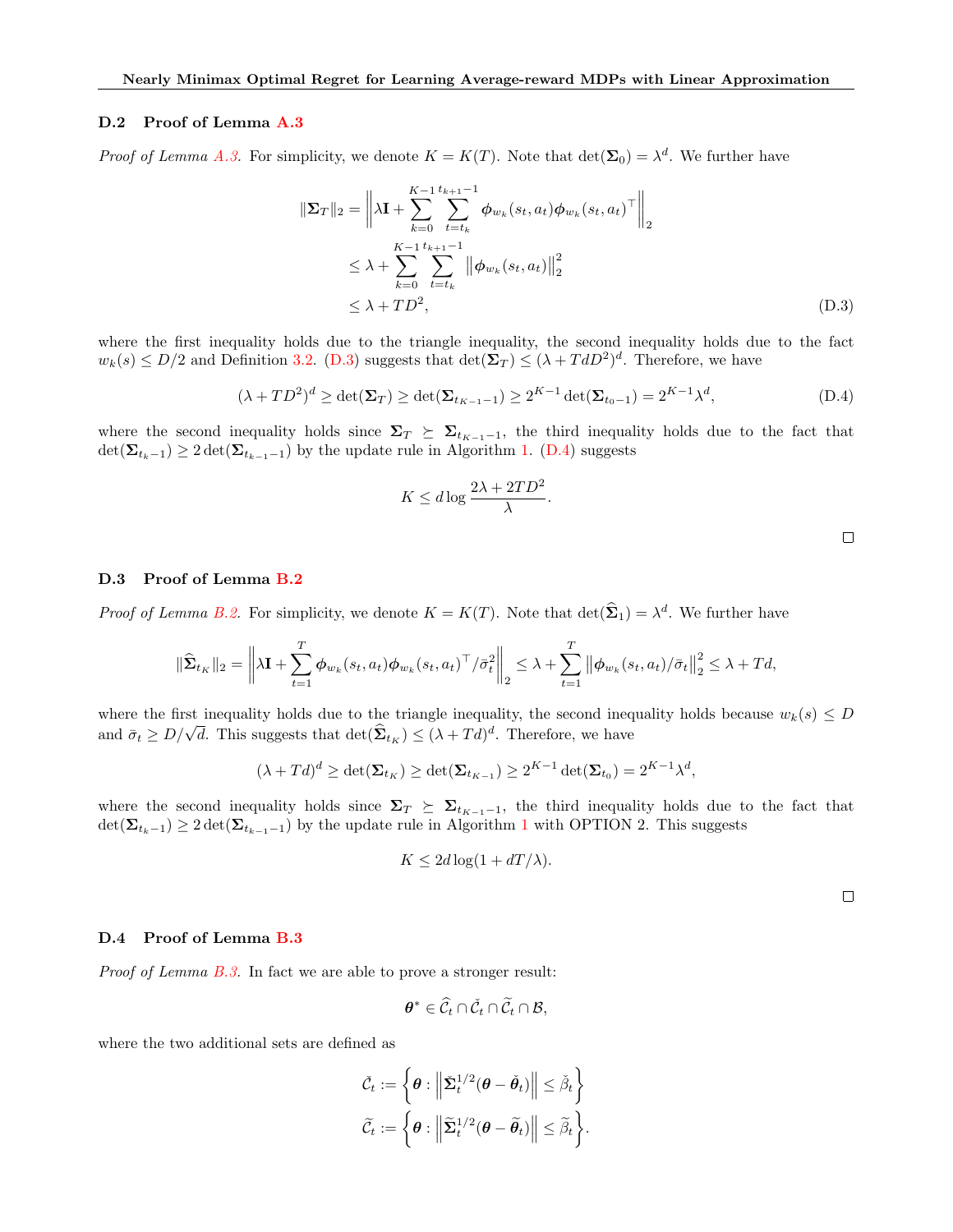For any  $1 \le t \le T$ , we always have k such that  $t_k \le t < t_{k+1}$ . We start with the following inequality:

$$
\begin{aligned}\n|\left[\bar{\mathbb{V}}_tw_k\right](s_t, a_t) - \left[\mathbb{V}w_k\right](s_t, a_t)\n\end{aligned}\n=\n\left|\min \left\{ D^2/4, \left\langle \phi_{w_k^2}(s_t, a_t), \tilde{\theta}_t \right\rangle \right\} - \left\langle \phi_{w_k^2}(s_t, a_t), \theta^* \right\rangle \\
+ \left\langle \phi_{w_k}(s_t, a_t), \theta^* \right\rangle^2 - \left[\min \left\{ D/2, \left\langle \phi_{w_k}(s_t, a_t), \theta_t \right\rangle \right\}\right]^2\n\right|\n\leq\n\left|\min \left\{ D^2/4, \left\langle \phi_{w_k^2}(s_t, a_t), \tilde{\theta}_t \right\rangle \right\} - \left\langle \phi_{w_k^2}(s_t, a_t), \theta^* \right\rangle\n\right|\n+ \left|\left\langle \phi_{w_k}(s_t, a_t), \theta^* \right\rangle^2 - \left[\min \left\{ D/2, \left\langle \phi_{w_k}(s_t, a_t), \theta_t \right\rangle \right\}\right]^2\n\right|,\n\end{aligned}
$$

where the inequality is by the triangle inequality.

For  $I_1$ , we have

$$
I_1 \leq \left| \left\langle \phi_{w_k^2}(s_t, a_t), \widetilde{\theta}_t \right\rangle - \left\langle \phi_{w_k^2}(s_t, a_t), \theta^* \right\rangle \right|
$$
  
=  $\left| \left\langle \phi_{w_k^2}(s_t, a_t), \widetilde{\theta}_t - \theta^* \right\rangle \right|$   
 $\leq \left\| \widetilde{\Sigma}_t^{-1/2} \phi_{w_k^2}(s_t, a_t) \right\| \cdot \left\| \widetilde{\Sigma}_t^{1/2} (\widetilde{\theta}_t - \theta^*) \right\|,$ 

where the first inequality is due to  $\langle \phi_{w_k^2}(s_t, a_t), \theta^* \rangle = \mathbb{E}_{s' \sim \mathbb{P}(\cdot | s_t, a_t)}[w_k^2(s')] \in [0, D^2/4]$ , and the last inequality is due to Cauchy-Schwartz inequality. Also, it is clear  $I_1 \n\t\le D^2/4$ .

Similarly, for  $I_2$ , we have

$$
I_2 = \left| \langle \phi_{w_k}(s_t, a_t), \theta^* \rangle + \min \left\{ D/2, \langle \phi_{w_k}(s_t, a_t), \theta_t \rangle \right\} \right|
$$
  

$$
\cdot \left| \langle \phi_{w_k}(s_t, a_t), \theta^* \rangle - \left[ \min \left\{ D/2, \langle \phi_{w_k}(s_t, a_t), \theta_t \rangle \right\} \right] \right|
$$
  

$$
\leq D \cdot \left| \langle \phi_{w_k}(s_t, a_t), \theta^* \rangle - \langle \phi_{w_k}(s_t, a_t), \theta_t \rangle \right|
$$
  

$$
= D \cdot \left| \langle \phi_{w_k}(s_t, a_t), \theta^* - \theta_t \rangle \right|
$$
  

$$
\leq D \cdot \left\| \hat{\Sigma}_t^{-1/2} \phi_{w_k}(s_t, a_t) \right\| \cdot \left\| \hat{\Sigma}_t^{1/2} (\theta^* - \theta_t) \right\|,
$$

where the first equality is by  $a^2 - b^2 = (a + b)(a - b)$ , and the following reasoning is the same as  $I_1$ . The only additional fact used in the first inequality is  $\langle \phi_{w_k}(s_t, a_t), \theta^* \rangle \in [0, D/2]$  and  $\min \{D/2, \langle \phi_{w_k}(s_t, a_t), \theta_t \rangle\} \in$ [0,  $D/2$ ]. Also, it is clear  $I_2 \leq D^2/4$ .

The two terms combined together gives

$$
\left| [\bar{\mathbb{V}}_t w_k](s_t, a_t) - [\mathbb{V}w_k](s_t, a_t) \right| \le \min \left\{ D^2/4, \left\| \tilde{\Sigma}_t^{-1/2} \phi_{w_k^2}(s_t, a_t) \right\| \cdot \left\| \tilde{\Sigma}_t^{1/2} (\tilde{\theta}_t - \theta^*) \right\| \right\} + \min \left\{ D^2/4, D \cdot \left\| \hat{\Sigma}_t^{-1/2} \phi_{w_k}(s_t, a_t) \right\| \cdot \left\| \hat{\Sigma}_t^{1/2} (\theta^* - \theta_t) \right\| \right\}.
$$
(D.5)

Now, we first show that with probability  $1 - \delta$ , for all  $t, \theta^* \in \check{C}_t$ . To show this, we apply Lemma B.1. By setting  $\mathbf{x}_t = \bar{\sigma}_t^{-1} \boldsymbol{\phi}_{w_k}(s_t, a_t)$  and  $\eta_t = \bar{\sigma}_t^{-1} w_k(s_{t+1}) - \bar{\sigma}_t^{-1} \langle \boldsymbol{\phi}_{w_k}(s_t, a_t), \boldsymbol{\theta}^* \rangle$ ,  $\mathcal{G}_t = \mathcal{F}_t$ ,  $\boldsymbol{\mu}^* = \boldsymbol{\theta}^*$ ,  $y_t = \langle \boldsymbol{\mu}^*, \mathbf{x}_t \rangle + \eta_t$ ,  $\mathbf{Z}_t = \lambda \mathbf{I} + \sum_{i=1}^t \mathbf{x}_i \mathbf{x}_i^{\top}$ ,  $\mathbf{b}_t = \sum_{i=1}^t \mathbf{x}_i y_i$  and  $\boldsymbol{\mu}_t = \mathbf{Z}_t^{-1} \mathbf{b}_t$ , we have  $y_t = \bar{\sigma}_t^{-1} w_k(s_{t+1})$  and  $\boldsymbol{\mu}_t = \hat{\boldsymbol{\theta}}_t$ . Moreover, we have

$$
\|\mathbf{x}_t\|_2 \leq \sqrt{d}/2, |\eta_t| \leq \sqrt{d}, \mathbb{E}[\eta_t|\mathcal{G}_t] = 0, \mathbb{E}[\eta_t^2|\mathcal{G}_t] = d.
$$

Therefore, by Lemma B.1, we have with probability  $1 - \delta$ , for all  $t \in [T]$ ,

$$
\|\widehat{\mathbf{\Sigma}}_t^{1/2} (\widehat{\boldsymbol{\theta}}_t - \boldsymbol{\theta}^*)\|_2 \leq 8d\sqrt{\log(1 + t/4\lambda)\log(4t^2/\delta)} + 4\sqrt{d}\log(4t^2/\delta) + \sqrt{\lambda}B = \check{\beta}_t.
$$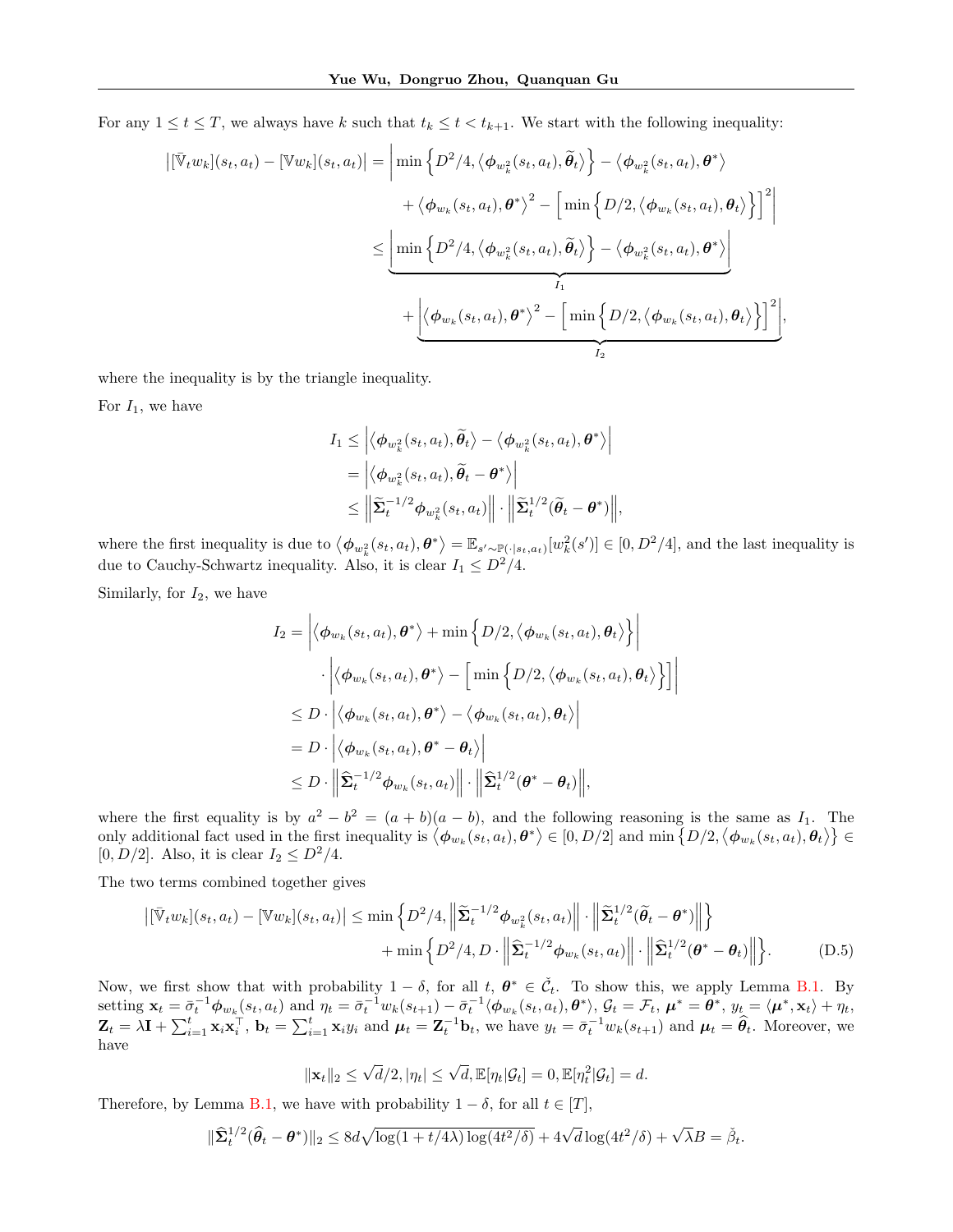This means that with probability  $1 - \delta$ , for all  $t, \theta^* \in \check{\mathcal{C}}_t$ .

The same argument can be applied again, except that now we focus on the squared function  $w_k^2$ . This gives

$$
\|\widetilde{\Sigma}_t^{1/2}(\widetilde{\theta}_t - \theta^*)\|_2 \leq 8(D^2/4)\sqrt{d\log(1 + tD^2/4\lambda d\lambda)\log(4t^2/\delta)} + 4(D^2/4)\log(4t^2/\delta) + \sqrt{\lambda}B = \widetilde{\beta}_t.
$$

This means that with probability  $1 - \delta$ , for all  $t, \theta^* \in \widetilde{C}_t$ .

Now we show that  $\theta^* \in \widehat{C}_t$  with high probability. Let  $\mathbf{x}_t = \overline{\sigma}_t^{-1} \phi_{w_k}(s_t, a_t)$ , and

$$
\eta_t = \bar{\sigma}_t^{-1} \mathbb{1}\{\theta^* \in \check{\mathcal{C}}_t \cap \widetilde{\mathcal{C}}_t\} \big[ w_k(s_{t+1}) - \langle \phi_{w_k}(s_t, a_t), \theta^* \rangle \big].
$$

In this case, it is clear that still we have  $\mathbb{E}[\eta_t|\mathcal{G}_t] = 0, |\eta_t| \le \sqrt{d}, \|\mathbf{x}_t\|_2 \le$  $d.$  Also,

$$
\mathbb{E}[\eta_t^2|\mathcal{G}_t] = \bar{\sigma}_t^{-2} \mathbb{1}\{\theta^* \in \check{C}_t \cap \widetilde{C}_t\} [\mathbb{V}w_t](s_t, a_t)
$$
\n
$$
\leq \bar{\sigma}_t^{-2} \mathbb{1}\{\theta^* \in \check{C}_t \cap \widetilde{C}_t\} \Big[ [\bar{\mathbb{V}}_t w_t](s_t, a_t)
$$
\n
$$
+ \min \Big\{ D^2/4, \Big\| \widetilde{\Sigma}_t^{-1/2} \phi_{w_k^2}(s_t, a_t) \Big\| \cdot \Big\| \widetilde{\Sigma}_t^{1/2} (\widetilde{\theta}_t - \theta^*) \Big\| \Big\}
$$
\n
$$
+ \min \Big\{ D^2/4, D \cdot \Big\| \widehat{\Sigma}_t^{-1/2} \phi_{w_k}(s_t, a_t) \Big\| \cdot \Big\| \widehat{\Sigma}_t^{1/2} (\theta^* - \theta_t) \Big\| \Big\}
$$
\n
$$
\leq \bar{\sigma}_t^{-2} \Big[ [\bar{\mathbb{V}}_t w_t](s_t, a_t) + \min \Big\{ D^2/4, \Big\| \widetilde{\Sigma}_t^{-1/2} \phi_{w_k^2}(s_t, a_t) \Big\| \widetilde{\beta}_t \Big\}
$$
\n
$$
+ \min \Big\{ D^2/4, D\check{\beta}_t \cdot \Big\| \widehat{\Sigma}_t^{-1/2} \phi_{w_k}(s_t, a_t) \Big\| \Big\} \Big]
$$
\n
$$
= 1,
$$

where the first inequality is due to  $(D.5)$  and the second inequality is due to first, the event that  $\theta^* \in \check{\mathcal{C}}_t \cap \widetilde{\mathcal{C}}_t$ . The last equality is by the definition of  $\bar{\sigma}_t$ .

Again by Lemma B.1, we have that for all  $t \in [T]$ ,

$$
\|\boldsymbol{\mu}_t - \boldsymbol{\mu}^*\|_{\mathbf{Z}_t} \le 8\sqrt{d\log(1+t/4\lambda)\log(4t^2/\delta)} + 4\sqrt{d}\log(4t^2/\delta) + \sqrt{\lambda}B = \widehat{\beta}_t.
$$

Now, denote the event when  $\{\forall t \in [T], \theta^* \in \check{\mathcal{C}}_t \cap \widetilde{\mathcal{C}}_t\}$  and the inequality above holds as  $\mathcal{E}_0$ . By union bound, we have  $\mathbb{P}(\mathcal{E}_0) \geq 1 - 3\delta$ .

It is clear that under  $\mathcal{E}_0$ , we have  $\theta^* \in \widehat{\mathcal{C}}_t$  for all t because under event  $\mathcal{E}_0$ ,

$$
y_t = \langle \bar{\sigma}_t^{-1} \phi_{w_k}(s_t, a_t), \boldsymbol{\theta}^* \rangle + \bar{\sigma}_t^{-1} \mathbb{1} \{ \boldsymbol{\theta}^* \in \check{\mathcal{C}}_t \cap \widetilde{\mathcal{C}}_t \} \big[ w_k(s_{t+1}) - \langle \phi_{w_k}(s_t, a_t), \boldsymbol{\theta}^* \rangle \big]
$$
  
=  $\bar{\sigma}_t^{-1} w_k(s_{t+1}),$ 

so indeed we have  $\|\widehat{\theta}_t - \theta^*\|_{\widehat{\Sigma}_t} \leq \widehat{\beta}_t.$ 

Also, by the definition of  $E_t$ , it is clear that under event  $\mathcal{E}_0$ ,

$$
\left|[\bar{\mathbb{V}}_t w_k](s_t, a_t) - [\mathbb{V} w_k](s_t, a_t)\right| \leq E_t.
$$

 $\Box$ 

### D.5 Proof of Lemma B.4

*Proof of Lemma B.4.* Part of the proof is inspired by [Fruit et al.](#page--1-26) [\(2020\)](#page--1-26). We will use  $\mathbb{V}_P(w)$  to denote  $\mathbb{E}_{s' \sim P(\cdot)}[w(s')^2] - (\mathbb{E}_{s' \sim P(\cdot)}[w(s')])^2$ , namely the variance of the random variable  $w(s')$  where  $s' \sim P(\cdot)$ . Some examples are

$$
\mathbb{V}_{\mathbb{P}(\cdot|s_t, a_t)}(w_k) = \mathbb{E}_{s' \sim \mathbb{P}(\cdot|s_t, a_t)}[w_k(s')^2] - (\mathbb{E}_{s' \sim \mathbb{P}(\cdot|s_t, a_t)}[w_k(s')])^2,
$$
  

$$
\mathbb{V}_{\mathbb{P}_k(\cdot|s_t, a_t)}(w_k) = \mathbb{E}_{s' \sim \mathbb{P}_k(\cdot|s_t, a_t)}[w_k(s')^2] - (\mathbb{E}_{s' \sim \mathbb{P}_k(\cdot|s_t, a_t)}[w_k(s')])^2.
$$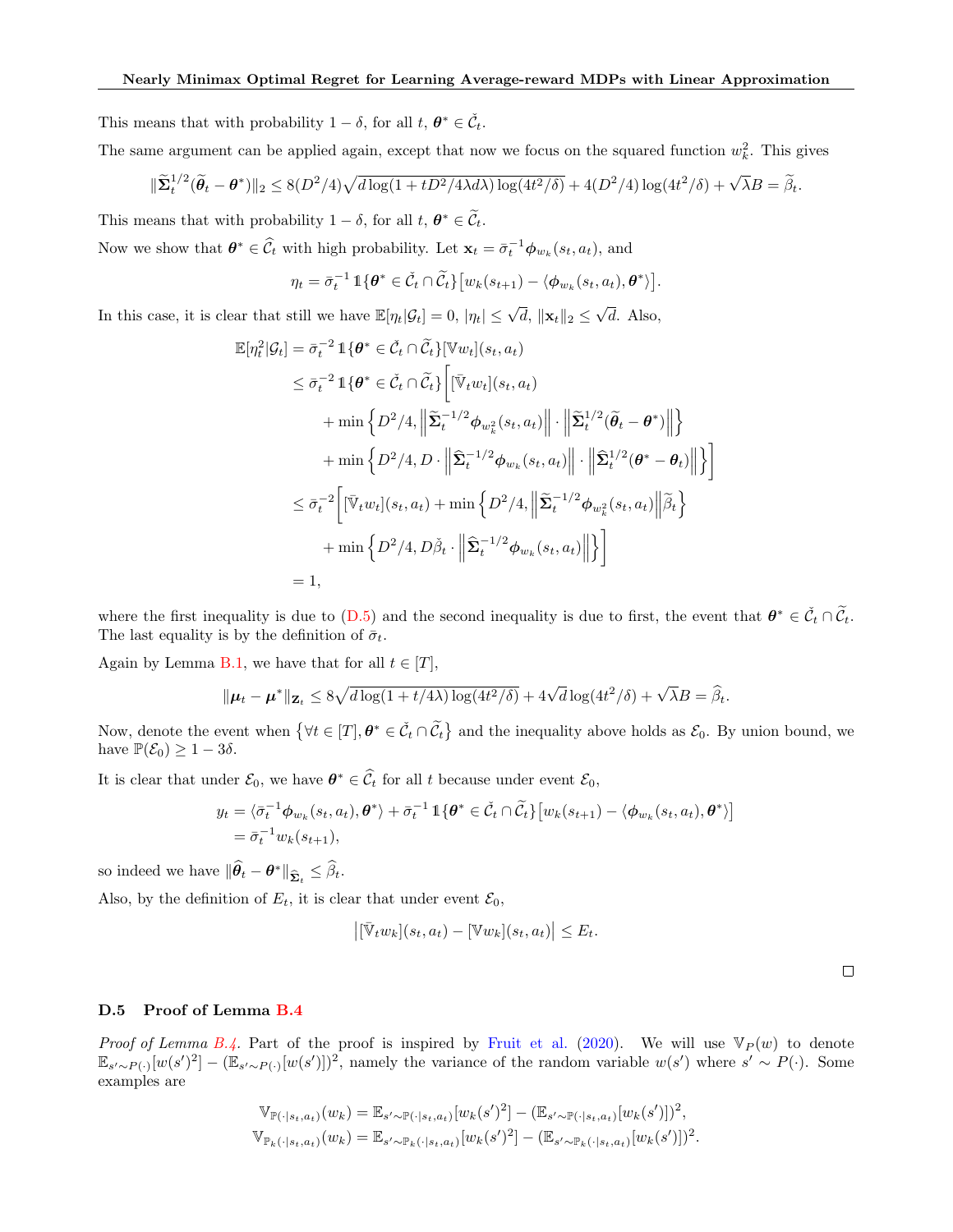When the context is clear, we may also use short-hands like  $\mathbb{E}_p[w(s')]$  to indicate expectation under  $p(\cdot)$ . The following decomposition is useful:

$$
\sum_{k=0}^{K(T)-1} \sum_{t=t_k}^{t_{k+1}-1} \mathbb{V}_{\mathbb{P}(\cdot|s_t,a_t)}(w_k)
$$
\n
$$
= \sum_{k=0}^{K(T)-1} \sum_{t=t_k}^{t_{k+1}-1} \mathbb{E}_{s' \sim \mathbb{P}(\cdot|s_t,a_t)}[w_k(s')^2] - (\mathbb{E}_{s' \sim \mathbb{P}(\cdot|s_t,a_t)}[w_k(s')])^2
$$
\n
$$
= \sum_{k=0}^{K(T)-1} \sum_{t=t_k}^{t_{k+1}-1} \left[ \mathbb{E}_{s' \sim \mathbb{P}(\cdot|s_t,a_t)}[w_k(s')^2] - w_k^2(s_{t+1}) \right]
$$
\n
$$
+ \sum_{k=0}^{K(T)-1} \sum_{t=t_k}^{t_{k+1}-1} \left[ w_k^2(s_{t+1}) - (\mathbb{E}_{s' \sim \mathbb{P}(\cdot|s_t,a_t)}[w_k(s')])^2 \right]
$$
\n
$$
= \sum_{k=0}^{K(T)-1} \sum_{t=t_k}^{t_{k+1}-1} \left[ \mathbb{E}_{s' \sim \mathbb{P}(\cdot|s_t,a_t)}[w_k(s')^2] - w_k^2(s_{t+1}) \right]
$$
\n
$$
+ \sum_{k=0}^{K(T)-1} \sum_{t=t_k}^{t_{k+1}-1} \left[ w_k^2(s_t) - (\mathbb{E}_{s' \sim \mathbb{P}(\cdot|s_t,a_t)}[w_k(s')])^2 \right] + w_k^2(s_{t_{k+1}}) - w_k^2(s_{t_k}) \right]
$$
\n
$$
\leq \sum_{k=0}^{K(T)-1} \sum_{t=t_k}^{t_{k+1}-1} \left[ \mathbb{E}_{s' \sim \mathbb{P}(\cdot|s_t,a_t)}[w_k(s')^2] - w_k^2(s_{t+1}) \right]
$$
\n
$$
+ \sum_{k=0}^{K(T)-1} \sum_{t=t_k}^{t_{k+1}-1} \left[ w_k^2(s_t) - (\mathbb{E}_{s' \sim \mathbb{P}(\cdot|s_t,a_t)}[w_k(s')])^2 \right] + K(T) \cdot D^2/4.
$$

For term  $I_1$ , since the event  $\mathcal{E}_1$  holds, we have

$$
I_1 \le (D^2/4)\sqrt{2T\log(1/\delta)}.
$$

For term  $I_2$ , we have

$$
I_2 = \sum_{t=1}^T \left[ w_k^2(s_t) - (\mathbb{E}_{s' \sim \mathbb{P}(\cdot | s_t, a_t)}[w_k(s')] )^2 \right]
$$
  
\n
$$
\leq \sum_{t=1}^T \left| w_k(s_t) - \mathbb{E}_{s' \sim \mathbb{P}(\cdot | s_t, a_t)}[w_k(s')] \right| \cdot \left| w_k(s_t) + \mathbb{E}_{s' \sim \mathbb{P}(\cdot | s_t, a_t)}[w_k(s')] \right|
$$
  
\n
$$
\leq D \sum_{t=1}^T \left| w_k(s_t) - (\mathbb{E}_{s' \sim \mathbb{P}(\cdot | s_t, a_t)}[w_k(s')] ) \right|.
$$

Note that,  $w_k$ , as the output of the Extended Value Iteration, satisfies the following condition(Lemma A.1):

$$
|r(s_t, a_t) + \mathbb{E}_{s' \sim \mathbb{P}_k(\cdot | s_t, a_t)}[w_k(s')] - w_k(s_t) - \rho_k| \le \epsilon.
$$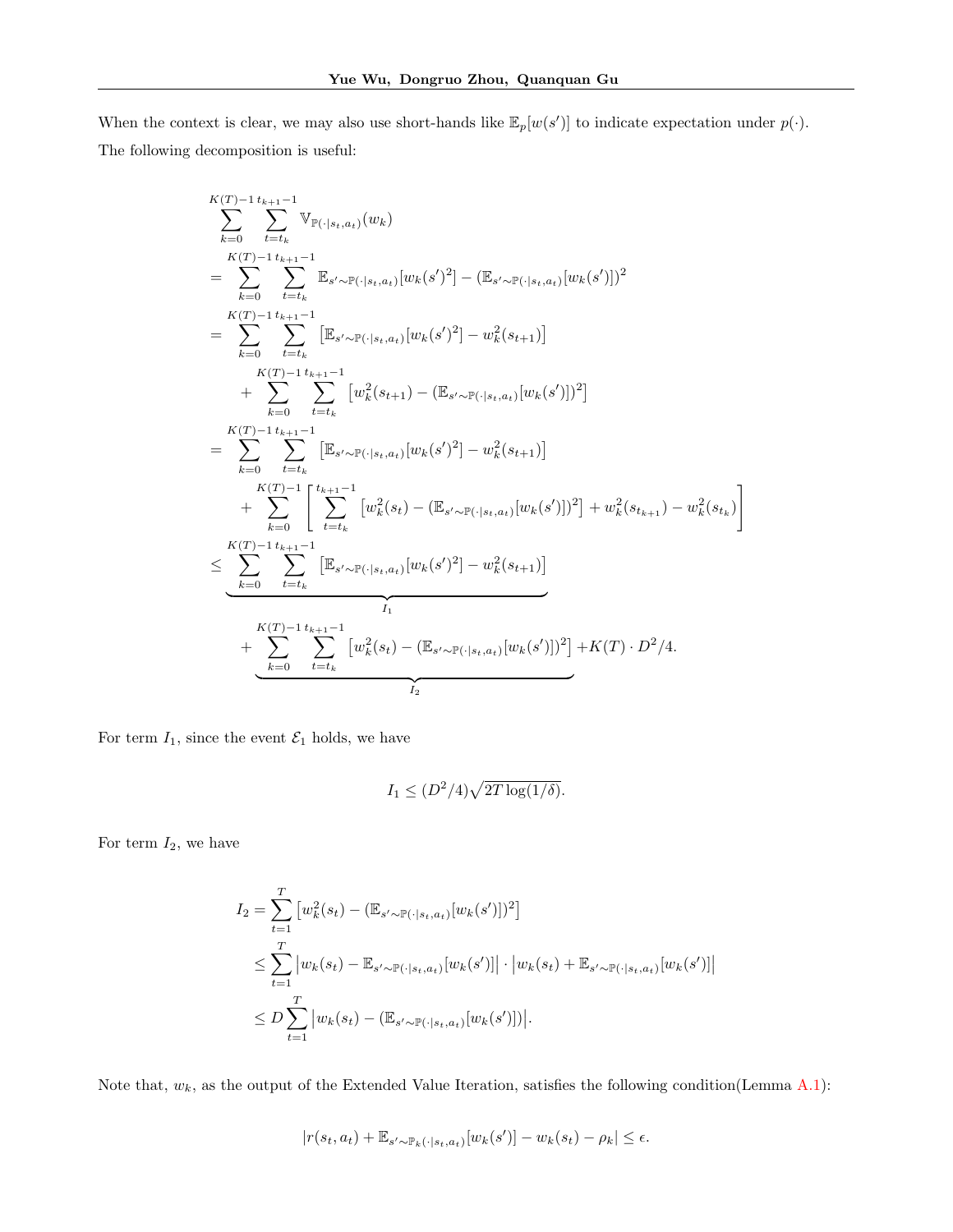Therefore, we can further bound each term in  $I_2$  as follows:

$$
|w_{k}(s_{t}) - \mathbb{E}_{\mathbb{P}}[w_{k}(s')]| = |w_{k}(s_{t}) - \mathbb{E}_{\mathbb{P}_{k}}[w_{k}(s')] + \mathbb{E}_{\mathbb{P}_{k}}[w_{k}(s')] - \mathbb{E}_{\mathbb{P}}[w_{k}(s')]
$$
  
\n
$$
\leq |r(s_{t}, a_{t}) + \mathbb{E}_{\mathbb{P}_{k}}[w_{k}(s')] - w_{k}(s_{t}) - \rho_{k}| + |r(s_{t}, a_{t}) - \rho_{k}|
$$
  
\n
$$
+ |\mathbb{E}_{\mathbb{P}_{k}}[w_{k}(s')] - \mathbb{E}_{\mathbb{P}}[w_{k}(s')]|
$$
  
\n
$$
\leq r_{\max} + r_{\max} + |\mathbb{E}_{\mathbb{P}_{k}}[w_{k}(s')] - \mathbb{E}_{\mathbb{P}}[w_{k}(s')]|
$$
  
\n
$$
= 2r_{\max} + |\langle \phi_{w_{k}}(s_{t}, a_{t}), \theta_{k} - \theta^{*} \rangle|
$$
  
\n
$$
\leq 2r_{\max} + ||\phi_{w_{k}}(s_{t}, a_{t})||_{\mathbf{\hat{\Sigma}}_{t}^{-1}} \cdot ||\theta_{k} - \theta^{*}||_{\mathbf{\hat{\Sigma}}_{t}}
$$
  
\n
$$
\leq 2r_{\max} + 2\hat{\beta}_{t} ||\phi_{w_{k}}(s_{t}, a_{t})||_{\mathbf{\hat{\Sigma}}_{t}^{-1}}.
$$

Here, the first inequality is due to triangle inequality. The second inequality is due to 1) the reward function( so should the average reward) should lie in  $[0, r_{\text{max}}]$  as assumed, and in this paper's setting actually  $r_{\text{max}} = 1$ . The third inequality is due to Cauchy-Schwartz inequality. The last inequality is due to the assumption  $\mathcal{E}_0$  holds. For the second equality, note that  $\mathbb{E}_{\mathbb{P}}[w(s')] = \langle \phi_w(s' | s_t, a_t), \theta^* \rangle$ .

Also, it is clear that  $\left|\mathbb{E}_{\mathbb{P}_k}[w_k(s')] - \mathbb{E}_{\mathbb{P}}[w_k(s')] \right| \leq D$ . Therefore, term  $I_2$  can be bounded as

$$
I_{2} \leq D \sum_{k=0}^{K(T)-1} \sum_{t=t_{k}}^{t_{k+1}-1} \left[ 2r_{\max} + \min \left\{ D, \hat{\beta}_{t} \middle\| \phi_{w_{k}}(s_{t}, a_{t}) \middle\|_{\widehat{\Sigma}_{t}^{-1}} \right\} \right]
$$
  
\n
$$
= 2DT + D \sum_{k=0}^{K(T)-1} \sum_{t=t_{k}}^{t_{k+1}-1} \min \left\{ D, \hat{\beta}_{t} \middle\| \phi_{w_{k}}(s_{t}, a_{t}) \middle\|_{\widehat{\Sigma}_{t}^{-1}} \right\}
$$
  
\n
$$
\leq 2DT + D \sum_{k=0}^{K(T)-1} \sum_{t=t_{k}}^{t_{k+1}-1} \hat{\beta}_{t} \bar{\sigma}_{t} \min \left\{ 1, \left\| \phi_{w_{k}}(s_{t}, a_{t}) / \bar{\sigma}_{t} \middle\|_{\widehat{\Sigma}_{t}^{-1}} \right\} \right\}
$$
  
\n
$$
\leq 2DT + D^{2} \hat{\beta}_{T} \sum_{k=0}^{K(T)-1} \sum_{t=t_{k}}^{t_{k+1}-1} \min \left\{ 1, \left\| \phi_{w_{k}}(s_{t}, a_{t}) / \bar{\sigma}_{t} \middle\|_{\widehat{\Sigma}_{t}^{-1}} \right\} \right\}
$$
  
\n
$$
\leq 2DT + D^{2} \hat{\beta}_{T} \sqrt{T} \sqrt{\sum_{k=0}^{K(T)-1} \sum_{t=t_{k}}^{t_{k+1}-1} \min \left\{ 1, \left\| \phi_{w_{k}}(s_{t}, a_{t}) / \bar{\sigma}_{t} \middle\|_{\widehat{\Sigma}_{t}^{-1}}^{2} \right\} \right\}
$$
  
\n
$$
\leq 2DT + D^{2} \hat{\beta}_{T} \sqrt{T} 2d \log(1 + T/\lambda).
$$

The second inequality holds because  $\beta_t \ge$  $\sqrt{d}$  and  $\bar{\sigma}_t \geq D/\sqrt{d}$ . The third inequality holds because  $\hat{\beta}_t \leq \hat{\beta}_T$  and  $\bar{\sigma}_t \leq D$ . The fourth inequality is due to Cauchy-Schwartz inequality. The last inequality is from Lemma A.6. Collecting  $I_1$  and  $I_2$  gives

$$
\sum_{k=0}^{K(T)-1} \sum_{t=t_k}^{t_{k+1}-1} [\mathbb{V}w_k](s_t, a_t) \le (D^2/4)\sqrt{2T \log(1/\delta)} + (K(T)+1)(D^2/4) + 2DT + D^2 \widehat{\beta}_T \sqrt{T2d \log(1+T/\lambda)},
$$

given that  $\mathcal{E}_0$  and  $\mathcal{E}_1$  hold. Using big-O notation we have

$$
\sum_{k=0}^{K(T)-1} \sum_{t=t_k}^{t_{k+1}-1} [\mathbb{V}w_k](s_t, a_t) = \widetilde{O}(DT) + \widetilde{O}(D^2 d\sqrt{T}).
$$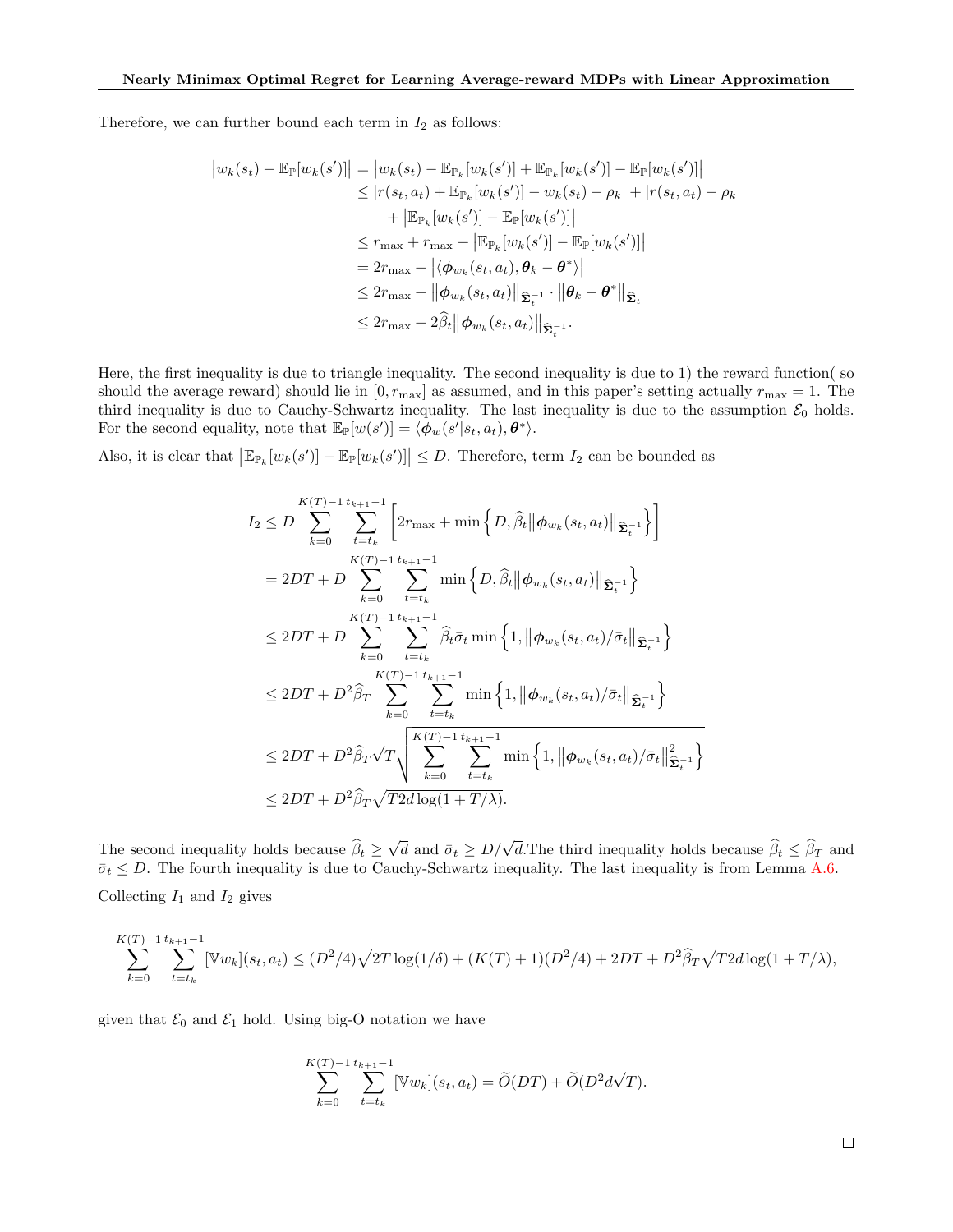### D.6 Proof of Lemma B.5

*Proof of Lemma B.5.* Directly unroll the definition of  $E_t$ :

$$
\sum_{t=1}^{T} E_t = \underbrace{\sum_{k=0}^{K(T)-1} \sum_{t=t_k}^{t_{k+1}-1} \min\left\{D^2/4, \widetilde{\beta}_t \middle\|\widetilde{\Sigma}_t^{-1/2} \phi_{w_k^2}(s_t, a_t)\middle\|\right\}}_{I_1} + \underbrace{\sum_{k=0}^{K(T)-1} \sum_{t=t_k}^{t_{k+1}-1} \min\left\{D^2/4, D\widetilde{\beta}_t \middle\|\widehat{\Sigma}_t^{-1/2} \phi_{w_k}(s_t, a_t)\middle\|\right\}}_{I_2}.
$$

For term  $I_1$ ,

$$
I_1 \leq \widetilde{\beta}_T \sum_{k=0}^{K(T)-1} \sum_{t=t_k}^{t_{k+1}-1} \min\left\{1, \left\|\widetilde{\boldsymbol{\Sigma}}_t^{-1/2} \boldsymbol{\phi}_{w_k^2}(s_t, a_t)\right\|\right\}
$$
  

$$
\leq \widetilde{\beta}_T \sqrt{T} \sqrt{\sum_{k=0}^{K(T)-1} \sum_{t=t_k}^{t_{k+1}-1} \min\left\{1, \left\|\widetilde{\boldsymbol{\Sigma}}_t^{-1/2} \boldsymbol{\phi}_{w_k^2}(s_t, a_t)\right\|^2\right\}}
$$
  

$$
\leq \widetilde{\beta}_T \sqrt{2T d \log(1+TD^2/4d\lambda)},
$$

where the first inequality is due to  $\beta_t \leq \beta_T$  and  $\beta_t \geq D^2/4$ . The second inequality is due to Cauchy-Schwartz inequality. The third is due to Lemma A.5.

Similarly, for  $I_2$ , we have

$$
I_{2} = \sum_{k=0}^{K(T)-1} \sum_{t=t_{k}}^{t_{k+1}-1} \min\left\{D^{2}/4, D\check{\beta}_{t}\bar{\sigma}_{t} \middle\|\hat{\Sigma}_{t}^{-1/2}\phi_{w_{k}}(s_{t}, a_{t})/\bar{\sigma}_{t}\right\| \leq
$$
  

$$
\leq D^{2}\check{\beta}_{T} \sum_{k=0}^{K(T)-1} \sum_{t=t_{k}}^{t_{k+1}-1} \min\left\{1, \left\|\hat{\Sigma}_{t}^{-1/2}\phi_{w_{k}}(s_{t}, a_{t})/\bar{\sigma}_{t}\right\|\right\}
$$
  

$$
\leq D^{2}\check{\beta}_{T} \sqrt{T \sum_{k=0}^{K(T)-1} \sum_{t=t_{k}}^{t_{k+1}-1} \min\left\{1, \left\|\hat{\Sigma}_{t}^{-1/2}\phi_{w_{k}}(s_{t}, a_{t})/\bar{\sigma}_{t}\right\|^{2}\right\}
$$
  

$$
\leq D^{2}\check{\beta}_{T} \sqrt{2Td\log(1+T/\lambda)},
$$

where the first inequality is due to  $\check{\beta}_t \bar{\sigma}_t \geq D, \check{\beta}_t \leq \check{\beta}_T$  and  $\bar{\sigma}_t \leq D$  (all can be verified by the definitions). To summarize,

$$
\sum_{t=1}^{T} E_t \le \tilde{\beta}_T \sqrt{2Td \log(1 + TD^2/4d\lambda)} + D^2 \tilde{\beta}_T \sqrt{2Td \log(1 + T/\lambda)}.
$$

We can also conclude that

$$
\sum_{t=1}^{T} E_t = \widetilde{O}(D^2 d^{3/2} \sqrt{T}).
$$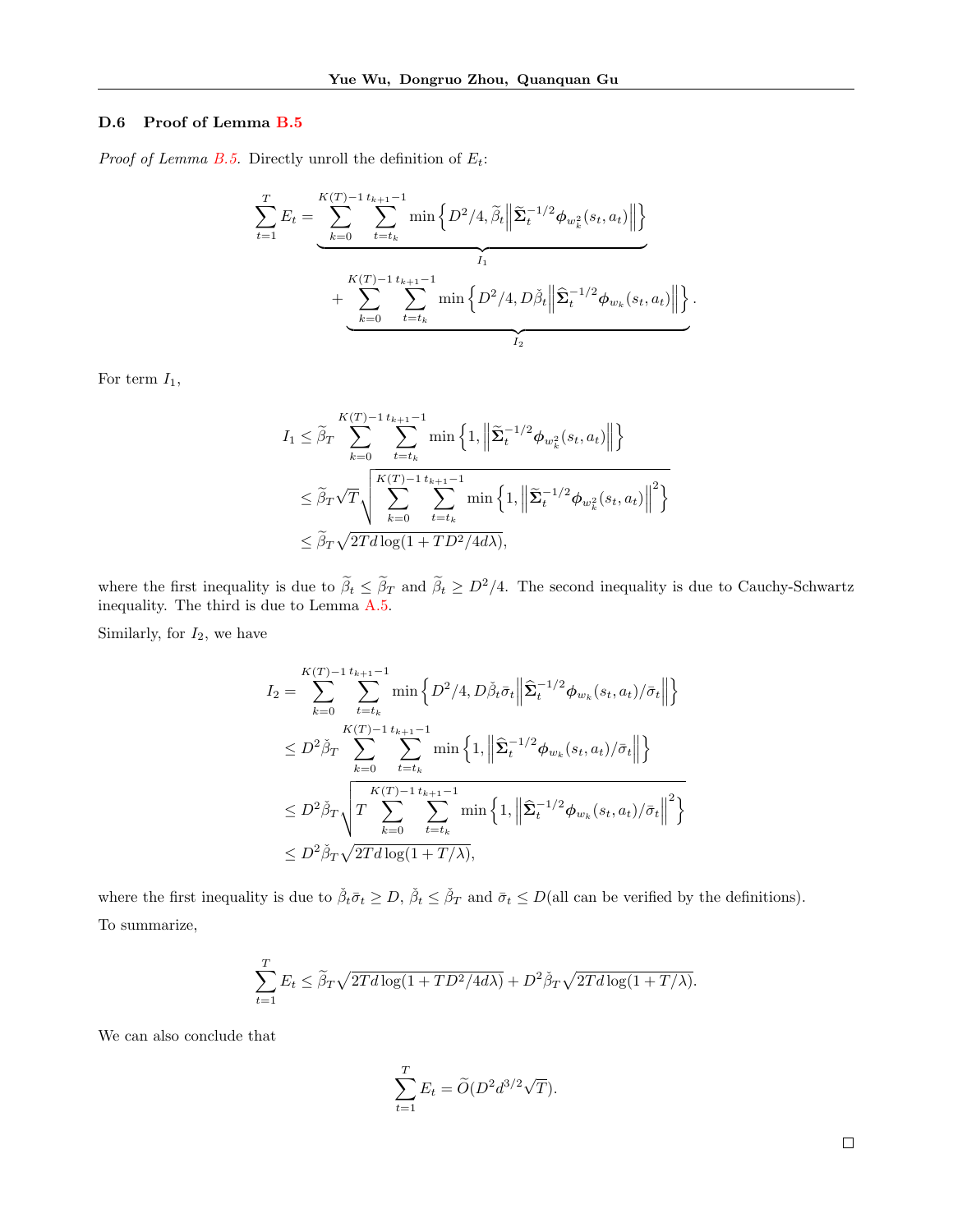### D.7 Proof of Lemma C.2

Proof of Lemma C.2. We have

$$
\mathbb{E}_{\theta} N_1 = \sum_{t=2}^{T} \mathcal{P}_{\theta}(s_t = x_1)
$$
\n
$$
= \sum_{t=2}^{T} \mathcal{P}_{\theta}(s_t = x_1 | s_{t-1} = x_1) \mathcal{P}_{\theta}(s_{t-1} = x_1) + \sum_{t=2}^{T} \mathcal{P}_{\theta}(s_t = x_1, s_{t-1} = x_0).
$$
\n(D.6)

For  $I_1$ , since  $\mathcal{P}_{\theta}(s_t = x_1 | s_{t-1} = x_1) = 1 - \delta$  no matter which action is taken, thus we have

$$
I_1 = (1 - \delta) \sum_{t=2}^{T} \mathcal{P}_{\theta}(s_{t-1} = x_1) = (1 - \delta) \mathbb{E}_{\theta} N_1 - (1 - \delta) \mathcal{P}_{\theta}(s_T = x_1).
$$
 (D.7)

Next we bound  $I_2$ . We can further decompose  $I_2$  as follows.

$$
I_2 = \sum_{t=2}^{T} \sum_{\mathbf{a}} \mathcal{P}_{\theta}(s_t = x_1 | s_{t-1} = x_0, a_{t-1} = \mathbf{a}) \mathcal{P}_{\theta}(s_{t-1} = x_0, a_{t-1} = \mathbf{a})
$$
  
= 
$$
\sum_{t=2}^{T} \sum_{\mathbf{a}} (\delta + \langle \mathbf{a}, \theta \rangle) \mathcal{P}_{\theta}(s_{t-1} = x_0, a_{t-1} = \mathbf{a})
$$
  
= 
$$
\sum_{\mathbf{a}} (\delta + \langle \mathbf{a}, \theta \rangle) \Big[ \mathbb{E}_{\theta} N_0^{\mathbf{a}} - \mathcal{P}_{\theta}(s_T = x_0, a_T = \mathbf{a}) \Big].
$$
 (D.8)

Substituting  $(D.7)$  and  $(D.8)$  into  $(D.6)$  and rearranging it, we have

$$
\mathbb{E}_{\theta} N_1
$$
\n
$$
= \sum_{\mathbf{a}} (1 + \langle \mathbf{a}, \theta \rangle / \delta) \mathbb{E}_{\theta} N_0^{\mathbf{a}} - \underbrace{\left[ \frac{1 - \delta}{\delta} \mathcal{P}_{\theta} (s_T = x_1) + \sum_{\mathbf{a}} (1 + \langle \mathbf{a}, \theta \rangle / \delta) \mathcal{P}_{\theta} (s_T = x_0, a_T = \mathbf{a}) \right]}_{\psi_{\theta}}
$$
\n
$$
= \mathbb{E}_{\theta} N_0 + \delta^{-1} \sum_{\mathbf{a}} \langle \mathbf{a}, \theta \rangle \mathbb{E}_{\theta} N_0^{\mathbf{a}} - \psi_{\theta}, \tag{D.9}
$$

which suggests that

$$
\mathbb{E}_{\theta} N_1 \le T/2 + \delta^{-1} \sum_{\mathbf{a}} \langle \mathbf{a}, \theta \rangle \mathbb{E}_{\theta} N_0^{\mathbf{a}} / 2. \tag{D.10}
$$

We now bound  $\mathbb{E}_{\theta}N_0$ . By (D.9), we have

$$
\mathbb{E}_{\theta} N_1 \ge \mathbb{E}_{\theta} N_0 + \delta^{-1} \sum_{\mathbf{a}} \langle \mathbf{a}, \theta \rangle \mathbb{E}_{\theta} N_0^{\mathbf{a}} - \psi_{\theta}
$$
\n
$$
\ge \mathbb{E}_{\theta} N_0 - \frac{\Delta}{\delta} \mathbb{E}_{\theta} N_0 - \frac{1 - \delta}{\delta} \mathcal{P}_{\theta} (s_T = x_1) - \mathcal{P}_{\theta} (s_T = x_0) - \frac{\Delta}{\delta} \mathcal{P}_{\theta} (s_T = x_0)
$$
\n
$$
= (1 - \Delta/\delta) \mathbb{E}_{\theta} N_0 - (1 - \delta)/\delta + \frac{1 - \Delta}{\delta} \mathcal{P}_{\theta} (s_T = x_0)
$$
\n
$$
\ge (1 - \Delta/\delta) \mathbb{E}_{\theta} N_0 - (1 - \delta)/\delta, \tag{D.11}
$$

where the first inequality holds due to (D.9), the second inequality holds due to the fact that  $\langle \mathbf{a}, \theta \rangle \leq \Delta$ , the last inequality holds since  $\mathcal{P}_{\theta}(s_T = x_0) > 0$ . (D.11) suggests that

$$
\mathbb{E}_{\theta} N_0 \le \frac{T + (1 - \delta)/\delta}{2 - \Delta/\delta} \le \frac{4}{5}T,
$$

where the last inequality holds due to the fact that  $2\Delta \leq \delta$  and  $(1 - \delta)/\delta < T/5$ .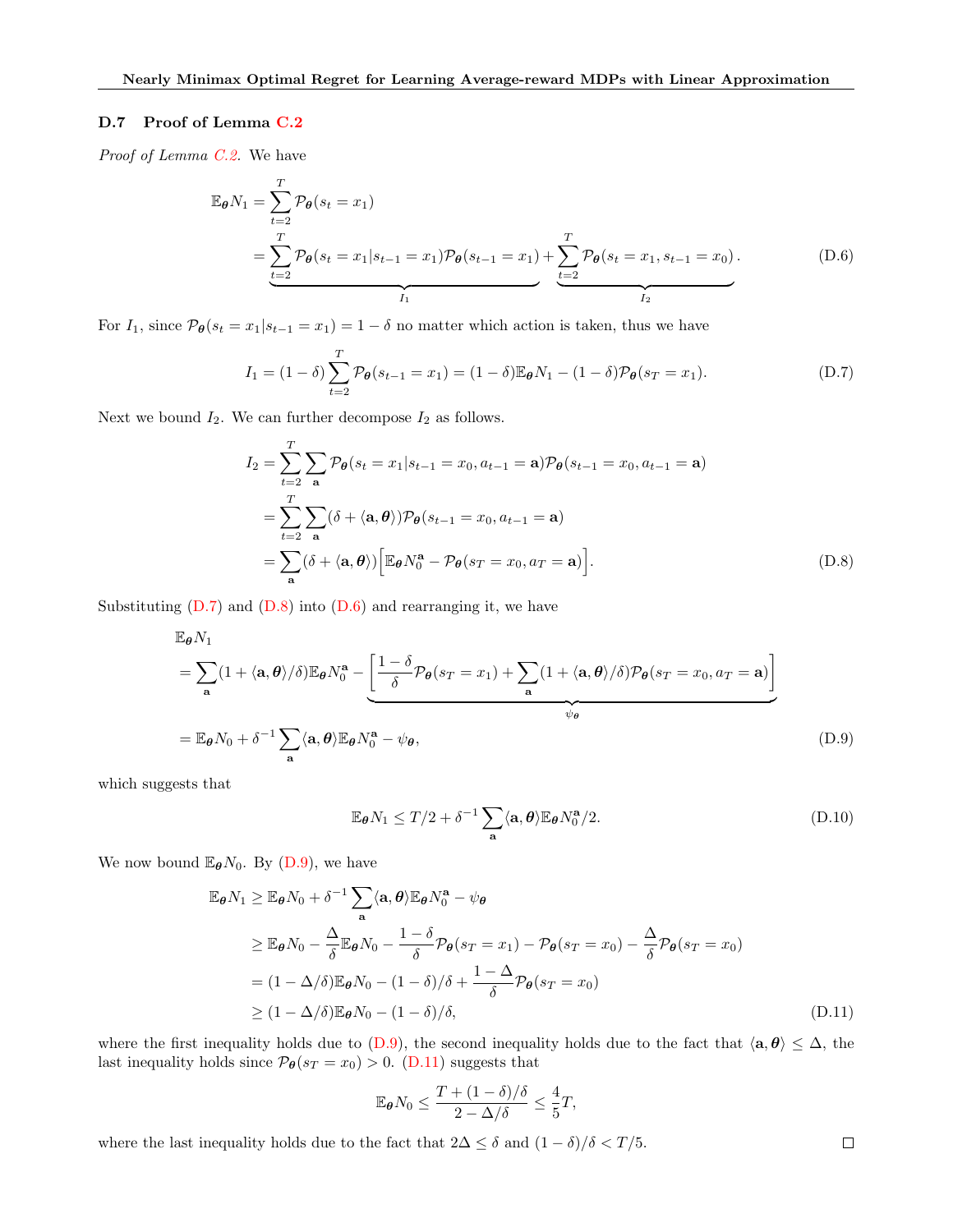#### D.8 Proof of Lemma C.4

We need the following lemma:

**Lemma D.1** (Lemma 20 in [Jaksch et al.](#page--1-3) [\(2010\)](#page--1-3)). Suppose  $0 \le \delta' \le 1/2$  and  $\epsilon' \le 1 - 2\delta'$ , then

$$
\delta' \log \frac{\delta'}{\delta' + \epsilon'} + (1 - \delta') \log \frac{(1 - \delta')}{1 - \delta' - \epsilon'} \le \frac{2(\epsilon')^2}{\delta'}.
$$

*Proof of Lemma C.4.* Let  $s_t$  denote  $\{s_1, \ldots, s_t\}$ . By the Markovnian property of MDP, we can first decompose the KL divergence as follows:

$$
\text{KL}(\mathcal{P}_{\boldsymbol{\theta}'} \| \mathcal{P}_{\boldsymbol{\theta}}) = \sum_{t=1}^{T-1} \text{KL}\Big[\mathcal{P}_{\boldsymbol{\theta}'}(s_{t+1} | \mathbf{s}_t) \Big| \Big| \mathcal{P}_{\boldsymbol{\theta}}(s_{t+1} | \mathbf{s}_t)\Big],
$$

where the KL divergence between  $\mathcal{P}_{\theta}(s_{t+1}|\mathbf{s}_t), \mathcal{P}_{\theta}(s_{t+1}|\mathbf{s}_t)$  is defined as follows:

$$
\text{KL}\Big[\mathcal{P}_{\theta'}(s_{t+1}|\mathbf{s}_t)\Big\|\mathcal{P}_{\theta}(s_{t+1}|\mathbf{s}_t)\Big] = \sum_{\mathbf{s}_{t+1}\in\mathcal{S}^{t+1}}\mathcal{P}_{\theta'}(\mathbf{s}_{t+1})\log\frac{\mathcal{P}_{\theta'}(s_{t+1}|\mathbf{s}_t)}{\mathcal{P}_{\theta}(s_{t+1}|\mathbf{s}_t)}.
$$

Now we further bound the above terms as follows:

$$
\sum_{\mathbf{s}_{t+1}\in\mathcal{S}^{t+1}} \mathcal{P}_{\theta'}(\mathbf{s}_{t+1}) \log \frac{\mathcal{P}_{\theta'}(s_{t+1}|\mathbf{s}_t)}{\mathcal{P}_{\theta}(s_{t+1}|\mathbf{s}_t)} \n= \sum_{\mathbf{s}_t\in\mathcal{S}^t} \mathcal{P}_{\theta'}(\mathbf{s}_t) \sum_{x\in\mathcal{S}} \mathcal{P}_{\theta'}(s_{t+1} = x|\mathbf{s}_t) \log \frac{\mathcal{P}_{\theta'}(s_{t+1} = x|\mathbf{s}_t)}{\mathcal{P}_{\theta}(s_{t+1} = x|\mathbf{s}_t)} \n= \sum_{\mathbf{s}_{t-1}\in\mathcal{S}^{t-1}} \mathcal{P}_{\theta'}(\mathbf{s}_{t-1}) \sum_{x'\in\mathcal{S},\mathbf{a}\in\mathcal{A}} \mathcal{P}_{\theta'}(s_t = x', a_t = \mathbf{a}|\mathbf{s}_{t-1}) \n\cdot \sum_{x\in\mathcal{S}} \mathcal{P}_{\theta'}(s_{t+1} = x|\mathbf{s}^{t-1}, s_t = x', a_t = \mathbf{a}) \log \frac{\mathcal{P}_{\theta'}(s_{t+1} = x|\mathbf{s}^{t-1}, s_t = x', a_t = \mathbf{a})}{\mathcal{P}_{\theta}(s_{t+1} = x|\mathbf{s}^{t-1}, s_t = x', a_t = \mathbf{a})},
$$

When  $x' = x_1$ ,  $\mathcal{P}_{\theta'}(s_{t+1} = x | \mathbf{s}^{t-1}, s_t = x', a_t = \mathbf{a}) = \mathcal{P}_{\theta}(s_{t+1} = x | \mathbf{s}^{t-1}, s_t = x', a_t = \mathbf{a})$  for all  $\theta', \theta$  since the transition probability at  $x_1$  is irrelevant to  $\theta$  due to the MDP we choose. That implies when  $x' = x_1, I_1 = 0$ . Therefore,

$$
\sum_{\mathbf{s}_{t+1} \in S^{t+1}} \mathcal{P}_{\theta'}(\mathbf{s}_{t+1}) \log \frac{\mathcal{P}_{\theta'}(s_{t+1}|\mathbf{s}_t)}{\mathcal{P}_{\theta}(s_{t+1}|\mathbf{s}_t)} \n= \sum_{\mathbf{s}^{t-1} \in S^{t-1}} \mathcal{P}_{\theta'}(\mathbf{s}^{t-1}) \sum_{\mathbf{a}} \mathcal{P}_{\theta'}(s_t = x_0, a_t = \mathbf{a} | \mathbf{s}^{t-1}) \n\cdot \sum_{x \in S} \mathcal{P}_{\theta'}(s_{t+1} = x | \mathbf{s}^{t-1}, s_t = x_0, a_t = \mathbf{a}) \log \frac{\mathcal{P}_{\theta'}(s_{t+1} = s | \mathbf{s}^{t-1}, s_t = x_0, a_t = \mathbf{a})}{\mathcal{P}_{\theta}(s_t = x_0, a_t = \mathbf{a})} \n= \sum_{\mathbf{a}} \mathcal{P}_{\theta'}(s_t = x_0, a_t = \mathbf{a}) \n\cdot \underbrace{\sum_{x \in S} \mathcal{P}_{\theta'}(s_{t+1} = s | s_t = x_0, a_t = \mathbf{a}) \log \frac{\mathcal{P}_{\theta'}(s_{t+1} = x | s_t = x_0, a_t = \mathbf{a})}{\mathcal{P}_{\theta}(s_{t+1} = x | s_t = x_0, a_t = \mathbf{a})} }_{I_2}.
$$
\n(D.12)

To bound  $I_2$ , due to the structure of the MDP, we know that  $s_{t+1}$  follows the Bernoulli distribution over  $x_0$  and x<sub>1</sub> with probability  $1 - \delta - \langle \mathbf{a}, \theta' \rangle$  and  $\delta + \langle \mathbf{a}, \theta' \rangle$ , then we have

$$
I_2 = (1 - \langle \boldsymbol{\theta}', \mathbf{a} \rangle - \delta) \log \frac{1 - \langle \boldsymbol{\theta}', \mathbf{a} \rangle - \delta}{1 - \langle \boldsymbol{\theta}, \mathbf{a} \rangle - \delta} + (\langle \boldsymbol{\theta}', \mathbf{a} \rangle + \delta) \log \frac{\langle \boldsymbol{\theta}', \mathbf{a} \rangle + \delta}{\langle \boldsymbol{\theta}, \mathbf{a} \rangle + \delta} \le \frac{2 \langle \boldsymbol{\theta}' - \boldsymbol{\theta}, \mathbf{a} \rangle^2}{\langle \boldsymbol{\theta}', \mathbf{a} \rangle + \delta}, \tag{D.13}
$$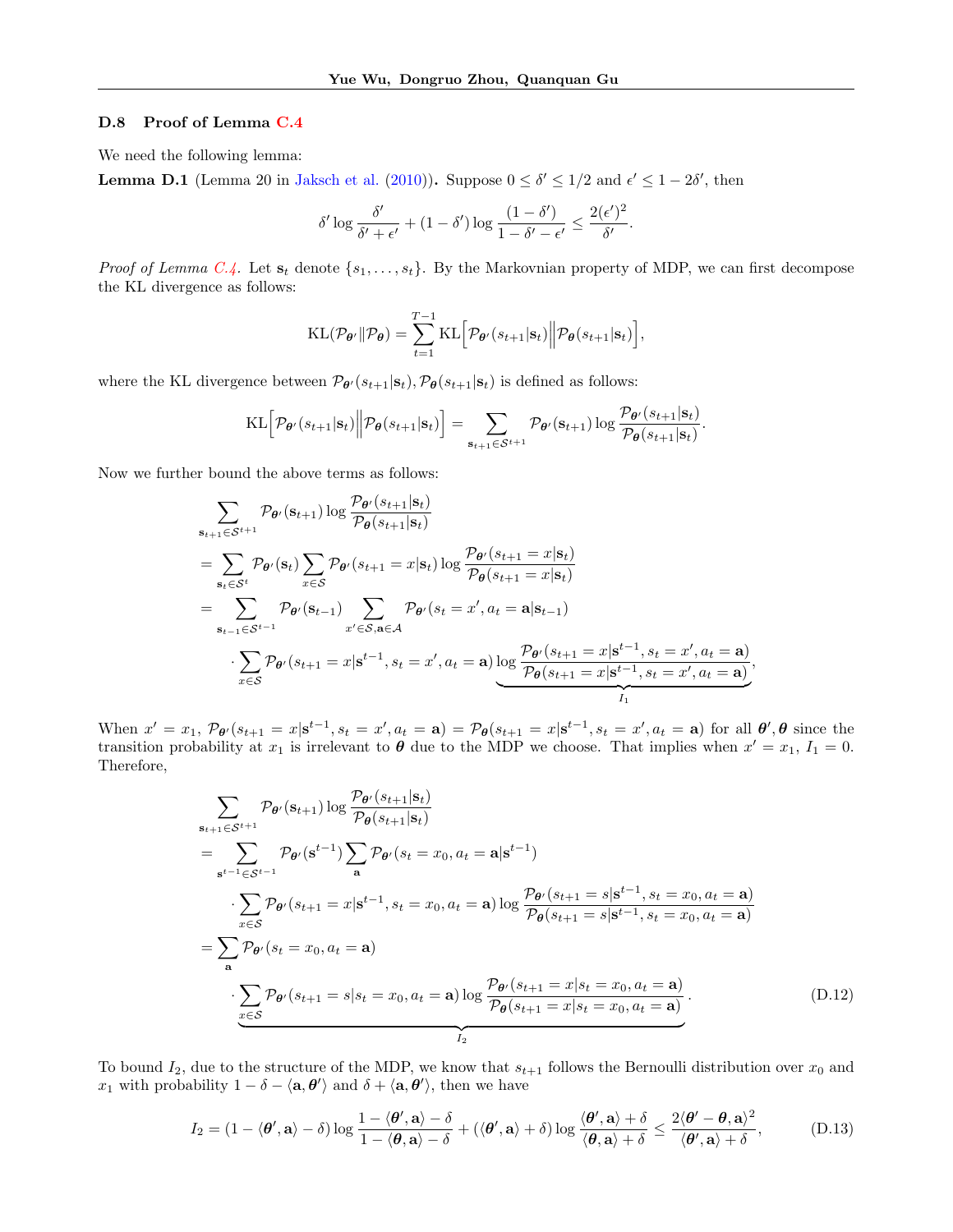where the inequality holds due to Lemma D.1 with  $\delta' = \langle \theta', \mathbf{a} \rangle + \delta$  and  $\epsilon' = \langle \theta - \theta', \mathbf{a} \rangle$ . It can be verified that

$$
\delta' = \langle \boldsymbol{\theta}', \mathbf{a} \rangle + \delta \le \Delta + \delta \le 1/2, \tag{D.14}
$$

where the first inequality holds due to the definition of  $\theta'$ , the second inequality holds since  $\Delta < \delta/2 \leq 1/6$ . It can also be verified that

$$
\epsilon' = \langle \boldsymbol{\theta} - \boldsymbol{\theta}', \mathbf{a} \rangle \le 2\Delta \le 1 - 2(\Delta + \delta) \le 1 - 2\delta', \tag{D.15}
$$

where the first inequality holds due to the definition of  $\theta', \theta$ , the second inequality holds since  $\Delta < \delta/4 \leq 1/12$ , the last inequality holds since  $\delta' = \langle \theta', \mathbf{a} \rangle + \delta \leq \Delta + \delta$  due to the definition of  $\theta'$ . (D.14) and (D.15) suggest that we can apply Lemma  $D.1$  onto  $(D.13)$ .  $I_2$  can be further bounded as follows:

$$
I_2 \le \frac{4(\theta' - \theta, \mathbf{a})^2}{\delta} = \frac{16\Delta^2}{(d-1)^2 \delta},\tag{D.16}
$$

where the inequality holds due to (D.13) and the fact that  $\delta + \langle \theta', \mathbf{a} \rangle \geq \delta - \Delta \geq \delta/2$ . Substituting (D.16) into (D.12), taking summation from  $t = 1$  to  $T - 1$ , we have

$$
\begin{split} \text{KL}(\mathcal{P}_{\theta'} \| \mathcal{P}_{\theta}) &= \sum_{t=1}^{T-1} \sum_{\mathbf{s}_{t+1} \in \mathcal{S}^{t+1}} \mathcal{P}_{\theta'}(\mathbf{s}_{t+1}) \log \frac{\mathcal{P}_{\theta'}(s_{t+1} | \mathbf{s}_t)}{\mathcal{P}_{\theta}(s_{t+1} | \mathbf{s}_t)} \\ &\leq \frac{16\Delta^2}{(d-1)^2 \delta} \sum_{t=1}^{T-1} \sum_{\mathbf{a}} \mathcal{P}_{\theta'}(s_t = x_0, a_t = \mathbf{a}) \\ &= \frac{16\Delta^2}{(d-1)^2 \delta} \sum_{t=1}^{T-1} \mathcal{P}_{\theta'}(s_t = x_0) \\ &\leq \frac{16\Delta^2}{(d-1)^2 \delta} \mathbb{E}_{\theta'} N_0, \end{split}
$$

where the last inequality holds due to the definition of  $N_0$ .

# E Experiments

In this section, we conduct experiments to empirically study the performance of the proposed algorithm.

regret (w.r.t. the best action)



Figure 3: Regret comparison of different algorithms. UCRL2-VTR performs better than the tabular Q-learning by utilizing the given linear structure.

The MDP is constructed as described in Section C.1. We choose  $d = 8$ , and thus  $|\mathcal{S}| = 2$  and  $|\mathcal{A}| = 2^{d-1} = 128$ . We compare the following algorithms: